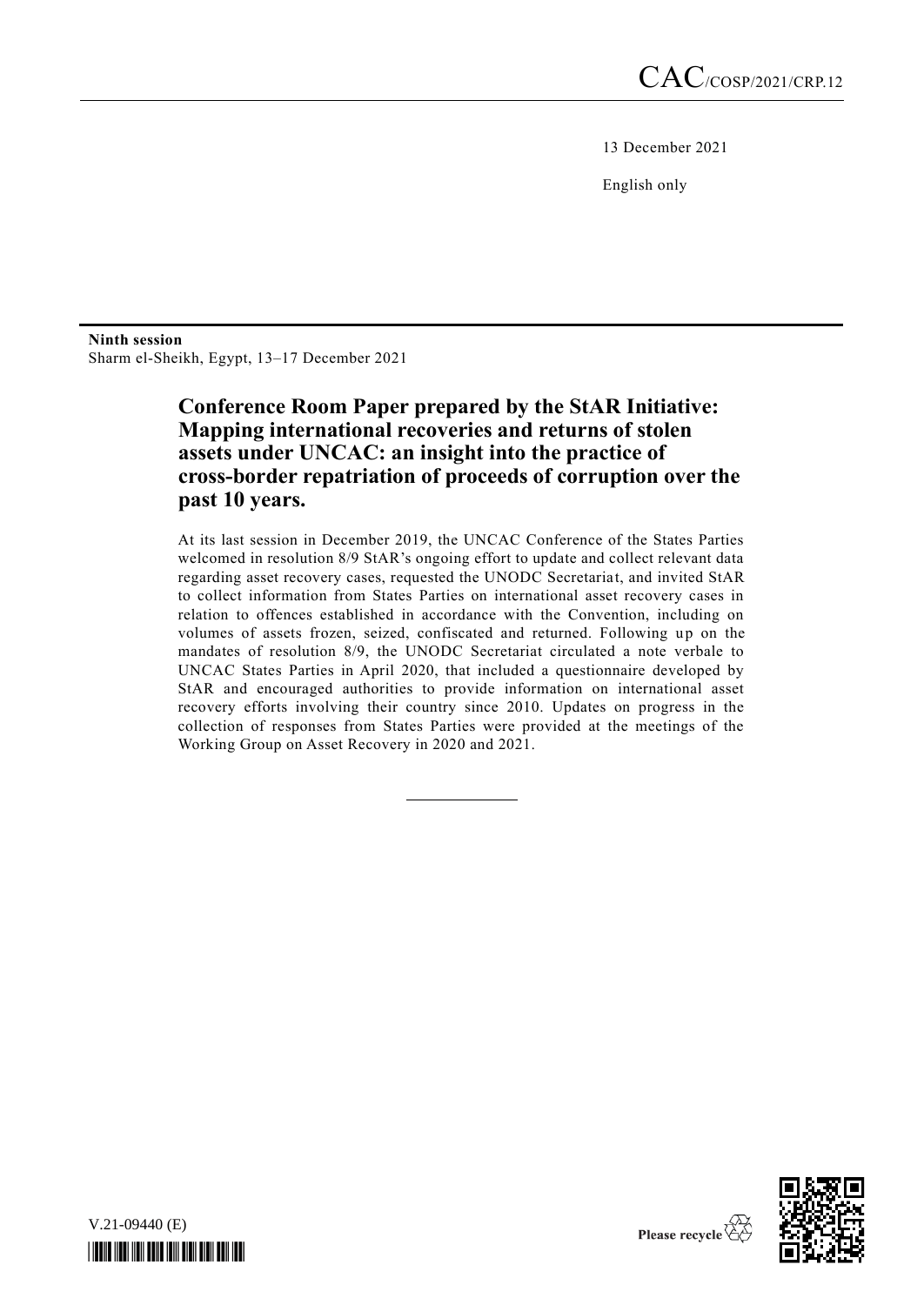

## Mapping international recoveries and returns of stolen assets under UNCAC: an insight into the practice of cross-border repatriation of proceeds of corruption over the past 10 years

# CONFERENCE VERSION

## **Introduction**

Moving the gains from corruption abroad to evade national law enforcement is often the first step before they are invested in luxury real estate, investment funds, or quietly deposited in bank accounts owned by opaque corporations, foundations or trusts in destination countries. In recent years, cross-border asset recovery related to high profile international corruption investigations has received a notable uptake in attention and momentum. While still a relatively niche topic on the global anti-corruption agenda, it has high salience at international policy discussions with plenty of international commitments to increase efforts to recover and return pilfered public funds. But, unlike in the earlier years after UNCAC went into force, when news of actual repatriations of assets diverted by corrupt public officials were 'few and far between', observers have noted that recently, not a year has passed without a repatriation of funds back to a country from where assets were corruptly stolen.

In 2017, during the first Global Forum on Asset Recovery, Switzerland, Nigeria and the World Bank signed a trilateral Memorandum of Understanding over the return of the "Abacha II" funds, US\$321 million going towards direct cash transfers to poor households, with the World Bank playing a monitoring role*.* In 2018, Indonesia returned a US\$250 million luxury yacht "Equanimity" that was bought with embezzled funds from Malaysia's sovereign investment fund 1MDB back to the Malaysian government, with assistance provided by the United States. The tainted superyacht became a symbol of kleptocratic greed and was sold a year later at a significant loss, for US\$126 million. Between 2019 and 2021, the United States returned over US\$1 billion in funds that were stolen from Malaysia's 1MDB fund back to the Malaysian government via four wire transfers, in what represents the United States' largest forfeiture-based recovery of corruption proceeds to date. 1 In 2020, Switzerland and Uzbekistan signed a framework agreement over the return of around US\$131 million in already confiscated assets related to criminal proceedings against the daughter of the former Uzbek president, with a view to investing the funds in development projects.<sup>2</sup> In 2021, the United Kingdom returned £4.2 million in assets stolen by the former Governor of Delta

<sup>1</sup> This figure includes four wire transfers of misappropriated 1MDB funds; it does not include the return of the Equanimity yacht, that was purchased for approx. US\$250 million, which was returned by Indonesia to Malay sia with assistance from the United States. The figure also does not include the Goldman Sachs settlement in which the global financial institution agreed to pay nearly \$3 billion in fines to authorities in multiple countries related to charges under the U.S. Foreign Corrupt Practices Act, through which Malaysia also recovered assets.

<sup>2</sup> https://www.admin.ch/gov/en/start/documentation/media-releases.msg-id-80393.html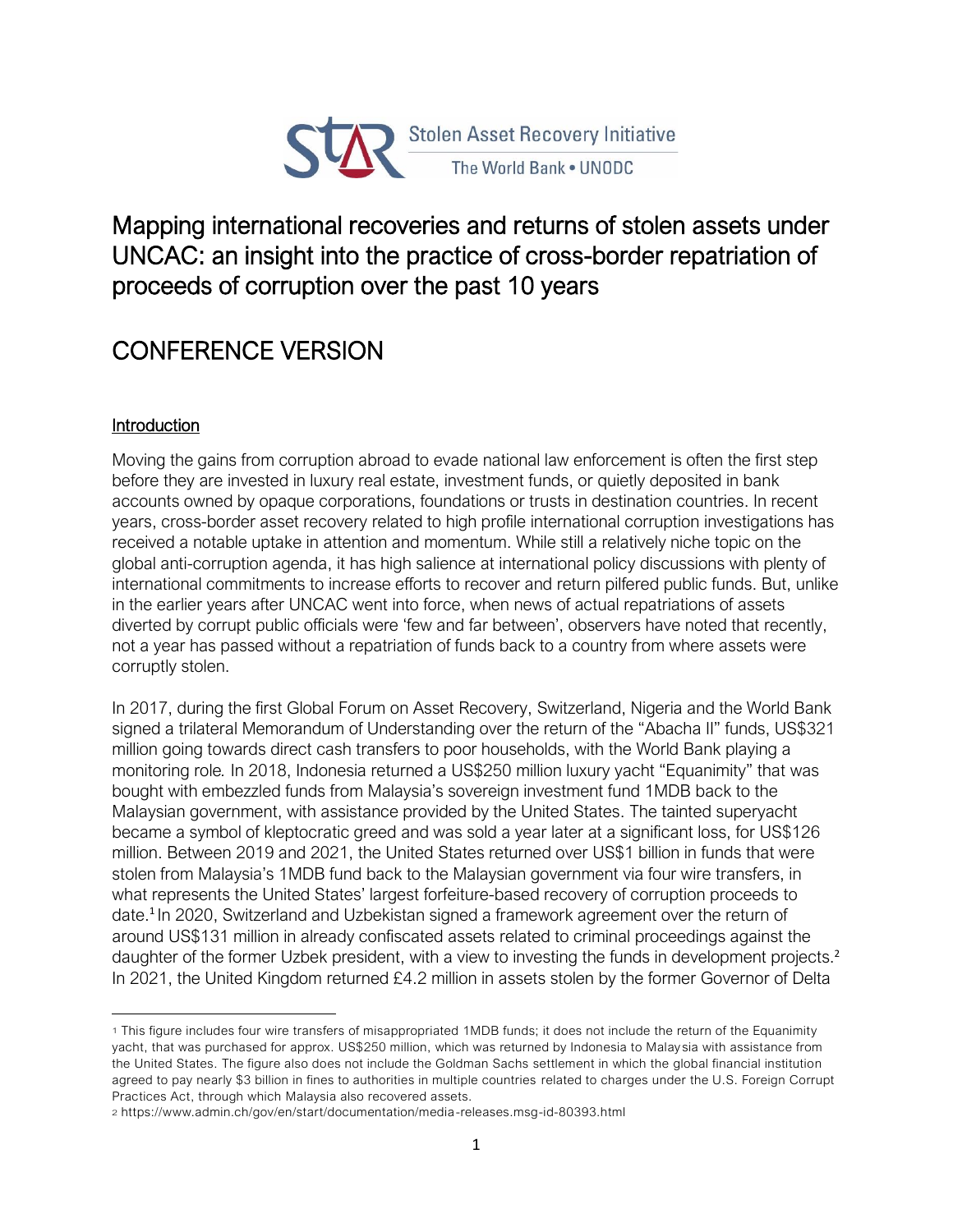State James Ibori and his associates to Nigeria and returned £450,000 in funds forfeited from the son of Moldova's former prime minister, Vladimir Filat. For both these returns, the United Kingdom published the Memorandum of Understanding on the return of the funds – a remarkable step to bring greater transparency into the asset return process.

Nonetheless, despite these major-but-anecdotal developments in the world of asset recovery, comparatively little is still known about the scale, spread, and practice of cross-border restraints and returns of assets related to corruption cases, the subject of chapter V of UNCAC. Two reports published by StAR and the OECD in 2014 and 2011, "Few and Far—The Hard Facts on Stolen Asset Recovery" and the earlier "Tracking Anti-Corruption and Asset Recovery Commitments", are the only systematic attempts at collecting information on cases and quantities of assets frozen, confiscated, and returned, directly from country authorities.<sup>3</sup> Combined, they cover corruptionrelated asset recoveries by OECD countries between 2006 and June 2012. The 2014 report's main messages are sobering:

- "For the majority of OECD members, there is a disconnect between high-level international commitments and practice at the country level. (…) Of those [OECD members] that responded, most reported very little progress.
- The data on asset recovery cases continue to be scarce.  $(...)$
- Few and Far: Ultimately, a huge gap remains between the results achieved and the billions of dollars that are estimated stolen from developing countries. Only US\$147.2 million was returned by OECD members between 2010 and June 2012, and US\$276.3 million between 2006 and 2009, a fraction of the \$20–40 billion estimated to have been stolen each year."

However, comparing figures of stolen assets that have been returned to their source country, often after multi-year cross-border investigations and forfeiture actions, side-by-side with highly speculative and misleading estimates of assets that could have been diverted through corruption globally, adds little value.

Other reports make important contributions to the field in a different way – by describing and analyzing individual asset recovery cases in detail, <sup>4</sup> by offering commentary on domestic and international policy developments, <sup>5</sup> or by providing practical guidance to practitioners involved in asset recovery efforts on tools, good practices, and innovative legal avenues for restraining and recovering corruption proceeds, e.g. StAR's Asset Recovery Handbook. 6

But despite significant interest in the topic, information on the practice of international recoveries and returns of proceeds of corruption remains scattered, using different formats and varying terminology, and is, in many instances, not publicly available at all. While some countries have taken steps towards increasing transparency by publishing some details on confiscations or asset returns related to international corruption cases, usually after a judgment has been obtained or after the transfer of assets has been completed, this has not yet become an international norm. Furthermore, no information on states' involvement in international recoveries and returns of

<sup>3</sup> See: StAR/OECD, "Few and Far—The Hard Facts on Stolen Asset Recovery", 2014; StAR/OECD "Tracking Anti-Corruption and Asset Recovery Commitments", 2011.

<sup>4</sup> See: UNODC Digest of Asset Recovery Cases, 2015; ICAR Working Paper Series 24, It takes two to tango – decisionmaking processes on asset return, Basel Institute on Governance, October 2017.

<sup>5</sup> See: FACTI Panel Background Paper 7, Recommendations for accelerating and streamlining the return of assets stolen by corrupt public officials, July 2020; Accountable Asset Return, Corruption Watch (CW) and Transparency International UK (TI-UK), 2017.

<sup>6</sup> https://star.worldbank.org/resources/asset-recovery-handbook-guide-practitioners-second-edition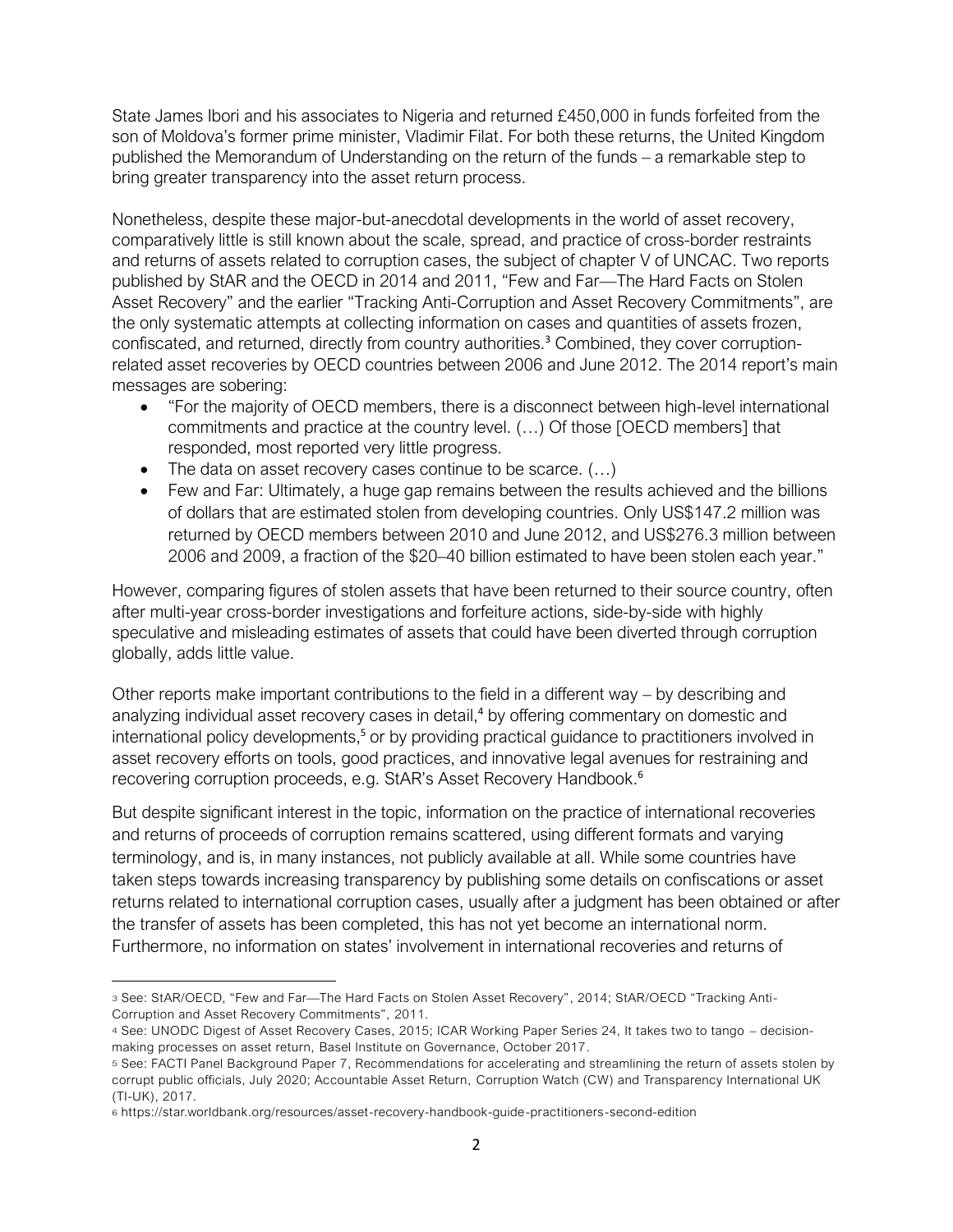proceeds of corruption has been collected systematically – from OECD countries since 2012 and non-OECD countries ever - a gap that this project seeks to fill.

## Goals of the project

The objective of the project is to investigate the observation that there is a disconnect between high-level international commitments on asset recovery and actual practice at the country level. For this purpose, StAR set out to collect data on actual practices and global progress in international efforts to recover and return proceeds of corruption in a systematic way from all UNCAC States Parties.

The need for better information on the practice of international asset recovery has been highlighted by the UNCAC Conference of the States Parties, including in resolutions 6/3 and 8/9, by the UNCAC Working Group on Asset Recovery, by the "Addis II" UNODC international expert meeting on asset returns held in Addis Ababa in 2019,<sup>7</sup> and it is frequently raised by NGOs and civil society organizations.

Better data on corruption-related asset recoveries and returns worldwide serves multiple purposes:

- Identify trends in asset recovery and return practices and volumes
- Measure progress towards target 16.4 of the 2030 Agenda for Sustainable Development: by 2030, significantly reduce illicit financial and arms flows, strengthen the recovery and return of stolen assets and combat all forms of organized crime.
- Promote transparency and accountability in international asset recovery in line with the GFAR [Principles](https://star.worldbank.org/gfar-principles) for Disposition and Transfer of Confiscated Stolen Assets in Corruption Cases, which were formulated during the Global Forum on Asset Recovery in 2017.<sup>8</sup>
- Improve our understanding of existing challenges and barriers to trace, restrain, confiscate, and return assets internationally
- Provide practical case examples and inspiration for country authorities embarking on efforts to trace, restrain, confiscate, and return assets internationally

## Asset Recovery and the UN Convention against Corruption (UNCAC)

The UN Convention against Corruption (UNCAC) enshrines the return of stolen assets diverted through corruption as a fundamental principle of the Convention. Chapter V, which is entirely devoted to international asset recovery of proceeds of corruption, was a major breakthrough in international law as the first international instrument to explicitly address recovery and the return of proceeds of crime located in another country. As a result, UNCAC's provisions on asset recovery are widely regarded as the main achievement of the treaty.

They can be seen as a logical corollary of two previous UN treaties: the 1988 Vienna Convention on drug control (United Nations Convention Against Illicit Traffic in Narcotic Drugs and Psychotropic Substances) and the 2000 Palermo Convention on organized crime (United Nations Convention against Transnational Organized Crime, UNTOC). Both conventions paved the way for UNCAC's principle on the return of stolen assets by addressing the need for international cooperation to trace and confiscate proceeds of crime located in a foreign country, i.e. going after the money. UNCAC

<sup>7</sup> https://www.unodc.org/unodc/en/corruption/meetings/addis -egm-2019.html

<sup>8</sup> https://star.worldbank.org/sites/star/files/the-gfar-principles.pdf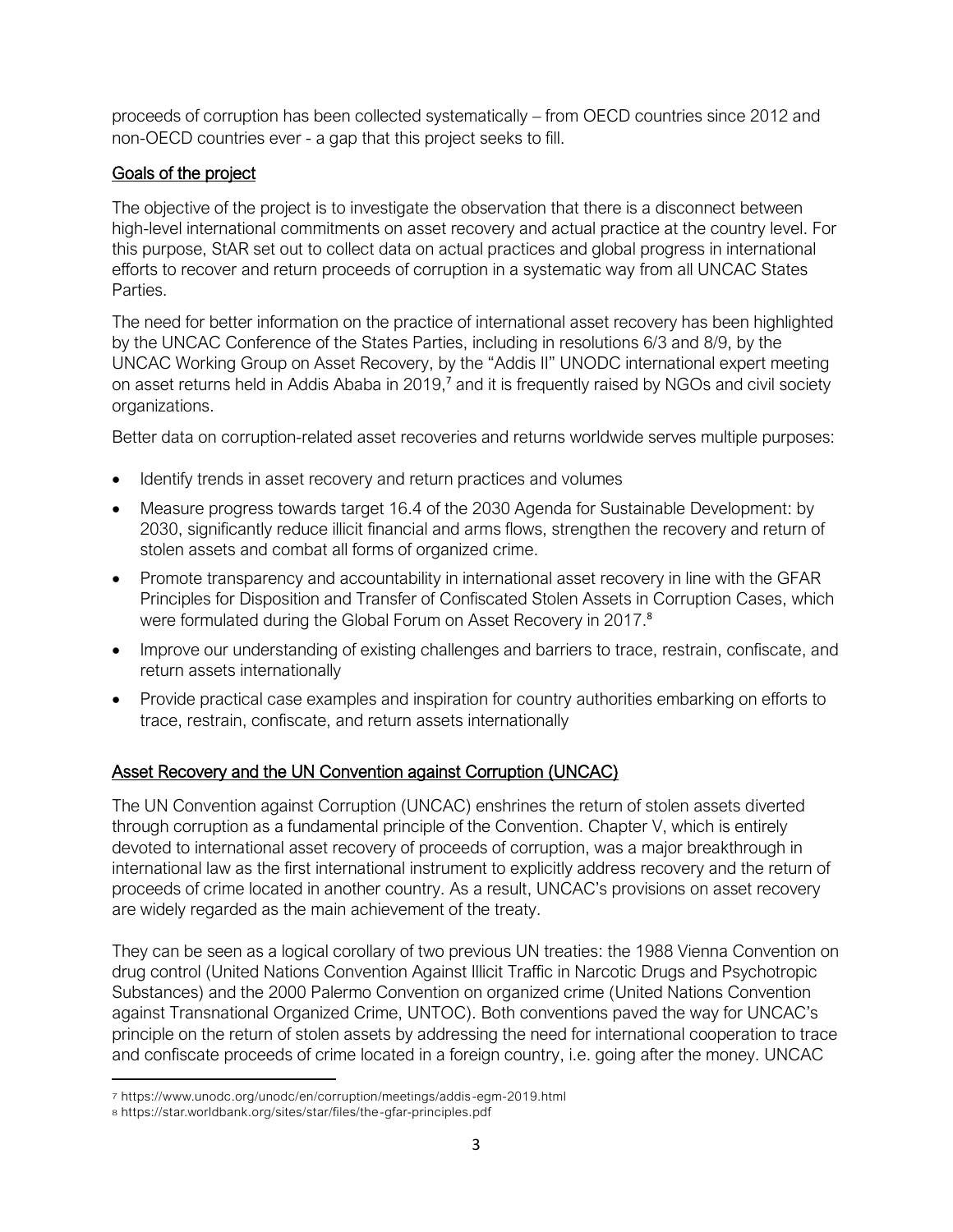was the first international treaty that details mechanisms and conditions for the repatriation of confiscated assets in article V. UNTOC has a provision about returning confiscated proceeds of crime or property to a requesting state, where such a request exists, in article 14.2 - but only so that the state can compensate victims of the crime, or return property to prior owners. The differences with respect to the treatment of asset recovery and returns in these treaties are connected to the nature of the criminal offenses that these treaties govern: the link between assets and a state is stronger for corruption offenses, and in particular for embezzlement of public funds, since corruption offenses often involve state assets or abuse of public positions, whereas for drugrelated or organized crime assets, it is not necessarily the state in which the criminal offense took place that has ownership rights to the criminal assets.

The recovery and return of criminal assets is a complex process that can take many different shapes, depending on the type of corruption offense, how the recovery effort is initiated and by whom, whether a criminal conviction exists in the state of origin, whether criminal or civil process is used – or both, which legal mechanisms to restrain assets are available in the destination state, whether the state harmed by corruption has requested a return of their stolen assets, and many other factors. This is reflected in the drafting of UNCAC's article 57 which compels states to return proceeds of corruption to a requesting state if certain conditions hold: in the case of embezzlement of public funds, when a final judgment in the state requesting the return exists, return of confiscated assets is obligatory under the treaty. For other corruption offenses (incl. bribery), when a final judgment in the state requesting the return exists, confiscated assets shall be returned on the basis of the state requesting the return proving prior ownership or on the basis of recognition of damages caused to a requesting state. In all other cases, and this includes situations in which the recovery action is initiated by the destination state or by a third party rather than by the state that suffered harm at the hands of corrupt officials, the Convention sets forth that states should "give priority consideration to returning confiscated property" to the requesting state, to prior legitimate owners or to compensation of the victims.

#### Questionnaire Content

To collect information from country authorities on their involvement in international asset recovery efforts in a systematic way, StAR developed a new questionnaire in 2019. The questionnaire was first presented during a side event at the UNCAC Working Group on Asset Recovery in May 2019; it was revised following discussions during the side event and two rounds of written inputs from delegations and external experts, including civil society.

The questionnaire has four sections: 1) a section on summary statistics on international asset recovery efforts, 2) a section on more detailed information on specific asset recovery cases – completed returns, confiscations, and asset freezes or restraints, 3) a section on barriers to international asset recovery, and 4) a section with 17 questions about the country's policy, legal, institutional framework for international asset recovery.

For the purpose of this data collection effort, "proceeds of corruption" is defined as proceeds of crime ("any property derived from or obtained, directly or indirectly, through the commission of an offence", Art. 2(e) UNCAC) derived from corruption offences in accordance with UNCAC Art.15-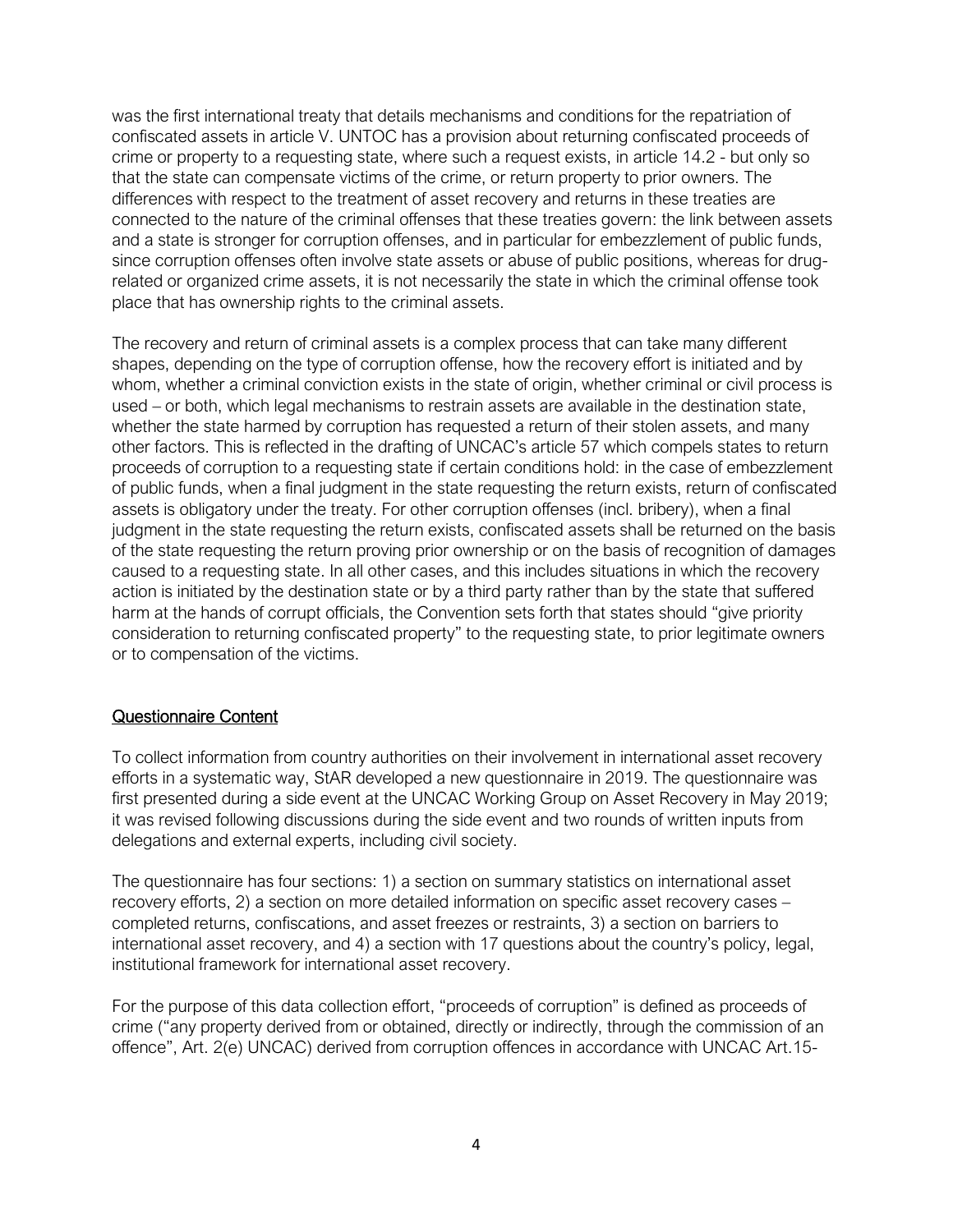25,<sup>9</sup> including money laundering cases involving international asset recovery with a corruption offense as a predicate offence.

"International asset recovery" was defined in the broadest possible sense to encompass any international transfers of corruption proceeds to another state, prior legitimate owner, or victims harmed by corruption in another state. This included return mechanisms UNCAC, Art. 53, measures for direct recovery through civil litigation or court-ordered compensation or damages to a country harmed by corruption, and Art. 57, as well as international returns of proceeds of corruption as part of settlement agreements, asset-sharing agreements, or other scenarios irrespective of the mechanisms used to restrain, confiscate, and return the corruption proceeds. The reason why such a broad definition was adopted was a desire that to capture, to the extent possible, actual practices of international recoveries and repatriations of proceeds of corruption, rather than limit the scope to specific return mechanisms.

The questionnaire asks authorities to provide information on proceeds of foreign corruption they restrained or confiscated in their own jurisdiction and *returned* to another country as well as information on any proceeds of corruption that the country *received* from another country where these assets were held. Information was also collected from countries that facilitated the asset recovery process in other ways, for example by initiating legal action to recover proceeds of corruption in a third country or by acting as a mediator who facilitates a return between two other states.

Only cases with an international element are included in the scope of the questionnaire, which means that the process must involve at least two countries and proceeds of corruption that were moved from the country of origin of the public official involved to a different 'holding state'. While not every corruption-related asset restraint finally results in an international transfer of the assets to another state, prior legitimate owner, or victims harmed by corruption, the questionnaire instructions advised to include only cases that involve another state – as the source of the assets in question, as the destination of assets, or as the location where the corruption offenses took place – and exclude purely domestic asset recovery without any international element. The data collection includes cases where a destination state restrained or confiscated proceeds of foreign corruption initiated by a domestic investigation, absent a foreign request from the state harmed by corruption.

For completed returns, the asset transfer does not need to be made directly to a foreign government but could also be made to a third party, such as an international organization. The transfer could be conducted through any manner, such as a direct wire transfer to a government account, physical transfer of the asset, transfer of legal title or shares, via escrow or trust account, or other scenarios.

For ongoing legal cases, authorities completing the questionnaire could redact sensitive information from their response, such as names of persons or foreign jurisdictions involved.

Country authorities that have been involved in any international asset recovery cases since 2010 were invited to complete the section on detailed case information, while authorities that have not

<sup>9</sup> Namely bribery of national public officials; bribery of foreign officials and officials of public international organizations; embezzlement, misappropriation or other diversion of property by a public official; trading in influence; abuse of functions; illicit enrichment; bribery in the private sector; embezzlement of property in the private sector; laundering of proceeds of crime, concealment; and obstruction of justice.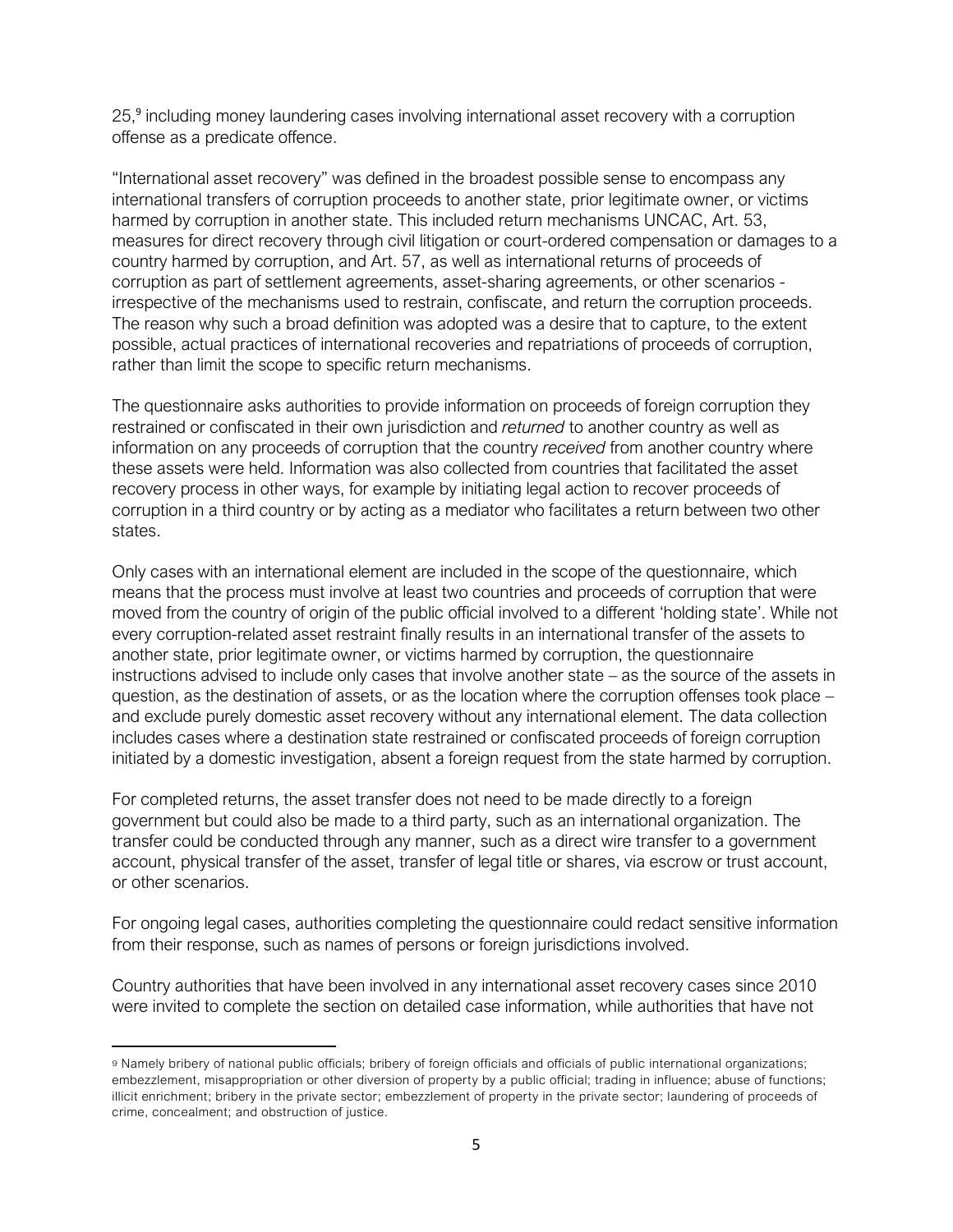been involved in any international asset recovery cases, or were unable to provide information on such cases, only completed the sections on barriers and on their policy, legal, institutional framework.

## **Distribution**

Beginning in late 2019, StAR initially distributed the questionnaire directly to country authorities that receive assistance from StAR or are engaged with the Initiative in another context. At its eighth session in December 2019, the UNCAC Conference of the States Parties, inter alia, welcomed in resolution 8/9 StAR's effort to update and collect relevant data regarding asset recovery cases, requested the UNODC Secretariat, and invited StAR to collect information from States Parties on international asset recovery cases in relation to offences established in accordance with the Convention, including on volumes of assets frozen, seized, confiscated and returned. Following up on the mandates of resolution 8/9, the UNODC Secretariat circulated a note verbale to UNCAC States Parties in April 2020, which included the questionnaire and encouraged authorities to provide information on international asset recovery efforts involving their country since 2010. Due to the coincidence of the distribution with the peak of the covid-19 pandemic, many authorities' capacity to respond and collect relevant information was significantly constrained, and StAR extended the timeline of the collection of responses to achieve a higher rate and better quality of responses.

Government agencies that completed the questionnaire differed from country to country. They include Ministry of Justice, Public Ministry, Ministry of the Interior, Home Office, Department of Home Affairs, Attorney General's or Public Prosecutor's office, Ministry of Foreign Affairs (International Law Directorate), National Accountability Bureau, State Audit Institution, Anti-Corruption Commission, Integrity Commission, Financial Intelligence Unit, Directorate on Corruption and Economic Crime, National Bureau of Investigation, National Transparency Authority (Special Secretariat for Financial and Economic Crime Unit), Anti-Money Laundering Council, High Judicial and Prosecutorial Council, and others.

## **Terminology**

There is different nomenclature for the description of states that are involved in different roles in the asset recovery process and the most frequently used terms have evolved over time. In this report, the following terms were adopted:

Country of Asset Location. The country of asset location is defined as the country or state where the proceeds of corruption are located. Also sometimes referred to as the "Destination Country" or "Holding State".

Country of Origin. The country of origin of the public official involved. Also sometimes referred to as the "Source Country" or "Victim State".<sup>10</sup>

<sup>10</sup> The StAR survey included the following definition for country of origin: "The country of origin is typically the country where the original corruption offence took place. For corruption cases involving embezzlement offences, it is the country from which public funds were misappropriated. For cross-border bribery cases, it is typically the country of origin of the public official or entity involved, or it can be the jurisdiction of the bribe -payer."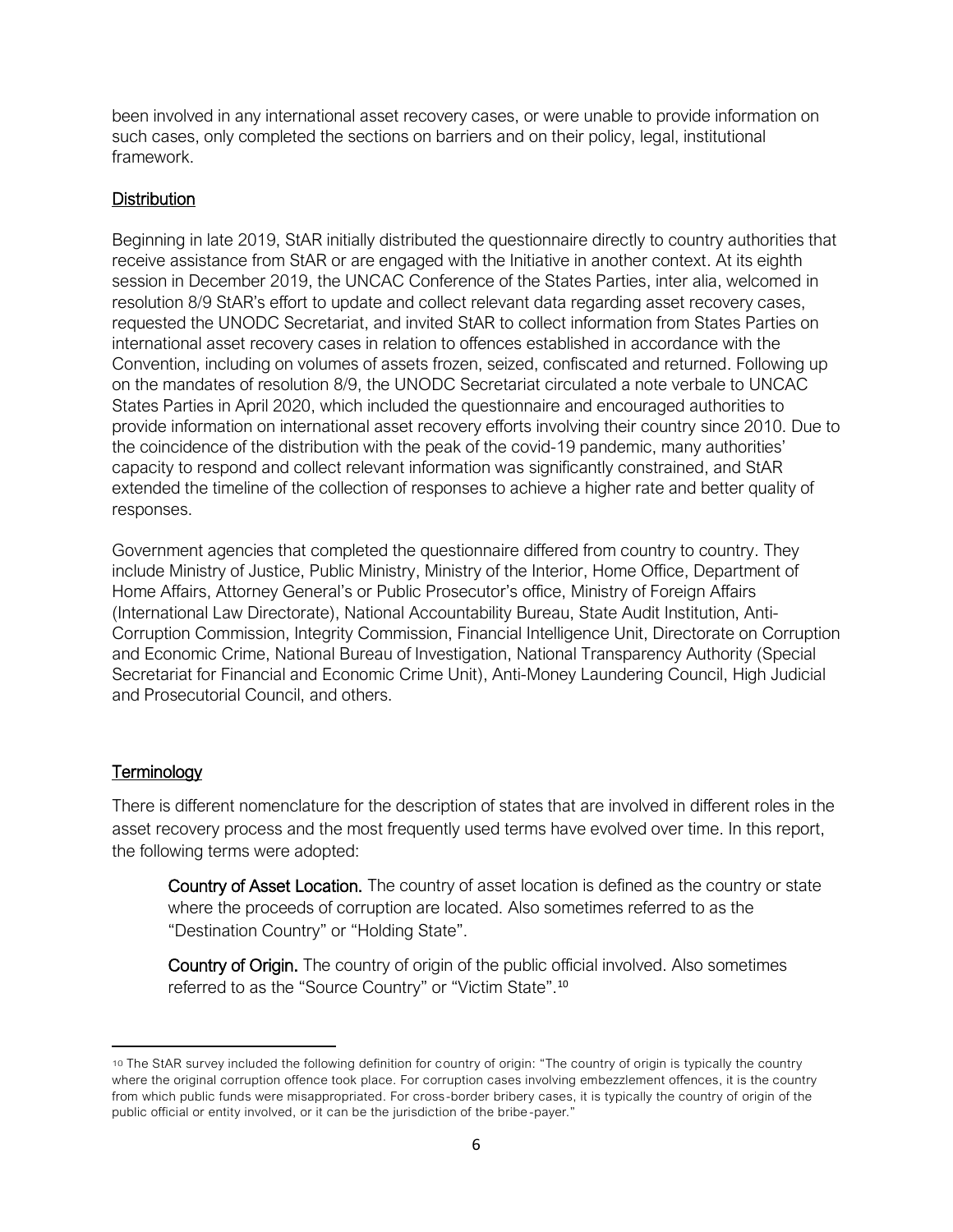Transit country. A country (other than the country of origin and the country of asset location) through which corrupt funds passed.

Third country. Any country other than the country of origin or the country of asset location.

The terms "Source Country" and "Destination Country" are used interchangeably with "Country of Origin" and "Country of Asset Location", respectively, and may describe jurisdictions, states or countries regardless of their political status.

Generally, the terms "Requesting Jurisdiction" and "Requested Jurisdiction" are avoided because they presume the existence of a request for an asset freeze, a request for mutual legal assistance, or a request for a return of assets from a source country to a destination country, which exists in most - but not necessarily in all - cross-border asset recovery actions.

Depending on country context, the terms confiscation and forfeiture of assets can have different meanings. In the survey and in this report, the term 'confiscation' is used in line with the definition in article 2(g) UNCAC according to which: "'Confiscation' which includes forfeiture where applicable, shall mean the permanent deprivation of property by order of a court or other competent authority".

## Methodology

While the information collected through the StAR survey provides new valuable insights into the spread and scale of involvement in international asset recovery efforts related to corruption offenses globally, the reported cases do not reflect all such efforts that took place and should not be represented as a comprehensive accounting of all assets recovered, confiscated or frozen between 2010 and 2021. Some states' responses included only a selection of cases that meet the criteria for this report; some states did not submit a response; and other states informed StAR that they may have been involved in cases but did not have any information available to complete the survey.

Responsibility for the accuracy of the information provided rests solely with the individual countries. It was not possible to independently verify whether all reported cases did in fact meet the criteria for asset recovery cases in the survey. The survey included a detailed description of the criteria for asset recovery efforts to include in the response, outlined above, namely: 1) that assets involved had to be corruption proceeds in accordance with UNCAC Art.15-25; 2) that assets were moved to a different jurisdiction from the jurisdiction of origin of the public official involved, and 3) that the freeze, confiscation, or return happened between 2010 and 2019. The end of the time period was later extended to include 2020 and 2021, for states that submitted their response in 2021.

Since information was collected from states involved in the asset recovery process in different roles – as the country of origin, the country of asset location, or as a third country involved in the process – the same recovery or return action was sometimes reported by several different countries. For the summary figures of assets returned, confiscated, and frozen in table 12, duplicates were manually removed to the extent that this was possible, i.e. where sufficient information to allow identification of duplicates was provided in the response.

The case statistics on pages 18-28 of this report, however, comprise the full sample of reported cases as provided in states' responses. Since the level of detail provided in the responses varied and different states' responses for case details did not always match up perfectly for duplicates, it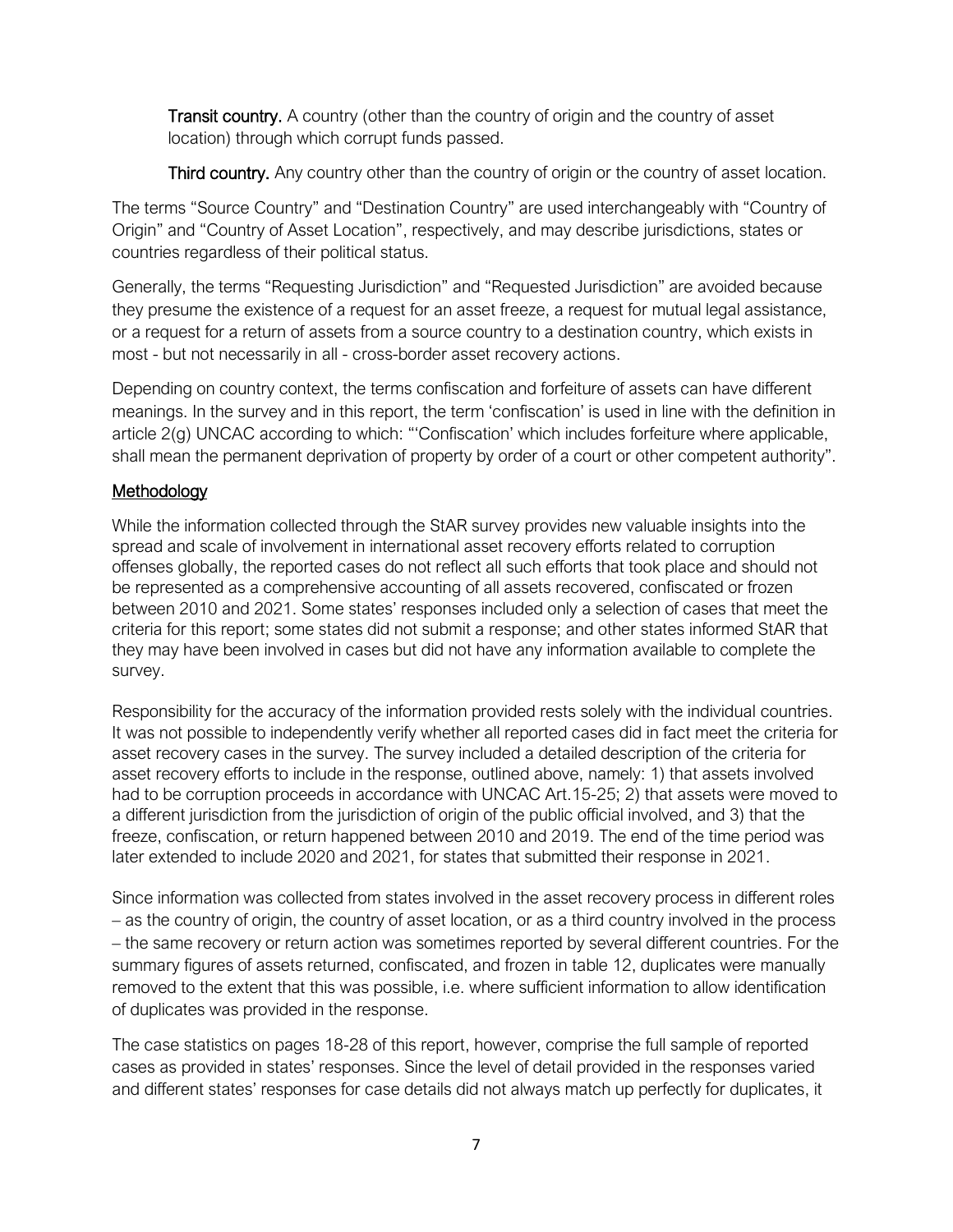was not possible to remove duplicates from the summary statistics without arbitrarily deciding to include one state's response over another state's response. For example, a country of origin may have included details about the use of asset recovery networks or the legal mechanism for recovery of assets used in their jurisdiction that was not available to the country of asset location, which reported the same case from the perspective of the country returning the funds. For this reason, the case statistics represent the full survey data, as provided in states' responses, which includes a few duplicate cases.

For a number of reasons, there is a bias in the reported information towards confiscation-based asset recovery actions. This has to do with the emphasis in UNCAC's chapter V on confiscated assets, as well as with the format of the survey, which asked state to provide information on assets derived from corruption offenses that were frozen, confiscated or returned in three different sections. While a handful of cases included in the "asset returns" section involve court-ordered compensation payments or fines that did not involve any confiscations, the vast majority of reported returns are confiscation-based.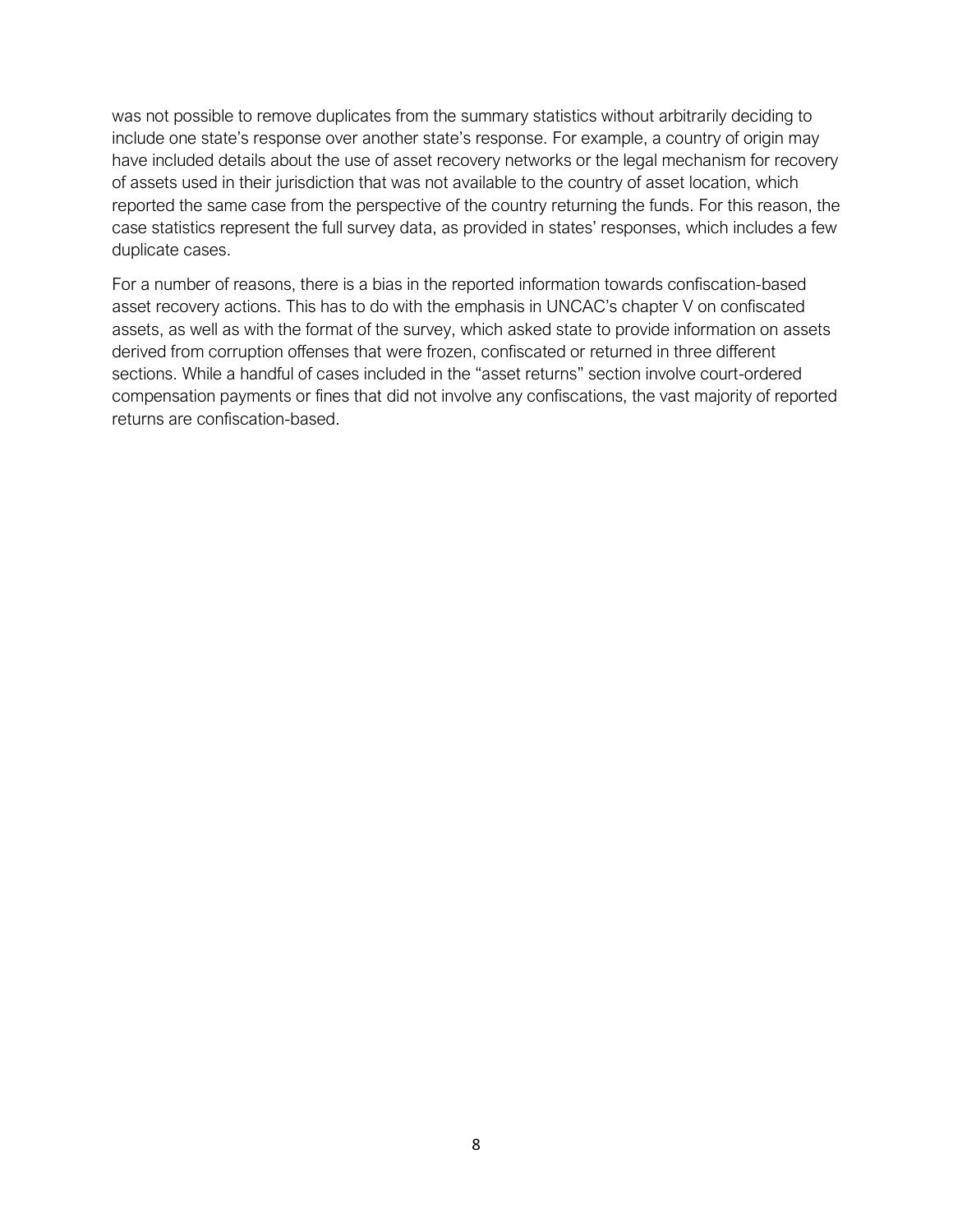## How many and which states are actively involved in cross-border asset recovery efforts involving corruption proceeds? In which roles in the asset recovery process?

A summary of responses to the StAR survey

| Table 1 - Responses by Income Level |    |  |  |
|-------------------------------------|----|--|--|
| No.                                 |    |  |  |
| <b>HIGH</b>                         | 36 |  |  |
| UPPER-MIDDLE                        | 24 |  |  |
| LOWER-MIDDLE                        | 16 |  |  |
| LOW                                 | 2  |  |  |
| Total                               | 78 |  |  |

(World Bank classification)

| Table 2 - Responses – Regional breakdown |  |  |  |  |
|------------------------------------------|--|--|--|--|
| No.                                      |  |  |  |  |
| 11                                       |  |  |  |  |
| 31                                       |  |  |  |  |
| 11                                       |  |  |  |  |
| 12                                       |  |  |  |  |
| 1                                        |  |  |  |  |
| 3                                        |  |  |  |  |
| 9                                        |  |  |  |  |
| 78                                       |  |  |  |  |
|                                          |  |  |  |  |

(World Bank classification)



RED = Responded & reported involvement in at least one international AR case since 2010 (freeze/confiscation/return)

BLUE = Responded & did not report involvement in any cases

GREY = No survey response received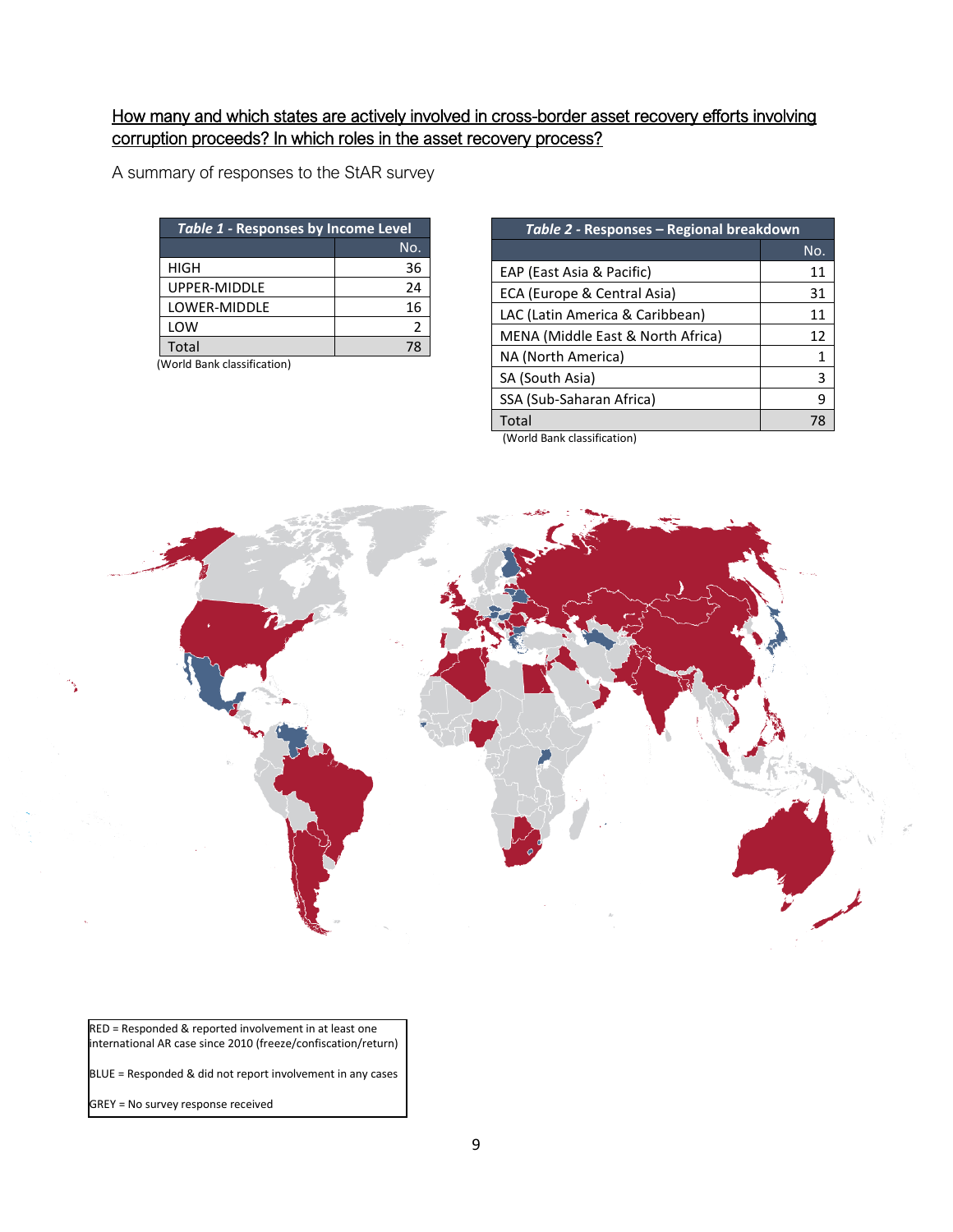#### *Table 3*

States reported involvement in at least one crossborder asset recovery case involving corruption proceeds since 2010 (freeze/confiscation/return)

Algeria, Argentina, Armenia, Australia Bangladesh, Bosnia & Herzegovina, Botswana, Brazil, Brunei, Chile, China (including Hong Kong SAR and Macao SAR), Costa Rica, Dominican Republic, Egypt, France, Guatemala, Guernsey, Holy See, India, Iraq, Ireland, Isle of Man, Israel, Italy, Jersey , Jordan, Kazakhstan, Kyrgyz Republic, Latvia, Lebanon, Liechtenstein, Luxembourg, Malaysia, Mongolia, Morocco, New Zealand, Nigeria, North Macedonia, Oman, Pakistan, Panama, Paraguay, Philippines, Portugal, Qatar, Romania, Russian Federation, Serbia, Seychelles, Singapore, South Africa, South Korea, Switzerland, Trinidad & Tobago, Tunisia, Ukraine, United Kingdom, United States, Vietnam [total: 59]

States submitted survey response & did not report any cross-border cases involving corruption proceeds since 2010 (for different reasons)

Austria, Bahrain, Belarus, Bulgaria, Czech Republic, Eswatini, Finland, Greece<sup>11</sup>, Guinea-Bisseau, Hungary, Japan, Lesotho, Lithuania, Mauritius, Mexico, State of Palestine, Turkmenistan<sup>12</sup>, Uganda, Venezuela [total: 19]

| Table 4 - Responses by Involvement in Cross-                                 |    |     |            |               | Regional Breakdown |           |                |            |
|------------------------------------------------------------------------------|----|-----|------------|---------------|--------------------|-----------|----------------|------------|
| <b>Border Asset Recovery Cases Involving Corruption</b><br><b>Proceeds</b>   |    | EAP | <b>ECA</b> | <b>LAC</b>    | <b>MENA</b>        | <b>NA</b> | <b>SA</b>      | <b>SSA</b> |
| # of countries reported involvement in at least one case                     | 59 | 10  | 22         | 9             | 10                 |           | 3              |            |
| # of countries reported involvement in at least<br>one completed return (C1) | 40 | 9   | 13         | 6             | 6                  |           | 3              |            |
| # of countries reported involvement in at least<br>one confiscation (C2)     | 24 | 5   | 9          | 2             | 3                  |           | 2              |            |
| # of countries reported involvement in at least<br>one freeze (C3)           | 48 | 8   | 19         | 5             | ٩                  |           | $\overline{2}$ |            |
| # countries responded & did not report any cases                             | 19 | 1   | 9          | $\mathcal{D}$ | 2                  | 0         | 0              |            |
| Total # of responses received <sup>13</sup>                                  | 78 | 11  | 31         | 11            | 12                 |           | 3              | 9          |

Most striking about this table is that it shows states in all regions of the world, over the past 10 years, involved in efforts to trace, restrain, or return corruption-related illicit gains. The "club" of states pursuing cross-border asset recovery cases involving corruption proceeds is growing rapidly. 76% of states that submitted a survey response reported involvement in at least one international asset recovery case involving corruption proceeds, at different stages of the process. Only 19 responding states (24% of 78 responses received) did not report any involvement in any crossborder AR efforts that involve another jurisdiction, and for the majority of these states, the lack of information provided is due to lack of data availability. Only 6 of the states that did not include any

<sup>11</sup> While Greece's response did not include information on specific cases, it included relevant statistics on asset tracing requests sent, received, and answered by the Hellenic Asset Recovery Office between 2013-2019 to and from other E.U AROs and members of the CARIN network, related to corruption and money laundering offenses, indicating the country's pursuit of cross-border cases.

<sup>12</sup> Switzerland reported an asset return to Turkmenistan of US\$1.3 million in January 2020 (FDFA [press release\)](https://www.admin.ch/gov/en/start/documentation/media-releases.msg-id-77797.html), however, Turkmenistan's response (received 06/2020) did not include information on this return or on any others, therefore the country appears in the "did not report any cases" category.

<sup>13</sup> Responses from Hong Kong SAR (China) and Macao SAR (China) are included under China's response in tables 1-4.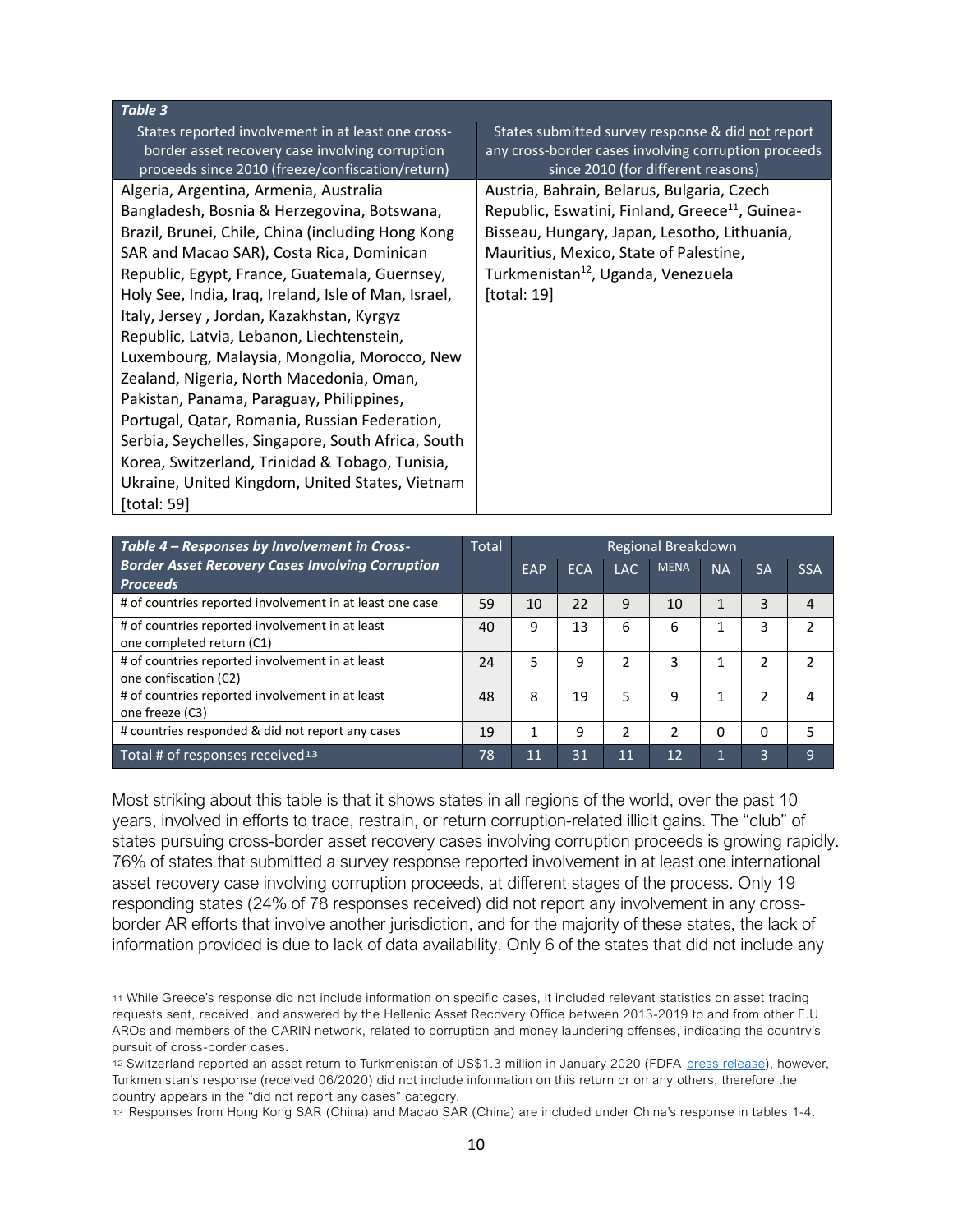case information in their response<sup>14</sup> positively confirmed that their national authorities had not been involved in any completed returns, confiscations, or freezes since 2010, either involving foreign corruption proceeds in their jurisdiction or a case involving a domestic corruption offense with assets located abroad. Seven states that did not include any case information in their response<sup>15</sup> explained that relevant cases may exist but that information on international recovery efforts was not collected in a systematic manner; and for the remaining states no information on the reason

why no cases were reported was provided. Several states explained that their national statistics concerning forfeitures, returned or received proceeds of crime connected to another country do not differentiate based on the type of offense, so it was not possible to list freezes, forfeitures, returned or received funds related to corruption offenses.<sup>16</sup>

The "club" of states that are pursuing cross-border asset recovery cases involving corruption proceeds is growing rapidly.

Four additional countries did not submit a survey response

confirmed over email to StAR or in a letter to UNODC that, to the best of their knowledge, national authorities had not been involved in any cross-border asset recovery cases involving corruption proceeds during the timeframe 2010-2020: Cambodia, Denmark<sup>17</sup>, Iceland, and Moldova<sup>18</sup>. Spain did not submit a response due to the country's lack of centralized information on asset seizure, forfeiture, and cross-border returns.<sup>19</sup>

This is the first time that any information on involvement in asset recovery involving corruption proceeds was collected systematically from non-OECD countries and the response rate among non-OECD countries reflects their high level of interest in this topic: the majority of states that responded to the StAR survey (58 out of 78 total) were non-OECD countries.

Among OECD members, the number of countries that reported pursuing cross-border asset recovery efforts did not increase significantly compared to the 2014 StAR/OECD "Few & Far" report. During 2010-12, 8 OECD countries reported pursuing cross-border asset recovery cases

<sup>14</sup> Austria, Eswatini, Lesotho, Mauritius, Mexico, Uganda. Uganda noted that the country had been involved in an attempted recovery of assets from another jurisdiction that was not successful due to a lack of sufficient evidence that the funds were proceeds of corruption.

<sup>15</sup> Czech Republic, Finland, Greece, Guinea-Bisseau, Hungary, Lithuania, Vietnam.

<sup>16</sup> For example, Finland noted: "Police keeps the statistics in pre-trial investigation phase. Forfeitures by the Courts or information concerning returned or received proceeds of crime connected to another country belongs to the Ministry of Justice, however no statistics available based on the type of crime. (...) Unfortunately Finland´s statistics doesn´t make it possible to identify sums connected to different kind of crimes, for example to corruption crimes. In the future corruption cases can be traced more easily, because a few months ago the Police Board has added corruption classification to our registers". Lithuania explained in their response: "It seems that Lithuania does not collect such data. We have asked many institutions to fill up the questionnaire, but we got the responses that they do not collect such data. The National Court Administration also has checked this information in their information system, but they couldn't find such cases. Our colleagues from the Ministry of Justice, International Department, also indicated that they hadn't corruption cases related with international asset recovery. Regarding the information received from the relevant Lith uanian institutions, we can presume (not confirm 100%) that we hadn't such cases since 2010."

<sup>17</sup> Denmark's Ministry of Justice explained that "the State Prosecutor for Serious Economic and International Crime (SØIK) has informed that it cannot recall having handled such cases. It should be noted however, that corruption cases may have been managed by the local police districts, without SØIK being informed of it." In addition, the Justice Ministry noted that "SØIK has informed the Danish Ministry of Justice that it is unfortunately not possible to calculate the frozen/seized and confiscated proceeds in cases of corruption." (via email to StAR, 26 Aug 2020)

<sup>18</sup> Moldova's letter from 18 June 2020 concerned the time frame 2010-2019, prior to an international asset return of £456,068.38 in September 2021 from the United Kingdom to Moldova.

<sup>19</sup> Spanish Office for Asset Recovery and Management (ORGA): "The Office for Asset Recovery and Management is not an agency that collects centralized statistical data on seizure and forfeiture" (via email to StAR, 21 Jan 2021). We were referred to Spain's Statistics Unit of the General Council of the Judiciary, which also informed that they do not collect any relevant information on asset recovery related to corruption offenses.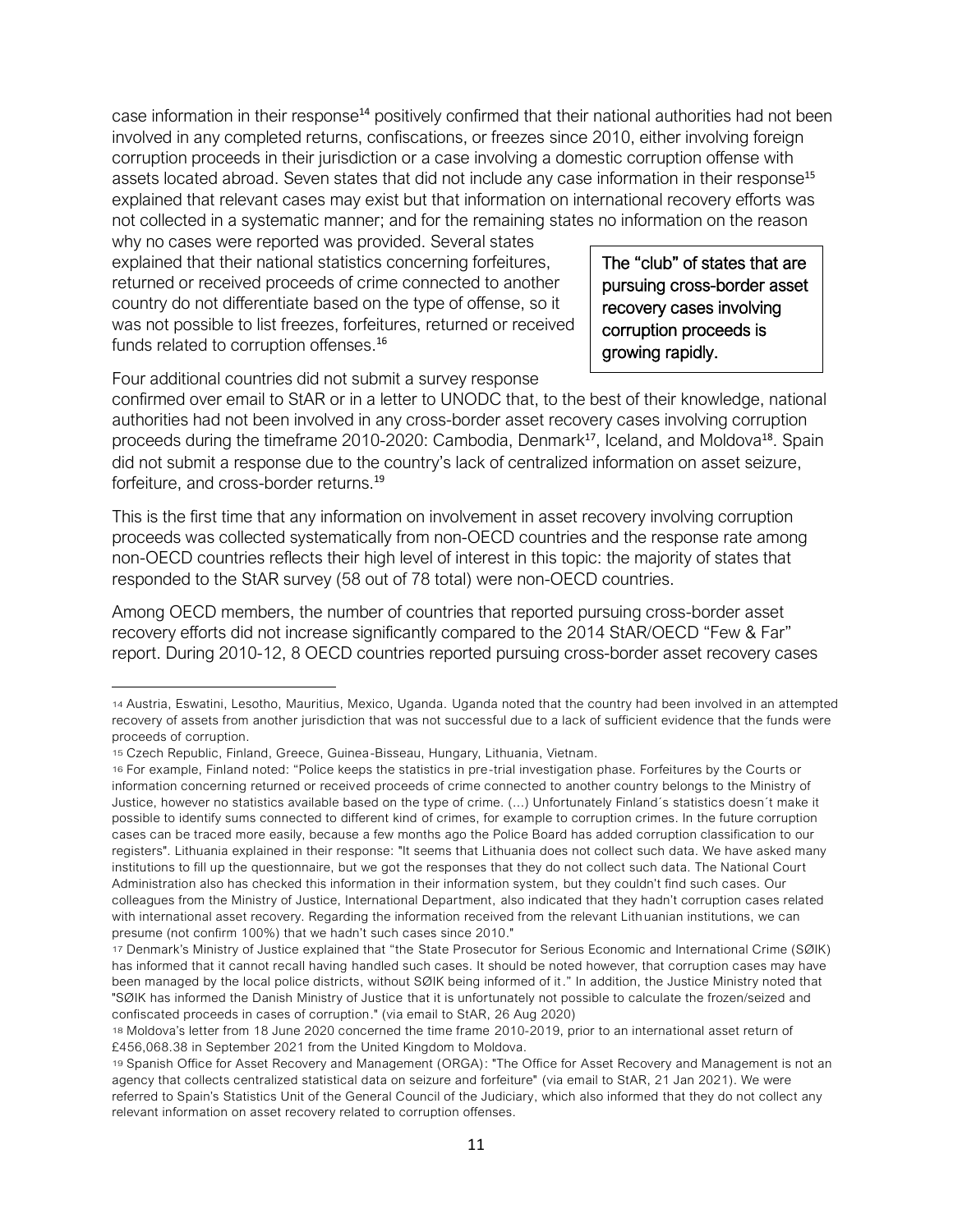involving corruption proceeds, while 12 OECD countries did not report any cases, and the remaining OECD countries did not respond to the survey. Combined with an earlier report that covered the period from 2006-09, in total 10 OECD countries reported pursuing cases between 2006-12. 20

Of 22 OECD members that responded to the new survey in total, 14 reported pursuing crossborder asset recovery cases since 2010; 8 OECD countries did not report any information on cases, and the remaining OECD countries did not respond. However, only 2 OECD countries (Austria and Mexico) actually confirmed that they had not been involved in any cases; the rest cited lack of data availability or did not provide any reason for not including information on cases.

Responses that identified as a country or jurisdiction of origin in a cross-border AR effort are overwhelmingly from non-OECD countries (26 non-OECD; 3 OECD; 3 key partners identified as a country of origin) – but interestingly there were more non-OECD countries that identified as a country or jurisdiction of asset location for foreign corruption proceeds compared to OECD countries (21 non-OECD; 13 OECD; 2 key partners identified as a country of asset location). This points not only to an increase in the overall number of countries involved in international asset recovery, it also shows a diversification

Responses show not only an increase in the overall number of countries involved in international asset recovery, they also show a diversification of international destination countries for proceeds of corruption.

of international destination countries for proceeds of corruption.

While proceeds of crime mostly wind up in the largest or regional global financial centers, survey responses show as many as 36 different destination countries or jurisdictions engaged in international cooperation over restraining and returning proceeds of corruption. Unsurprisingly, the majority of responses reporting involvement as a destination country or jurisdiction are high-income (25 jurisdictions), but 11 middle income countries also reported cases as a "country of asset location". Likewise, among the countries reporting involvement in cases as a source country are also 8 high-income countries.

The table below illustrates responding states' or jurisdictions' identification as an asset location jurisdiction, an origin jurisdiction, as a jurisdiction that initiated legal action, or a transit jurisdiction in their response, broken down by income level, using the World Bank's classifications. The "role in asset recovery process" categories are not mutually exclusive; it was possible for a state or jurisdiction to report involvement in several categories. In fact, ten countries reported involvement in cross-border asset recovery efforts (freezes, confiscations or returns) on both sides of the process, i.e. in some cases, as the asset location state and in other cases as the source of corrupt funds.<sup>21</sup>

<sup>20</sup> The countries that reported pursuing cross-border asset recovery cases involving corruption proceeds during 2010-12 were: Belgium, Canada, Luxembourg, Netherlands, Portugal, Switzerland, United Kingdom, and the United States. Australia and France reported cases in the earlier StAR/OECD report that covered the time period from 2006-09. See: StAR/OECD, "Few and Far—The Hard Facts on Stolen Asset Recovery", 2014; StAR/OECD "Tracking Anti-Corruption and Asset Recovery Commitments", 2011

<sup>21</sup> Brunei, Egypt, India, Italy, Jordan, Morocco, Panama, Portugal, Romania, South Korea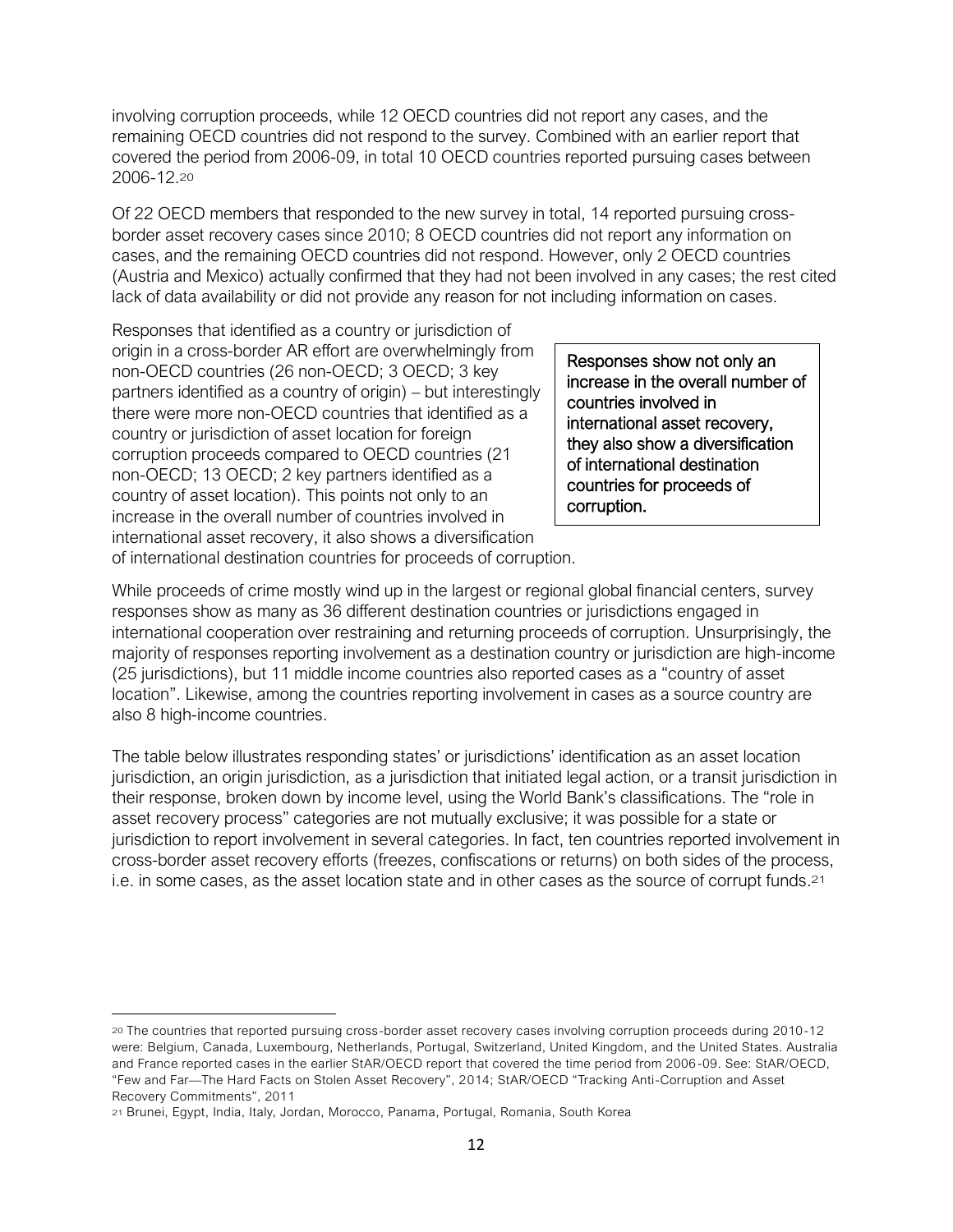| Table 5 - Identified Role in Asset Recovery Process by Income Level |                                             |                           |                                                      |                             |                   |  |
|---------------------------------------------------------------------|---------------------------------------------|---------------------------|------------------------------------------------------|-----------------------------|-------------------|--|
|                                                                     | <b>Jurisdiction</b><br>of Asset<br>Location | Jurisdiction of<br>Origin | Jurisdiction initiated<br>legal action <sub>22</sub> | <b>Transit Jurisdiction</b> | No cases reported |  |
| <b>HIGH</b>                                                         | 25                                          |                           | 13                                                   |                             |                   |  |
| UPPER-MIDDLE                                                        |                                             |                           |                                                      |                             |                   |  |
| LOWER-MIDDLE                                                        |                                             |                           |                                                      |                             |                   |  |
| LOW                                                                 |                                             |                           |                                                      |                             |                   |  |
| Total (no. of<br>jurisdictions)                                     | 36                                          | 32                        | 24                                                   |                             | 19                |  |

In total, survey responses included information on 338 cases, which are divided into three stages of the asset recovery process: 123 completed asset returns, 54 asset confiscations, and 161 asset freezes/asset restraints. The time period covered by the questionnaire circulated to UNCAC States Parties was 2010 – 2019, however, since data collection continued throughout 2020-21, many states also included some freezes, confiscations, or returns that happened during '20-21. Due to the long duration of some asset recovery actions, the dates of some freezing orders or confiscation orders fall outside this time period, i.e. earlier than 2010.23

| <b>Table 6 - Total Reported Cases</b><br>(returns/confiscations/freezes) |                                                                 |                                |  |  |
|--------------------------------------------------------------------------|-----------------------------------------------------------------|--------------------------------|--|--|
|                                                                          | <b>Reporting Country</b>                                        | <b>No of Cases</b><br>Reported |  |  |
| 1                                                                        | <b>USA</b>                                                      | 29                             |  |  |
| $\overline{2}$                                                           | Nigeria                                                         | 25                             |  |  |
| 3                                                                        | Australia                                                       | 15                             |  |  |
| 4                                                                        | Latvia<br>India<br>China (incl. Hong Kong<br>SAR and Macao SAR) | 14                             |  |  |
| 5                                                                        | <b>United Kingdom</b>                                           | 13                             |  |  |
| 6                                                                        | South Africa                                                    | 12                             |  |  |
| 7                                                                        | Singapore                                                       | 11                             |  |  |
| 8                                                                        | Panama<br>Liechtenstein                                         | 10                             |  |  |
| 9                                                                        | South Korea                                                     | 9                              |  |  |
| 10                                                                       | Malaysia<br>Argentina<br><b>Brazil</b><br>Italy                 | 8                              |  |  |

As noted above, the sample of cases on which information was collected does not represent a comprehensive accounting of all relevant asset recovery cases that fall within the timeframe and scope of this report. While some states' responses included *all* relevant asset recovery cases in which the state was involved in, other states' responses included only a selection of cases. Reasons for not including information on all relevant asset recovery efforts varied – most often states cited a lack of availability of information in a centralized format.

Tables 6-9 below combine cases that were reported by states identifying as countries of origin, countries of asset location, transit countries, or involvement in an asset recovery action in another role, e.g. facilitating a return or initiating legal action to recover assets as a third country.

The United States reported involvement in the highest number of asset recovery cases overall (29) in their

<sup>22</sup> Jurisdictions did not always indicate having initiated legal action in their responses; in many cases only 'country of origin' or 'country of asset location' was selected.

<sup>23</sup> The earliest freezing order reported by respondents is from July 2003; the most recent from December 2020. The earliest confiscation order reported is from December 1996; the most recent from September 2020. The earliest reported asset return is an outlier from May 1999 (i.e. outside the timeframe of the survey, excluded from summary figures), thereafter, the earliest return is from 2008-2011; the most recent from January 2021.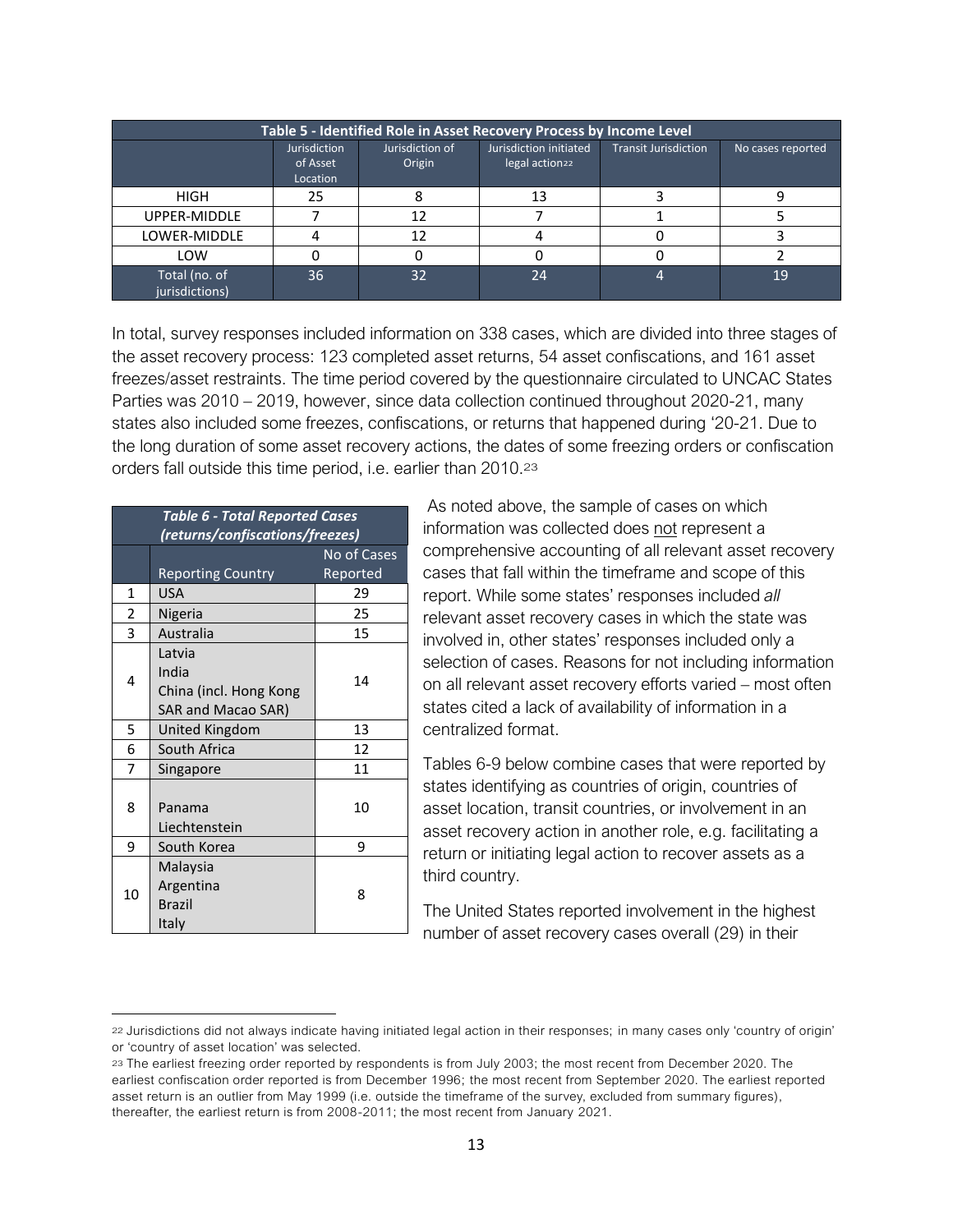response, followed by Nigeria (25), Australia (15), Latvia, India, and China (including Hong Kong SAR and Macao SAR) (14), United Kingdom (13), South Africa (12), and Singapore (11).<sup>24</sup>

There is, of course, some variation in how states decided to define "a case" in their response – whether multiple asset recovery actions related to the same defendant or that were part of a larger investigation were reported as separate cases or summarized under one case entry. For example, Malaysia listed six different asset returns related to embezzlement from Malaysia's 1MDB sovereign wealth fund in 2018-20 as six separate "cases" in their response. The United States summarized four wire transfers returned by the US to Malaysia from 2019-21 and the return of the Equanimity yacht from Indonesia to Malaysia that the US assisted in returning – all 5 returns are combined as just one "case" in their response.

| Table 7 - Involvement<br>in Asset Returns |          |  |  |  |  |
|-------------------------------------------|----------|--|--|--|--|
| No of                                     |          |  |  |  |  |
|                                           | Cases    |  |  |  |  |
| <b>Reporting Country</b>                  | Reported |  |  |  |  |
| Nigeria                                   | 19       |  |  |  |  |
| USA                                       | 11       |  |  |  |  |
| Malaysia                                  | 6        |  |  |  |  |
| Latvia                                    |          |  |  |  |  |
| Singapore                                 |          |  |  |  |  |
| South Africa                              | 5        |  |  |  |  |
| South Korea                               |          |  |  |  |  |
| Tunisia                                   |          |  |  |  |  |
| <b>Russian Federation</b>                 | Δ        |  |  |  |  |
| <b>United Kingdom</b>                     |          |  |  |  |  |
| Australia                                 |          |  |  |  |  |
| Bangladesh                                |          |  |  |  |  |
| Brazil                                    |          |  |  |  |  |
| 3<br>India                                |          |  |  |  |  |
| Lebanon                                   |          |  |  |  |  |
| Switzerland <sup>25</sup>                 |          |  |  |  |  |

| Table 8 - Involvement<br>in Asset Confiscations |          |  |  |  |  |
|-------------------------------------------------|----------|--|--|--|--|
| No of                                           |          |  |  |  |  |
| Cases                                           |          |  |  |  |  |
| <b>Reporting Country</b>                        | Reported |  |  |  |  |
| USA                                             |          |  |  |  |  |
| United Kingdom                                  | 5        |  |  |  |  |
| <b>Brunei</b>                                   |          |  |  |  |  |
| Italy                                           |          |  |  |  |  |
| Latvia                                          |          |  |  |  |  |
| China (incl. Hong                               | 4        |  |  |  |  |
| Kong SAR and                                    |          |  |  |  |  |
| Macao SAR)                                      |          |  |  |  |  |
| Australia                                       | 3        |  |  |  |  |
| Liechtenstein                                   |          |  |  |  |  |
| Nigeria                                         |          |  |  |  |  |
| South Africa<br>2                               |          |  |  |  |  |
| South Korea                                     |          |  |  |  |  |

| <b>Table 9 - Involvement</b> |          |  |  |  |
|------------------------------|----------|--|--|--|
| in Asset Freezes             |          |  |  |  |
| No of                        |          |  |  |  |
|                              | Cases    |  |  |  |
| <b>Reporting Country</b>     | Reported |  |  |  |
| <b>USA</b>                   | 11       |  |  |  |
| India                        | 10       |  |  |  |
| Australia                    | 9        |  |  |  |
| Panama                       |          |  |  |  |
| China (incl. Hong            |          |  |  |  |
| Kong SAR and                 | 8        |  |  |  |
| Macao SAR)                   |          |  |  |  |
| Argentina                    |          |  |  |  |
| <b>Brazil</b>                |          |  |  |  |
| France                       |          |  |  |  |
| Latvia                       |          |  |  |  |
| Liechtenstein                | 5        |  |  |  |
| Morocco                      |          |  |  |  |
| Romania                      |          |  |  |  |
| Seychelles                   |          |  |  |  |
| Singapore                    |          |  |  |  |
| South Africa                 |          |  |  |  |
| Guernsey (UK)                |          |  |  |  |
| Luxembourg                   |          |  |  |  |
| Nigeria                      | 4        |  |  |  |
| Portugal                     |          |  |  |  |
| Serbia                       |          |  |  |  |
| <b>United Kingdom</b>        |          |  |  |  |

Among countries of origin, Nigeria and Malaysia both top the list as the countries that reported receiving the highest amounts of corruption-related assets from foreign jurisdictions (see table 11). Nigeria reported 19 completed returns since 2010 totaling over US\$1.2 billion in repatriated corruption proceeds. Malaysia reported receiving six returns, all related to the 1MDB case, totaling

<sup>24</sup> Cases reported by the United States in their response to the StAR questionnaire are examples of recoveries and returns of foreign corruption proceeds, which do not constitute *all* foreign corruption related forfeitures that the US was involved in during the time period.

<sup>&</sup>lt;sup>25</sup> See disclaimer in the footnote below about Switzerland's response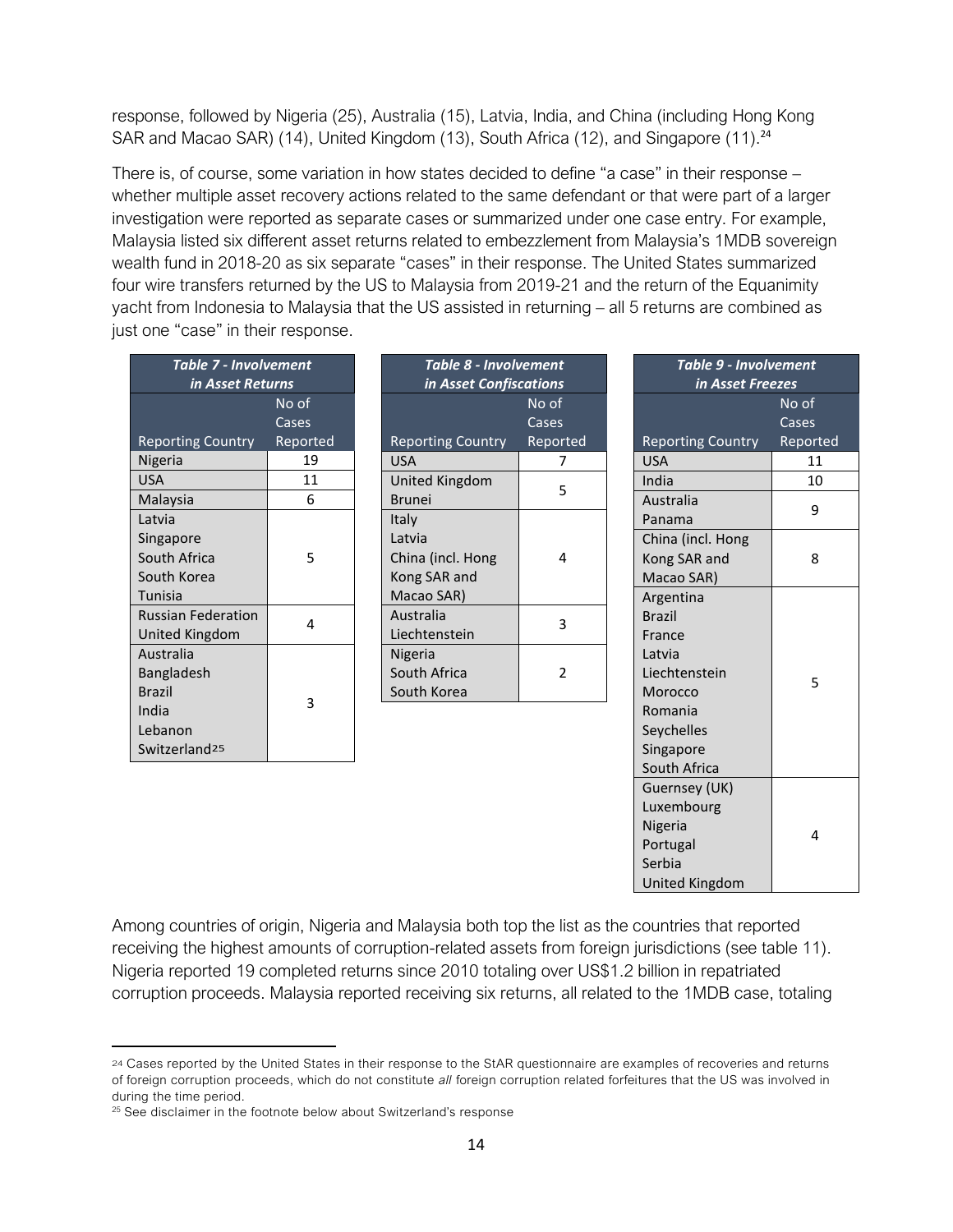US\$739 million26, plus an additional 1MDB-related return by the United States to Malaysia in the amount of US\$452 million, which took place in May 2021 (included in the United States' response). Combined, these returns amount to nearly US\$1.2 billion in repatriated corruption proceeds to Malaysia, all between 2018-21. 27

Among countries of asset location, the United States is clearly the most active in going after proceeds of foreign corruption, with the highest *number* of completed returns, confiscations, and freezes reported in the survey, as well as the highest *amounts* of foreign corruption proceeds that the country repatriated to other countries, confiscated and restrained. This is not only a reflection of the popularity of the United States as a place to invest or spend proceeds of corruption by foreign public officials; the large number of forfeitures and completed returns are a direct result of a deliberate policy decision to prioritize the fight against international corruption and kleptocracy in law enforcement. The United States Department of Justice has a team of specialized prosecutors dedicated

Among countries of asset location, the United States is a global leader in international recovery of foreign corruption proceeds, with the highest *number* of completed returns, confiscations, and freezes reported in the survey, as well as the highest *amounts* of foreign corruption proceeds that the country repatriated to other countries, confiscated and restrained.

to pursuing these cases under a program known as the Kleptocracy Asset Recovery Initiative, which is responsible for investigation and litigation to recover proceeds of corruption by foreign public officials. Based on the United States' response to the StAR survey, the Kleptocracy Asset Recovery Initiative returned, or assisted in returning, over US\$1.8 billion in proceeds of corruption since 2010. In addition, the United States reported forfeitures with a combined value of US\$141 million and an additional US\$1.6 billion in asset freezes or restraints.28

| Table 10 - Value of Reported Asset Returns by<br><b>Countries of Asset Location</b> |                             | Table 11 - Value of Reported Asset Returns by<br><b>Countries of Origin</b> |               |  |  |
|-------------------------------------------------------------------------------------|-----------------------------|-----------------------------------------------------------------------------|---------------|--|--|
| <b>Reporting Country</b>                                                            | <b>Cumulative USD Value</b> | <b>Cumulative USD Value</b><br><b>Reporting Country</b>                     |               |  |  |
| USA <sub>29</sub>                                                                   | 1,828,023,940               | Nigeria                                                                     | 1,205,341,754 |  |  |
| Switzerland <sup>30</sup>                                                           | 370,300,000                 | Malaysia <sup>31</sup>                                                      | 1,192,086,758 |  |  |
| Jersey                                                                              | 328,241,000                 | <b>Russian Federation</b>                                                   | 311,238,000   |  |  |
| Singapore                                                                           | 319,457,738                 | Tunisia                                                                     | 138,360,000   |  |  |
| Liechtenstein                                                                       | 203,142,811                 | Brazil                                                                      | 82,198,770    |  |  |

<sup>26</sup> Return of the Equanimity yacht is valued at the yacht's lower sales price of US\$126 million rather than its purchase price of US\$250 million in Malaysia's response.

<sup>27</sup> The figure does not include the Goldman Sachs settlement in which the global financial institution agreed to pay nearly \$3 billion in fines to authorities in multiple countries related to charges under the U.S. Foreign Corrupt Practices Act, through which Malaysia also recovered assets. It also does not include a separate US\$3.9 billion settlement that the Malaysian branch of Goldman Sachs reached with the Malaysia in July 2020.

<sup>28</sup> Cases reported by the United States in their response to the StAR questionnaire are examples of recoveries and returns of foreign corruption proceeds, which do not constitute all foreign corruption related forfeitures that the US was involved in during the 2010-21 time period.

<sup>29</sup> See footnote 28

<sup>30</sup> See disclaimer in footnote 31

<sup>31</sup> This figure includes US\$ 739,723,758 in returned assets reported by Malaysia and an additional US\$452,363,000 return that happened in May 2021, after Malaysia's survey response was submitted, that was reported by the returning country, United States. The return of the Equanimity yacht is valued at the yacht's lower sales price of US\$126 million rather than its purchase price of US\$250 million in Malaysia's response.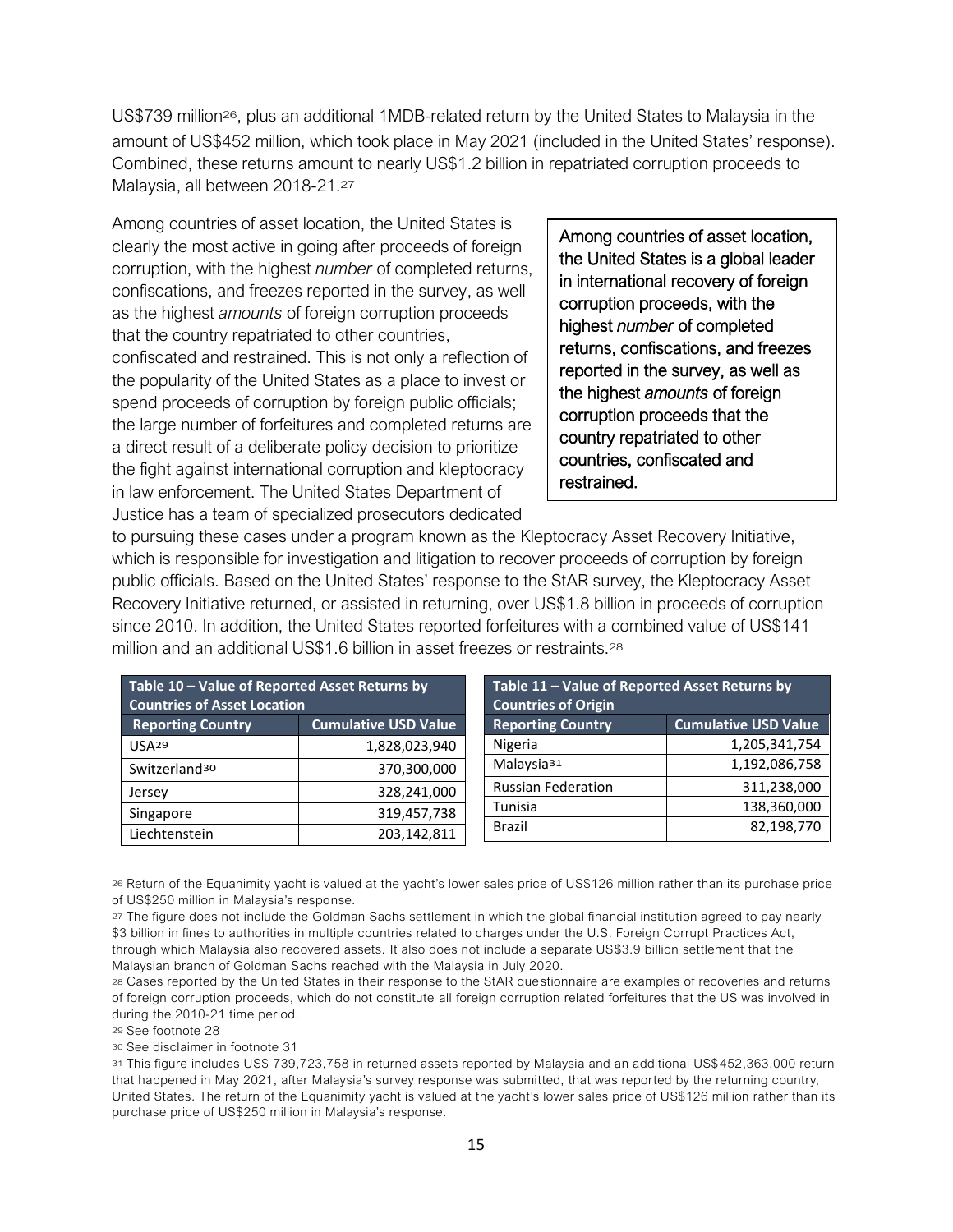After the United States, the highest cumulative values of asset repatriations that were reported in the StAR survey by countries of asset location that returned funds to a country of origin were reported by Switzerland, Jersey, Singapore, and Liechtenstein (see table 10).

Numbers of ill-gotten gains stolen by corrupt public officials in the millions and billions easily grab people's attention – but to assess progress towards the goals of chapter V of UNCAC, it is important to not to only look at the overall *amounts* of stolen assets that have been frozen, confiscated, or repatriated. The *number of cases pursued* and the *level of participation in international asset recovery actions by countries around the world* matter just as much to assess progress.

The *asset amounts* that are tied up in recovery efforts are directly related to the volume of the underlying crime; therefore, increases in amounts returned/confiscated/ frozen alone cannot simply be interpreted as a sign of progress. International cooperation over an asset recovery action that leads to a successful repatriation of US\$300,000 or US\$3 million in stolen public funds to a country of origin of the public official involved is often the result of significant investigative and prosecutorial efforts by the countries

To assess progress towards the goals of chapter V of UNCAC, the *number of cases pursued* and the *level of participation in international asset recovery actions by countries around the world* matter just as much as *asset amounts* frozen, confiscated, and returned.

involved, and deserves just as much credit and attention as a sign of progress towards the goals of UNCAC's chapter V as a repatriation of US\$300 million.

Important takeaways from this section are, therefore, the growing number of cross-border asset recovery cases that were reported via the survey, and the high level of participation in such cases by countries in all regions of the world.

Switzerland's position in the tables, which reflect only information collected through the StAR survey, may raise some questions as the country has been involved in many more corruptionrelated asset recovery actions and the tables do not reflect the full extent of Switzerland's international asset recovery actions under UNCAC. This is explained by the fact that the Swiss response to StAR's survey was limited to only three returns, to Nigeria in 2017, Kazakhstan in 2013-17 and Turkmenistan in 2020, and one confiscation of assets related to Haiti in 2013, even though Switzerland was involved in a much larger number of cases over the past decade.<sup>32</sup>

The graphs and table below show the combined values of assets frozen, confiscated, and returned between 2010 and 2021 that were reported by states in the StAR survey. As mentioned in the methodology section above, the reported cases and total values are examples that represent a snapshot of international asset recovery efforts related to corruption offenses; they are not comprehensive and do not reflect all such efforts that took place during this time frame.

<sup>32</sup> Switzerland informed that the three returns represent merely a percentage of the total number of the country's asset recovery cases, not a comprehensive overview, but that statistics on the return of assets related to corruption proceeds were not available. In lieu of additional information on assets returned or confiscated since 2010, authorities noted that "in the past 30 years, Switzerland has returned over US\$2 billion to the benefit of looted populations by negotiating and signing agreements governing the final disposition of the assets with – among others – Nigeria, Kazakhstan and Turkmenistan."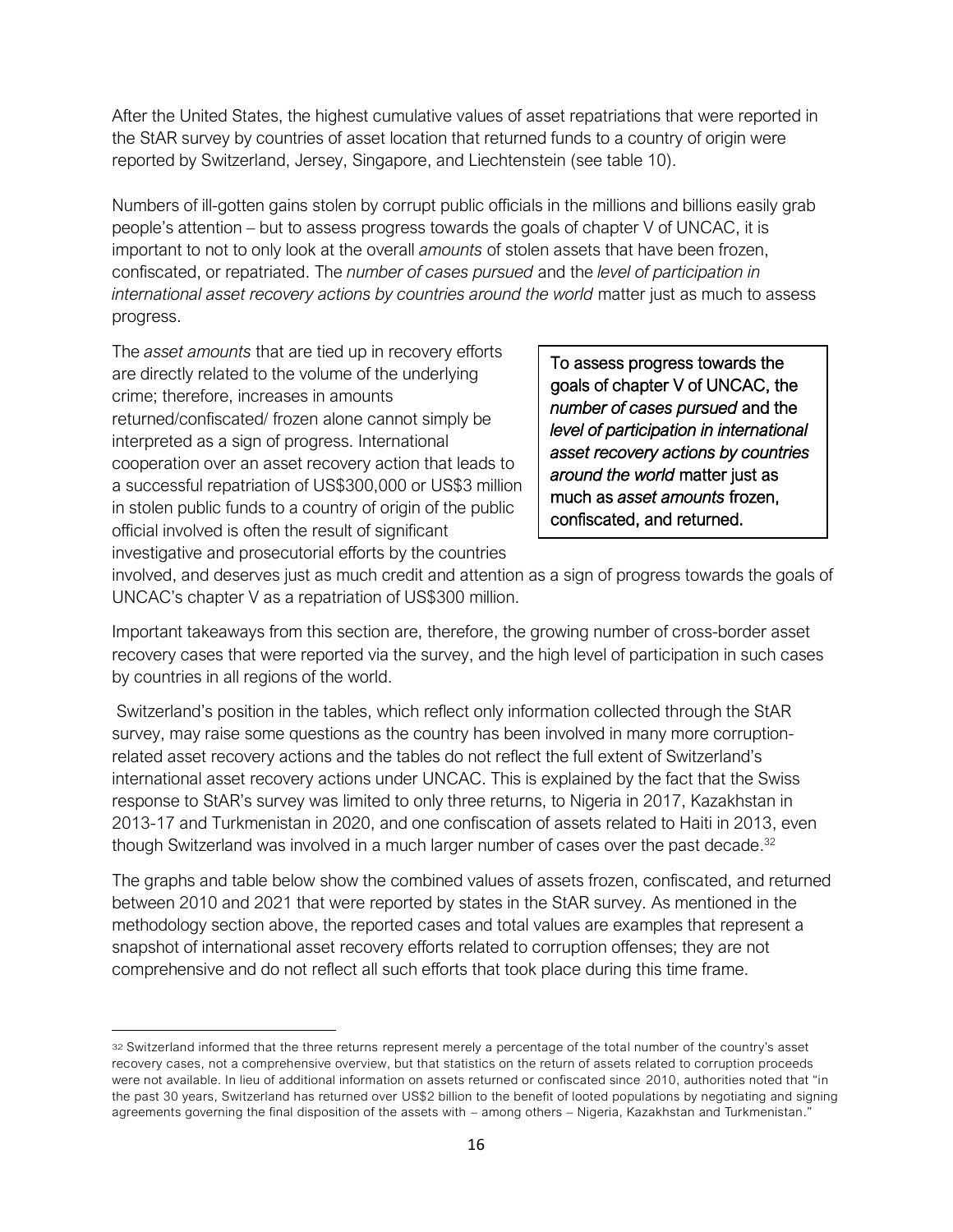| Table 12: Total values of assets in reported asset recovery<br>actions in StAR survey, 2010-21 |                  |  |  |  |  |
|------------------------------------------------------------------------------------------------|------------------|--|--|--|--|
|                                                                                                | <b>USD Value</b> |  |  |  |  |
| <b>Assets Returned</b>                                                                         | 4,114,938,949    |  |  |  |  |
| <b>Assets Confiscated</b>                                                                      | 266,868,642      |  |  |  |  |
| <b>Assets Frozen</b>                                                                           | 5,301,143,809    |  |  |  |  |
| <b>Total</b><br>9,682,951,400                                                                  |                  |  |  |  |  |
| Duplicates excluded (where identified);<br>any case with end date prior to 2010 excluded       |                  |  |  |  |  |

Reported data on returns of corruption proceeds show an increase overall amounts of returned funds from 2019 onwards, driven in part by asset returns to Malaysia related to the 1MDB investigation.



*Based only on data from StAR survey. Duplicates excluded (where identified). Using annualized figures for returns over multiple years. No date provided for returns totaling USD 540,119,795*.



*Based only on data from StAR survey. Duplicates excluded (where identified). Using annualized figures for freezing actions over multiple years. No date provided for freezes totaling USD 131,948,625.*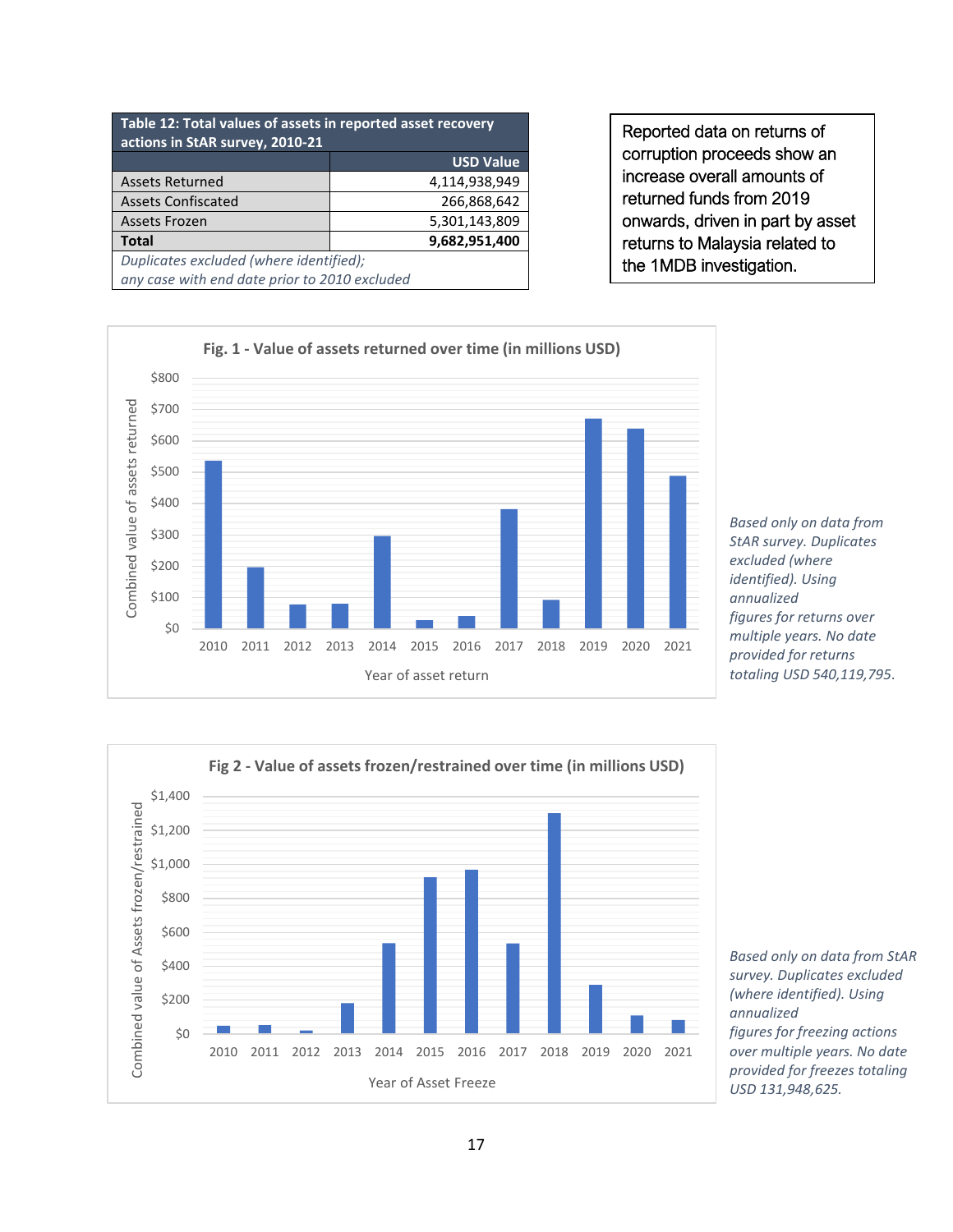These figures include two additional cases that are not yet included in the section on case statistics below (due to the date of submission of the cases): two returns by the United Kingdom that took place in 2021 (£4,600,000 returned to Nigeria in March 2021 and £456,068.38 returned to Moldova in September 2021

## Case Statistics

This section provides a few results from the StAR survey, focusing largely on quantitative analysis of the detailed questions that were included in the forms for reporting completed asset returns, asset confiscations, and asset freezes/restraints. Additional qualitative analysis of the responses will be included in a forthcoming publication by the Stolen Asset Recovery Initiative.

## How was the asset restraint initiated?

An analysis of information on how asset restraints were initiated in the cases that were reported via the StAR survey highlights the importance of proactive efforts by destination countries to go after the gains of *foreign* corruption for successful asset recoveries and returns. Across all reported cases (338 – returns/confiscations/freezes combined), over half of the asset restraints were initiated by a mutual legal assistance request from the country of origin of the public official involved. This is in accordance with a "traditional" cross-border asset recovery action that involves a *requesting* jurisdiction of origin and a *requested* jurisdiction where corruption proceeds are stashed away.

What is less expected, and quite noteworthy, is that countries reported around one third of all cases (106 out of 338) were initiated by a domestic investigation by law enforcement authorities, independent from a foreign request. For asset returns and asset confiscations, the number of cases that were initiated, not by a request from a country of origin, but instead by a domestic investigation in the reporting country, independent from a foreign request, is even higher than for the full sample of cases: for 41% of reported asset returns and 54% of confiscations, the asset restraint that led to the return/confiscation was reportedly initiated by a domestic investigation by law enforcement authorities in the destination state, independent from a foreign request. This can be interpreted as a promising sign that pro-active actions by financial centers to end safe havens for corrupt funds and protect their economies and financial systems against abuse by the corrupt can work – and that these actions play a critical role in meeting the goals of the Convention.

| Table 13 - How was the Asset Restraint Initiated?  |           |            |               |            |               |            |  |
|----------------------------------------------------|-----------|------------|---------------|------------|---------------|------------|--|
|                                                    |           | Only Asset |               | Only Asset |               | Only Asset |  |
| $n = no$ . of reported cases                       | returns   |            | confiscations |            | freezes       |            |  |
|                                                    | $n = 123$ |            | $n = 54$      |            | $n = 161$     |            |  |
|                                                    | n         | %          | n             | %          | n             | %          |  |
| By an MLA request from the country of origin       | 56        | 45.5       | 19            | 35.2       | 109           | 67.7       |  |
| By an MLA request from a third country             | 4         | 3.3        | 0             | $\Omega$   | 8             | 5.0        |  |
| By a domestic investigation by law enforcement     | 50        | 40.7       | 29            | 53.7       | 27            | 16.8       |  |
| authorities (independent from a foreign request)   |           |            |               |            |               |            |  |
| By FIU action to suspend a suspicious transaction  | 3         | 2.4        | 0             | $\Omega$   | 14            | 8.7        |  |
| By independent action from a financial institution | $\Omega$  | 0.0        | O             | $\Omega$   | $\mathcal{P}$ | 1.2        |  |
| In a different way                                 | 16        | 13.0       | $\mathcal{P}$ | 3.7        | 20            | 12.4       |  |
| More than one mechanism cited                      | 16        | 13.0       | 4             | 7.4        | 16            | 9.9        |  |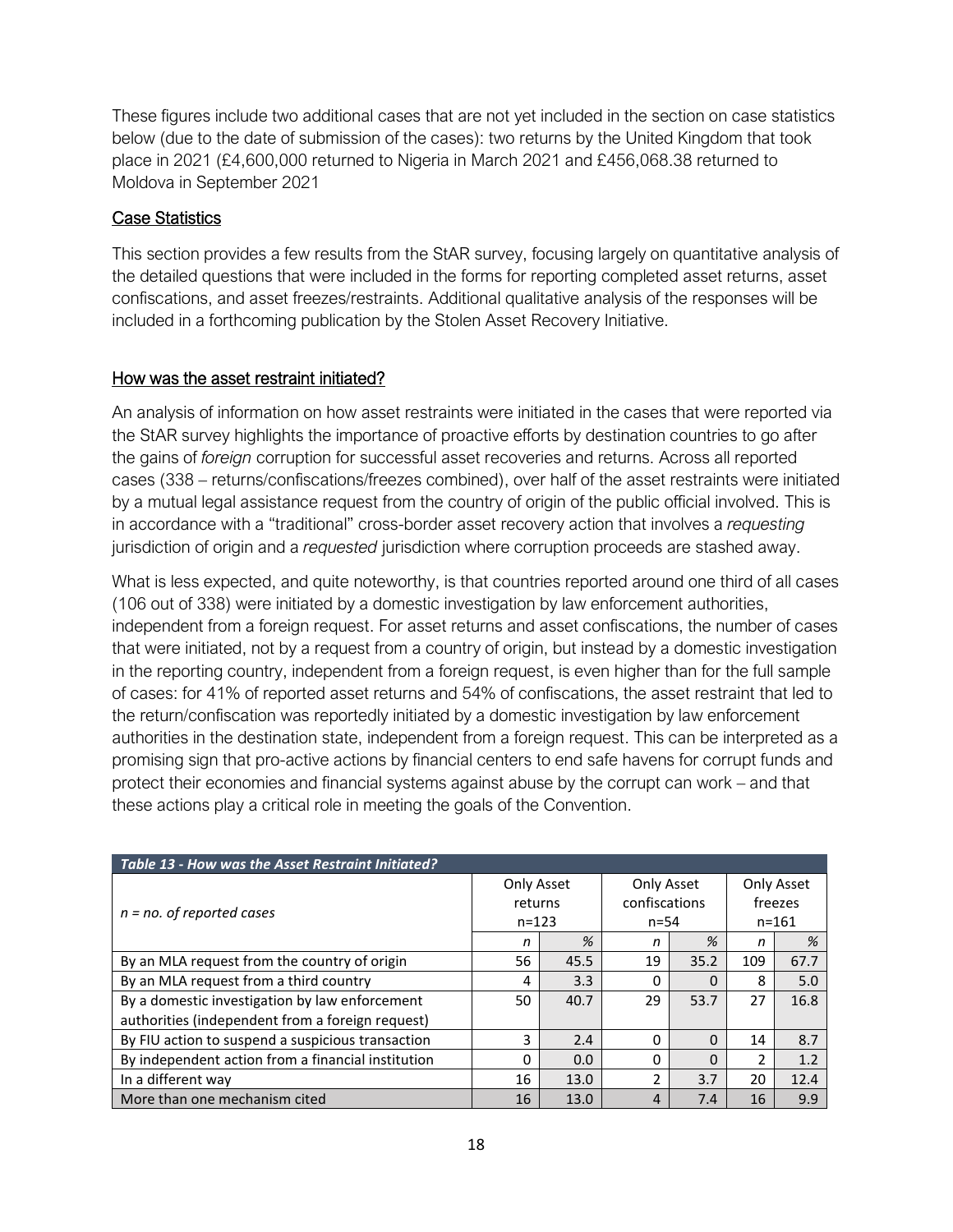

#### What was the Legal Basis for Asset Recovery?

Conviction-based criminal forfeiture remained the most frequently cited legal mechanism for crossborder asset recovery efforts overall, used in just over half of all reported cases (51%), followed by non-conviction based (NCB) confiscation (28%) and settlements (10%). (In 33% of cases, more than one option was selected as the legal basis for a given case.)

Use of NCB was even higher if freezes are excluded from the sample: in the reported asset returns and confiscations: around one third (34%) of returns and 46% of confiscations involved assets restrained through NCB confiscation. Around one quarter of asset returns (27%) involved settlements.

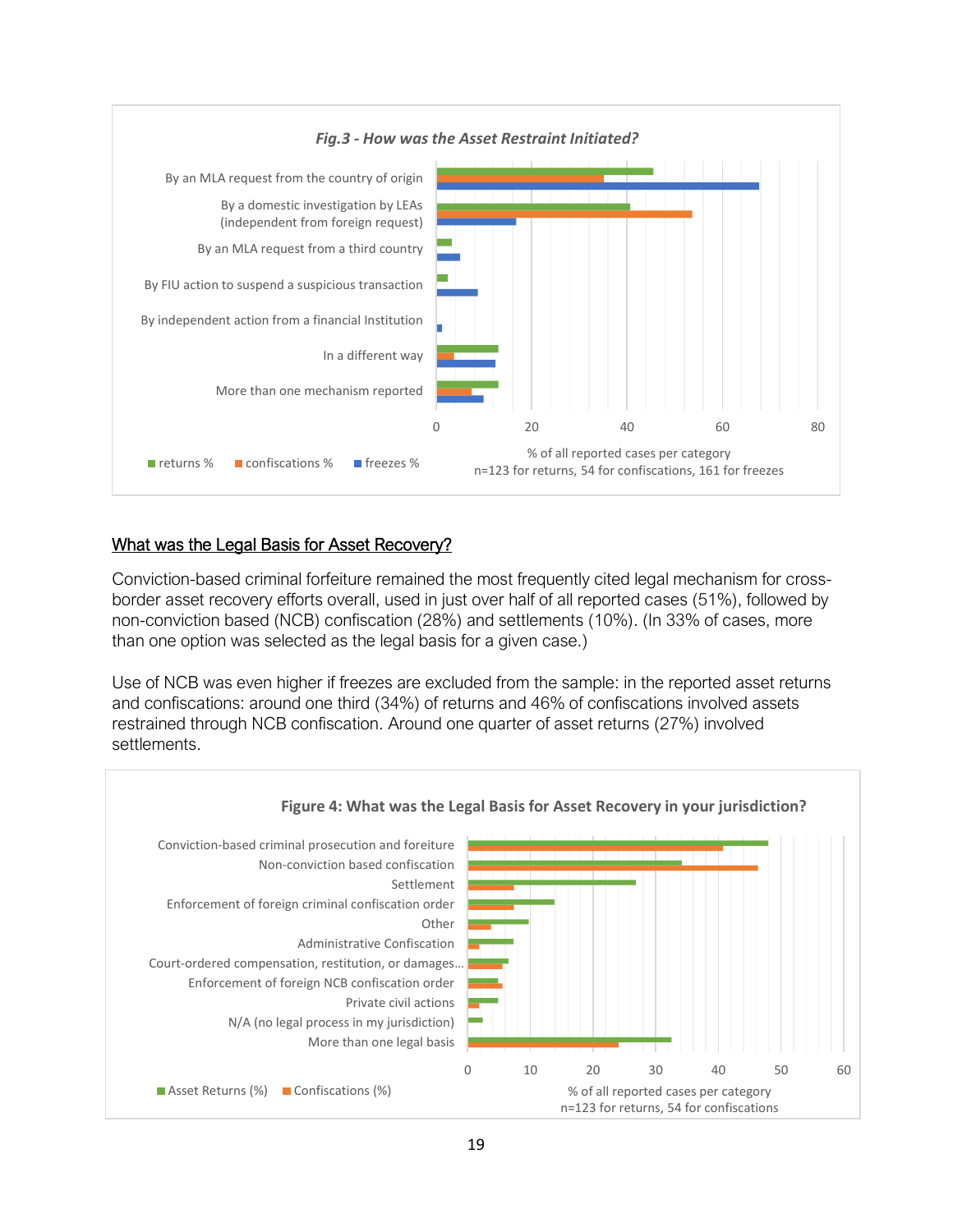With more states involved in cross-border asset recovery, recognition and enforcement of foreign judgments and confiscation orders is becoming more critical than before to avoid duplication of law enforcement efforts. States reported that non-conviction based confiscation was a legal basis in 34% of asset returns and close to half (46%) of all reported confiscations. 14% of asset returns involved an enforcement of a foreign criminal confiscation order, while only 5% involved an

enforcement of foreign NCB confiscation order. This, combined with the results of the questions on barriers to asset recovery (see section below), where problems related to the enforcement of NCB confiscation orders in foreign jurisdiction were highlighted as among the most frequently cited barriers, suggests that this area deserves more attention – both at the international policy level and for national-level reforms, and related technical assistance.

With more states involved in crossborder asset recovery, recognition and enforcement of foreign judgments and confiscation orders is becoming more critical than before to avoid duplication of law enforcement efforts.

The lack of reports of use of other 'private civil actions' to recover corruption proceeds is, at least in part, a result of the survey's methodology and distribution mechanism. Most countries used their investigative and/or prosecutorial authorities to complete the survey that may not be aware of all relevant civil recovery actions. Authorities generally only reported asset recovery actions in which federal authorities were involved and the responses do not capture actions in which only regional or other sub-national authorities were involved. (Note that non-conviction based confiscation was listed as a separate answer option in the survey, as shown in the graph above, alongside "private civil actions (incl. insolvency process)".

| Table 14 - Asset Freezes - What was the Legal Basis for<br>Asset Recovery? (n = 161 freezes) |    |      |  |  |
|----------------------------------------------------------------------------------------------|----|------|--|--|
| $n = no$ . of reported cases                                                                 | n  | %    |  |  |
| Conviction-based criminal prosecution                                                        |    |      |  |  |
| and forfeiture                                                                               | 91 | 56.5 |  |  |
| Non-conviction based confiscation                                                            | 28 | 17.4 |  |  |
| Administrative Freeze                                                                        | 16 | 9.9  |  |  |
| Other                                                                                        | 22 | 13.7 |  |  |
| More than one legal basis cited                                                              | 7  | 43   |  |  |

## What was the legal basis for international cooperation?

The StAR survey included a question about the legal basis for international cooperation related to the return, confiscation, or freeze – and the responses show that UNCAC in fact serves as a very practical purpose as a legal basis for states involved in international asset recovery. In as many of 109 out of 338 cases (32%), UNCAC was used as a legal basis for international cooperation related to the case (see figure 5 below). 263 cases (78%) reported by states included a response to this question (i.e. cited any legal basis for this question), meaning that of the cases that listed any legal basis at all, 41% made use of UNCAC.

Moreover, responses indicate that the use of UNCAC as a practical legal basis for international cooperation appears to be increasing over time. While the overall sample size of cases is not very large, it is the best and only information available on this topic in a comparable format. UNCAC was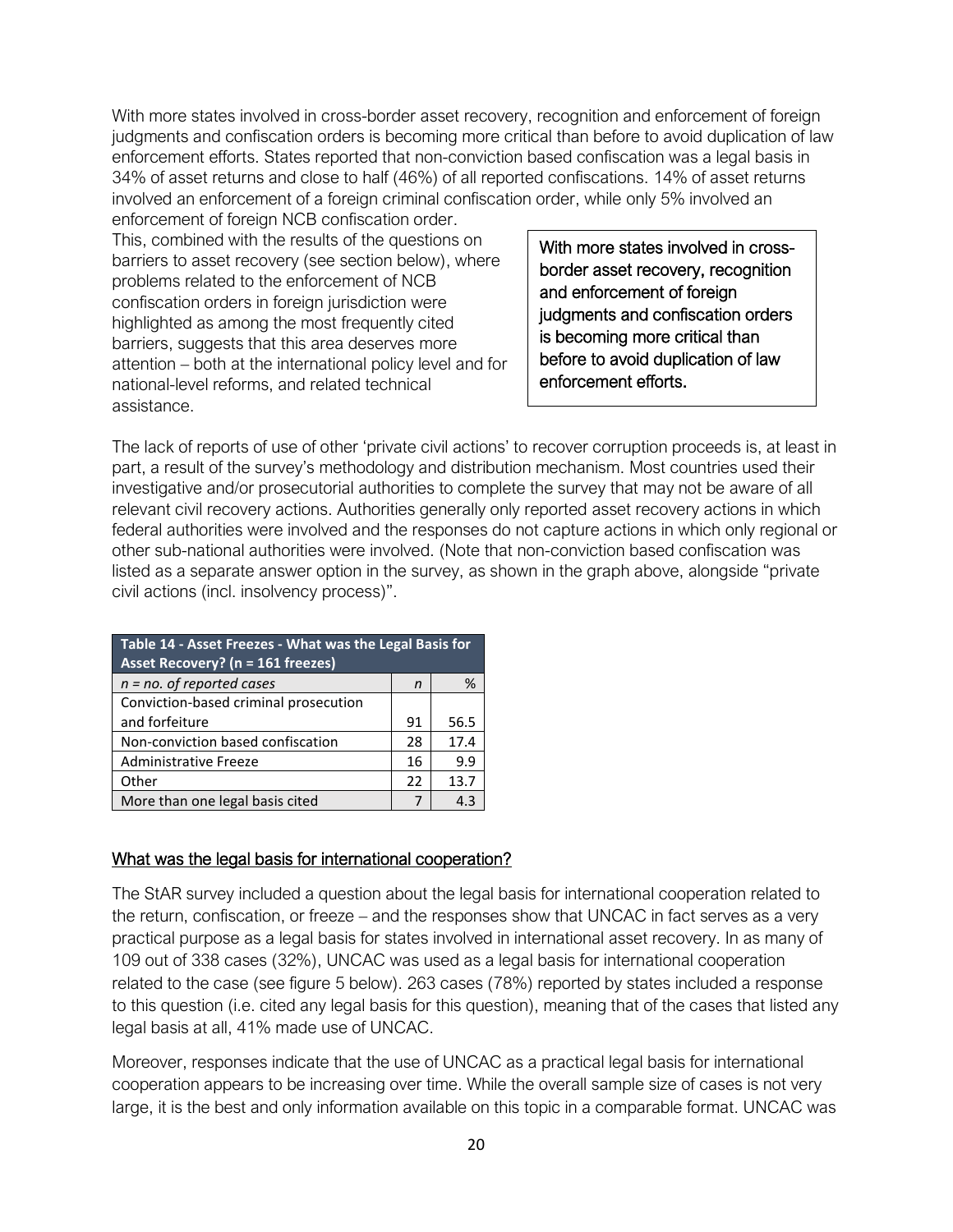cited more frequently as a legal basis for returns, confiscations, or freezes that were completed more recently, in the timespan between 2015-2021, compared to 2010-2014. This is quite a positive sign that the Convention plays an important role as a legal basis in the actual, everyday practice of international cooperation in cross-border asset recovery efforts.



Responses show that the Convention plays an important role as a legal basis in the actual, dayto-day practice of international cooperation in cross-border asset recovery efforts.



#### How are corruption proceeds being returned to foreign jurisdictions in practice?

This very practical question offers new insights into the practice of asset returns that have never previously been analyzed. The StAR survey included a question about the manner of the asset transfer for repatriated corruption proceeds – whether the funds were returned via a direct wire transfer to a centralized government account (e.g. general budget); via a wire transfer to a specific beneficiary government agency; a wire transfer to a separate, designated government account for the asset return; a wire transfer to a designated account held by a third party<sup>5</sup>,e.g. an international organization or a civil society organization; via physical transfer of a movable asset (e.g. car, yacht, artwork, aircraft); via an escrow account; a trust account; transfer of legal title; a transfer of shares;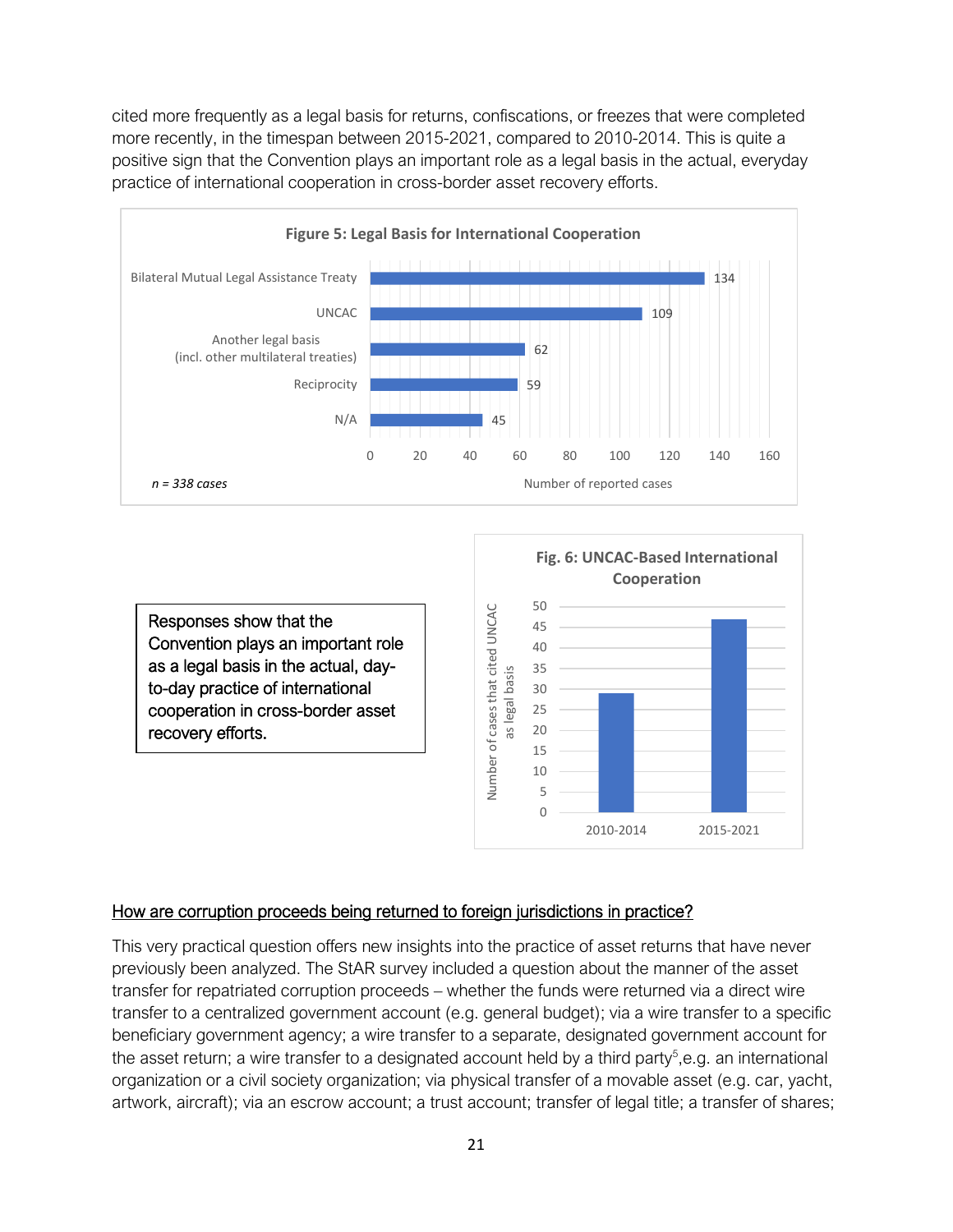or in a different way. This is the first time that such practical information about the conduct of asset returns was collected in a comparable format from country authorities, and the survey results are shown in figure 7.

In 44 cases (36%), states reported that the funds were returned via wire transfer to a centralized government account (e.g. general budget), while 27 cases (22%) involved wire transfers to a separate, designated government account for the asset return and 17 cases (14%) involved direct wire transfers to a beneficiary government agency. There were 11 examples of cases where the return of corruption proceeds was done via physical transfer of movable asset and in 6 example of cases where funds were returned to a designated account held by a third party. As already noted above, the overall sample size of 123 reported returns is not very large, yet it is the only information available in a comparable format.



There has been a growing attention in recent years to what happens *after* corruption proceeds are repatriated to another country, and a corresponding demand for examples of agreements over the use of returned funds under UNCAC Art.57(5), where these exist, and further analytical work on this subject. In this context, it is noteworthy that transfers made to a separate designated account for the asset return, or via an escrow account, allow for better monitoring mechanisms – and therefore ultimately greater transparency and accountability in the return process – compared to transfers to a general centralized government account. The data suggest a possible trend towards a growing use of separate accounts for funds returned more recently, during 2015- 2021, compared to funds returned during the first half of the past decade, with the caveat that the number of observations for this question is fairly low (see figure 8).

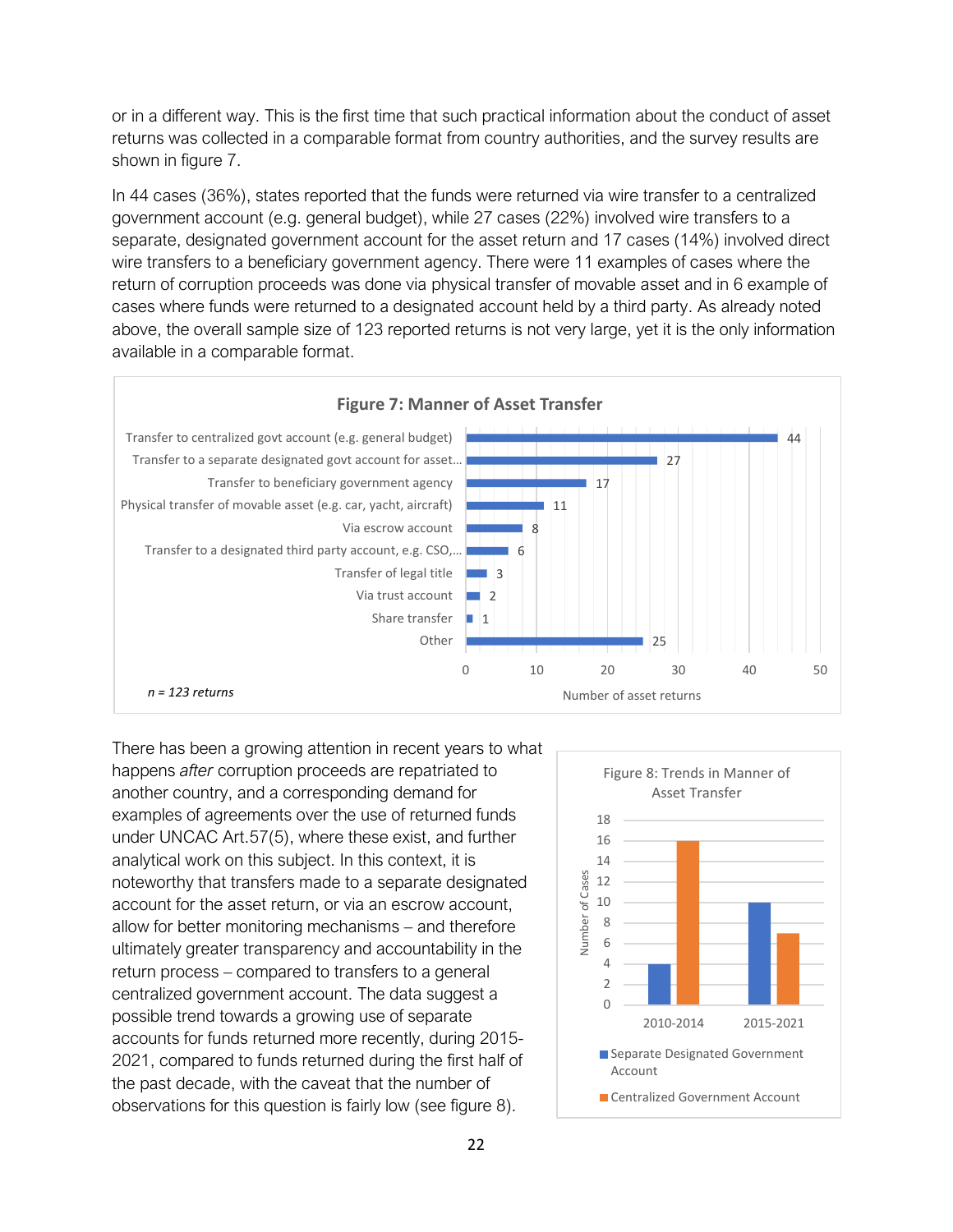The "Other" category for this question included a wide variety of responses from states, entered manually. These include, among others: returned by check, returned by US Treasury check, a direct transfer to a victim, confiscated funds transferred to an embassy as per forfeiture order, a wire transfer to in injured state-owned company or to a state airline, transfer to an account of the Bank of International Settlements, transfer to a lawyer's bank account who is acting on behalf of the government of the country of origin, payment to the public prosecution's bank account for penalties, change in ownership registration of asset, and via funds provided to development projects.

#### Asset Type at Time of Freeze/Confiscation/Asset Return

Responses to a question about the asset type at the time of the freeze, confiscation, or return of the corruption proceeds show that in the vast majority of cases, assets were cash/bank deposits (85% of returns; 72% of confiscations; 78% of freezes). Real estate was the second most frequently cited type of asset; 30% of reported confiscation and 27% of reported freezes/asset restraints involved corruption proceeds invested in real estate. Other than that, there were a handful of reports of securities (in 17 cases), motor vehicles (14 cases), yachts (10 cases), aircrafts (9 cases), legal entity or arrangement (7 cases), and artwork (6 cases). Many cases included multiple responses for this question.



The dominance of bank deposits in the international asset recovery efforts captured in the survey could be related to a higher incidence of *detection*, as the banking sector is generally more strictly regulated under anti-money laundering rules than other sectors of the economy and financial system that come into contact with proceeds of crime. The responses also suggest that banks and other financial institutions remain the most important private sector actors in the fight against international corruption. But the mentions of real estate also highlight the importance of increasing AML regulations in the real estate sector, alongside other anti-corruption efforts such as, for example, collaborating with real estate associations and creating real estate registries with information on the beneficial owners of real estate in sought-after locations. Likewise, the mentions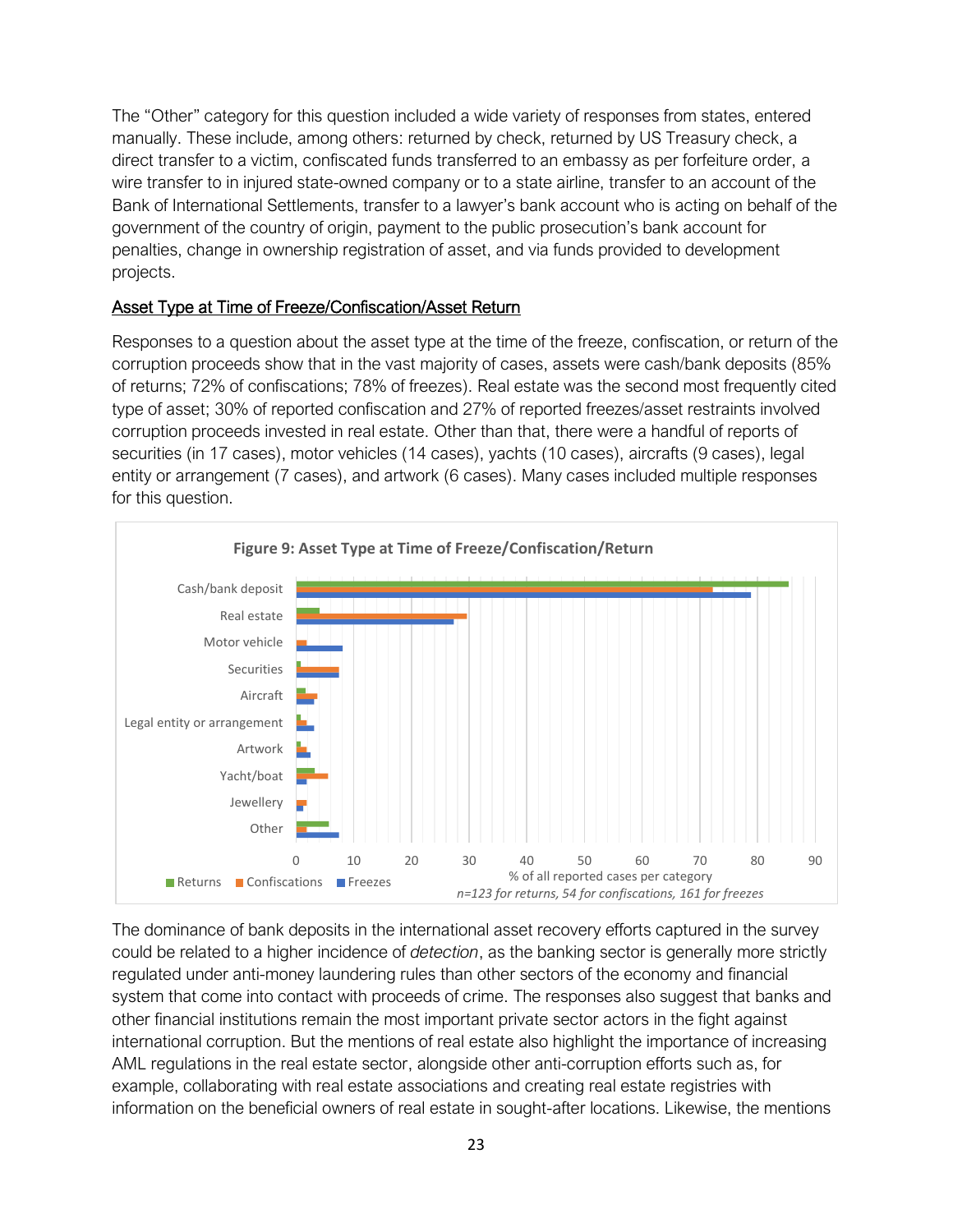of luxury goods (motor vehicles, yachts, aircraft, artwork) purchased with corruption proceeds point to a need for increased engagement with the sales professionals in these sectors, and, possibly, stronger anti-money-laundering controls.

## Time span between asset freeze, asset confiscation, and asset return

Tracing, restraining, and – if certain conditions are met – returning proceeds of crime to countries that were harmed by corrupt acts of public officials is an extremely time-consuming and resourceintensive process. Many known examples of successful asset returns span many years, and sometimes even decades. Using the dates provided in the reported cases of asset returns, table 15 below shows the average and maximum time periods between asset freeze, asset confiscation, and asset return in the sample.

Since asset returns, and in some cases also freezes and confiscations may occur in several tranches over multiple years, time spans were calculated using two different dates: *start* and *end* of the freezing order, confiscation order, or asset return.

Whereas the process is often onerous and lengthy, it does not always take decades. In the case examples reported in the survey, the average time period between asset freezing order and the start of the return process is less than 4 years. The average timespan between confiscation order and start of the return process is only a little over two years. This is surprisingly short in contrast to the commonly held view that international asset recovery processes are rare and usually take many years, or decades.

| Table 15 - Time spans between Freeze, Confiscation, and Return |                                 |                           |    |  |  |
|----------------------------------------------------------------|---------------------------------|---------------------------|----|--|--|
| $N = No.$ of returns with dates provided                       | Average<br>Timespan<br>(months) | Max. timespan<br>(months) | n  |  |  |
| Start of Asset Freeze Order to Start of Asset Return           | 45                              | 169                       | 69 |  |  |
| Start of Asset Freeze Order to End of Asset Return             | 57                              | 180                       | 70 |  |  |
| Start of Confiscation Order to Start of Asset Return           | 26                              | 154                       | 72 |  |  |
| Start of Confiscation Order to End of Asset Return             | 37                              | 156                       | 73 |  |  |

## Existence of an agreement for the disbursement of returned assets

Under UNCAC Art.57(5), states involved in the return of corruption proceeds can give special consideration to concluding agreements, on a case-by-case basis, for the final disposal of confiscated property. While not all examples of asset returns reported by states in the StAR survey involve confiscated property (some funds involve court orders for compensation payments or fines), the majority of reported asset returns are linked to confiscated assets. States that reported involvement in a cross-border asset return said that in around half of these cases (49%), there was no agreement over the use and disbursement of returned funds, while in just under half (45%), some kind of agreement existed. In 7 cases (6%), assets were shared between parties in an assetsharing agreement.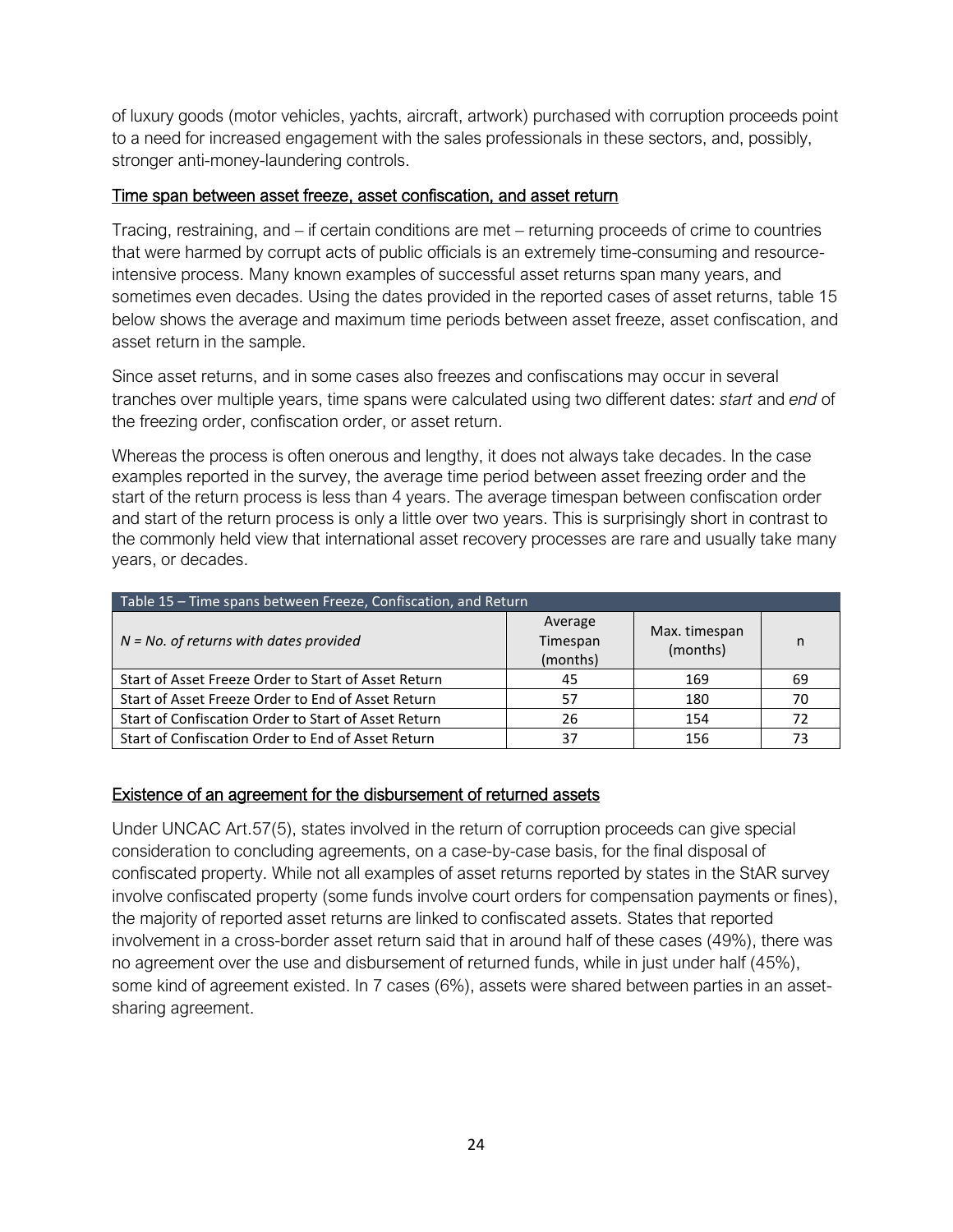| Table 16 - Was there any agreement for the<br>disbursement of returned assets? |     |      |
|--------------------------------------------------------------------------------|-----|------|
|                                                                                | n   | %    |
| An agreement under UNCAC Art.57(5)                                             | 18  | 14.6 |
| Asset-sharing agreement                                                        | 7   | 5.7  |
| Another type of agreement                                                      | 33  | 26.8 |
| Any Agreement Mechanism <sup>33</sup>                                          | 55  | 44.7 |
| No agreement                                                                   | 60  | 48.8 |
| Total (no. of cases)                                                           | 123 |      |

*Table 17 - Is the text Is the text of the agreement publicly available, or available upon request?*

|                     |     | ℅    |
|---------------------|-----|------|
| Yes                 | 22  | 17.9 |
| No                  | 43  | 35.0 |
| N/A (no agreement)  | 48  | 39.0 |
| Total (no of cases) | 123 |      |

Concluding agreements over the use and disbursement of the assets is voluntary under UNCAC and the responses show that such agreements do not yet appear to be standard practice among states involved in cross-border asset recovery efforts of corruption proceeds. In (at least) half of reported asset returns, and likely more, states did not conclude an agreement over the use or disbursement of assets.

Further, in most cases, little information is made publicly available on the return of corruption proceeds. A handful of states of asset location routinely issue press releases at the time when funds derived from foreign corruption offenses are finally confiscated in their jurisdiction, or, in the case of returns, at the time when the funds are transferred to a state of origin. But this practice is not yet a norm globally despite persistent calls for greater transparency in asset returns from civil society. There are only a few examples of returns where the underlying agreement, if one exists, is published (see box, which also includes some external data from public sources that was not reported via the survey).

The "another type of agreement" category in table 16 includes a wide variety of responses from states, entered manually, which sometimes suggested that the question, which was aimed at agreements that govern the use or disbursement of returned assets, was not always well understood. Respondents listed any agreements, including, among others, bilateral agreements between governments,<sup>34</sup> bilateral MLA treaties (which govern international cooperation but do not typically include provisions on returns of proceeds of crime), settlement agreements between parties involved, plea-bargain agreements, deferred prosecution agreements, implementation of legal mechanisms of compensation for confiscated assets under the country's criminal procedure code, and others. It is therefore likely that the overall number of responses in table 16 that list any agreement mechanism (55 cases) overstates the number of cases with an agreement *over the intended use and disbursement of returned assets*. The same issue also affects the responses in table 17 about whether the text of the agreement is publicly available, or available upon request.<sup>35</sup>

<sup>33</sup> Selection of multiple responses possible for this question. "Any agreement mechanism" shows the number of responses that listed at least one of the three options (Agreement under UNCAC 57.5/asset-sharing agreement/another type of agreement).

<sup>34</sup> Bilateral agreements between governments can also fall under 'an agreement under UNCAC Art.57(5)', so the difference between these two categories is not in all cases meaningful.

<sup>35</sup> Table 17 reflects responses without any corrections. But in some cases, "yes" was selected even though the respondent noted that the agreement was only accessible to parties directly involved, or available through diplomatic channels, i.e. not publicly available.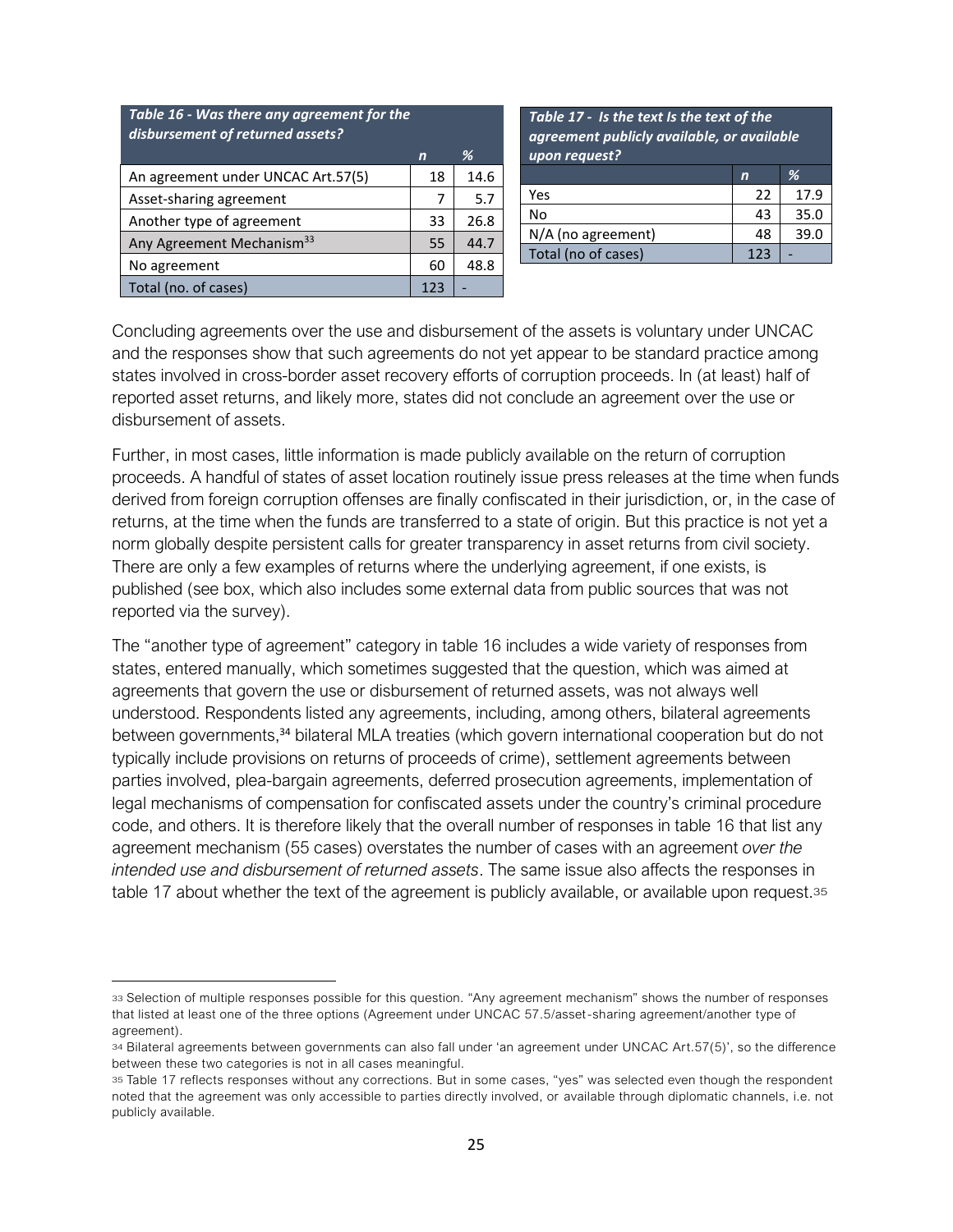#### Examples of published press releases or agreements over the repatriation of corruption proceeds

2017: 'Abacha II' return of US\$321 million from Switzerland to Nigeria ([MOU published;](https://www.newsd.admin.ch/newsd/message/attachments/50734.pdf) information on [World Bank's monitoring role](https://www.worldbank.org/en/news/press-release/2017/12/04/nigeria-world-bank-to-help-monitor-repatriated-abacha-funds))

2019: Peruvian authorities [published](https://www.mpfn.gob.pe/fiscalias_anticorrupcion/?K=1059&id=11150) official [information](https://procuraduriaanticorrupcion.minjus.gob.pe/novedad/procuraduria-anticorrupcion-ejecuto-el-cobro-de-65-millones-de-soles-a-la-empresa-odebrecht/) about agreements reached with Brazilian construction company Odebrecht over recoveries through civil reparations

2019-21: United States Department of Justice press releases announcing recoveries and returns to Malaysia related to their 1MDB investigation [\(Oct 2019;](https://www.justice.gov/usao-cdca/pr/us-reaches-settlement-recover-more-700-million-assets-allegedly-traceable-corruption) [April 2020;](https://www.justice.gov/opa/pr/us-repatriates-300-million-malaysia-proceeds-funds-misappropriated-1malaysia-development) [May 2020;](https://www.justice.gov/usao-cdca/pr/united-states-reaches-settlement-recover-more-49-million-assets-acquired-funds) [Sept 2020;](https://www.justice.gov/opa/pr/united-states-reaches-settlement-recover-more-60-million-involving-malaysian-sovereign-wealth) [August](https://www.justice.gov/opa/pr/over-1-billion-misappropriated-1mdb-funds-now-repatriated-malaysia)  [2021\)](https://www.justice.gov/opa/pr/over-1-billion-misappropriated-1mdb-funds-now-repatriated-malaysia)

2020: Trilateral agreement between [Switzerland,](https://www.admin.ch/gov/en/start/documentation/media-releases.msg-id-81674.html) [Luxembourg](https://gouvernement.lu/fr/actualites/toutes_actualites/communiques/2020/12-decembre/17-accord-trilateral.html) and [Peru](https://www.gob.pe/institucion/rree/noticias/321099-el-peru-suscribe-importante-acuerdo-con-suiza-y-luxemburgo-para-repatriar-mas-de-26-millones-de-dolares-provenientes-de-la-corrupcion) over return of around US\$26 million from Switzerland and Luxembourg to Peru (agreement published [by Switzerland,](https://www.newsd.admin.ch/newsd/message/attachments/65249.pdf) [by](https://legilux.public.lu/eli/etat/leg/loi/2021/07/23/a597/jo)  [Luxembourg\)](https://legilux.public.lu/eli/etat/leg/loi/2021/07/23/a597/jo)

2020[: Trilateral agreement between USA, Jersey, and Nigeria o](https://www.justice.gov/opa/pr/us-repatriates-over-3117-million-assets-nigerian-people-were-stolen-former-nigerian-dictator)ver repatriation of US\$311.7m to Nigeria [\(agreement published\)](https://www.justice.gov/opa/press-release/file/1273556/download)

2020: Return of approx. US\$1.3 million from Switzerland to Turkmenistan to go towards a United Nations Development Programme health programme [\(press release\)](https://www.admin.ch/gov/en/start/documentation/media-releases.msg-id-77797.html)

2020: Framework agreement between **Switzerland and Uzbekistan** on principles for restitution of confiscated assets related to Gulnara Karimova [\(MOU published;](https://www.newsd.admin.ch/newsd/message/attachments/65473.pdf) sets out general principles for the return with specific modalities to be determined in a separate agreement)

2021: Return of £4.2 million from the UK to Nigeria related to former Governor of Delta State James Ibori and his associates [\(MOU published\)](https://www.gov.uk/government/publications/return-of-stolen-assets-confiscated-by-the-uk-agreement-between-the-uk-and-nigeria/mou-between-uk-and-nigeria-on-the-modalities-for-return-of-stolen-assets-confiscated-by-the-uk-annex-1) 

2021: Return of £456,068.38 from the UK to Moldova related to Luca Filat [\(MOU published\)](https://www.gov.uk/government/publications/return-of-funds-forfeited-by-the-national-crime-agency-luca-filat-agreement-between-uk-and-moldova/mou-between-uk-and-moldova-on-the-return-of-funds-forfeited-by-the-national-crime-agency-in-relation-to-luca-filat)

#### Use of asset recovery networks or other initiatives to help facilitate the asset recovery effort

In around one third of all reported cases (105 out of 338 cases), states said that they made use of asset recovery networks to facilitate international cooperation in the asset recovery effort. The networks mentioned most frequently in the responses are the Egmont Group and the INTERPOL/StAR Global Focal Point Network. The frequent use of the Egmont Group, an informal network of Financial Intelligence Units (FIUs) that facilitates cooperation and intelligence sharing, is a sign of the important role of FIUs in cross-border corruption investigations and asset recovery efforts.

| <b>Table 18: Use of AR Networks</b> |    |
|-------------------------------------|----|
| No. of cases                        |    |
| <b>Egmont Group</b>                 | 42 |
| INTERPOL/StAR Global                | 21 |
| <b>Focal Point Network</b>          |    |
| <b>StAR Technical Assistance</b>    | 15 |
| CARIN                               | ٩  |
| <b>IACCC</b>                        |    |
| ARIN-AP                             | 3  |
| <b>ARINSA</b>                       |    |
| EU's AROs                           | 2  |

In addition to a list of asset recovery networks provided in the survey, write-in responses listed a wide variety of other forums, mechanisms or initiatives that were used to improve international cooperation, including: UNODC's Special Regional Representative for Asset Recovery, EUROJUST, UNICRI, France's Criminal Asset Identification Platform (PIAC), direct bilateral meetings between law enforcement of governments involved in the case, diplomatic channels, cooperation between banks and foreign law enforcement, multi-agency domestic investigative taskforces, and international task forces, e.g. 1MDB International Task Force.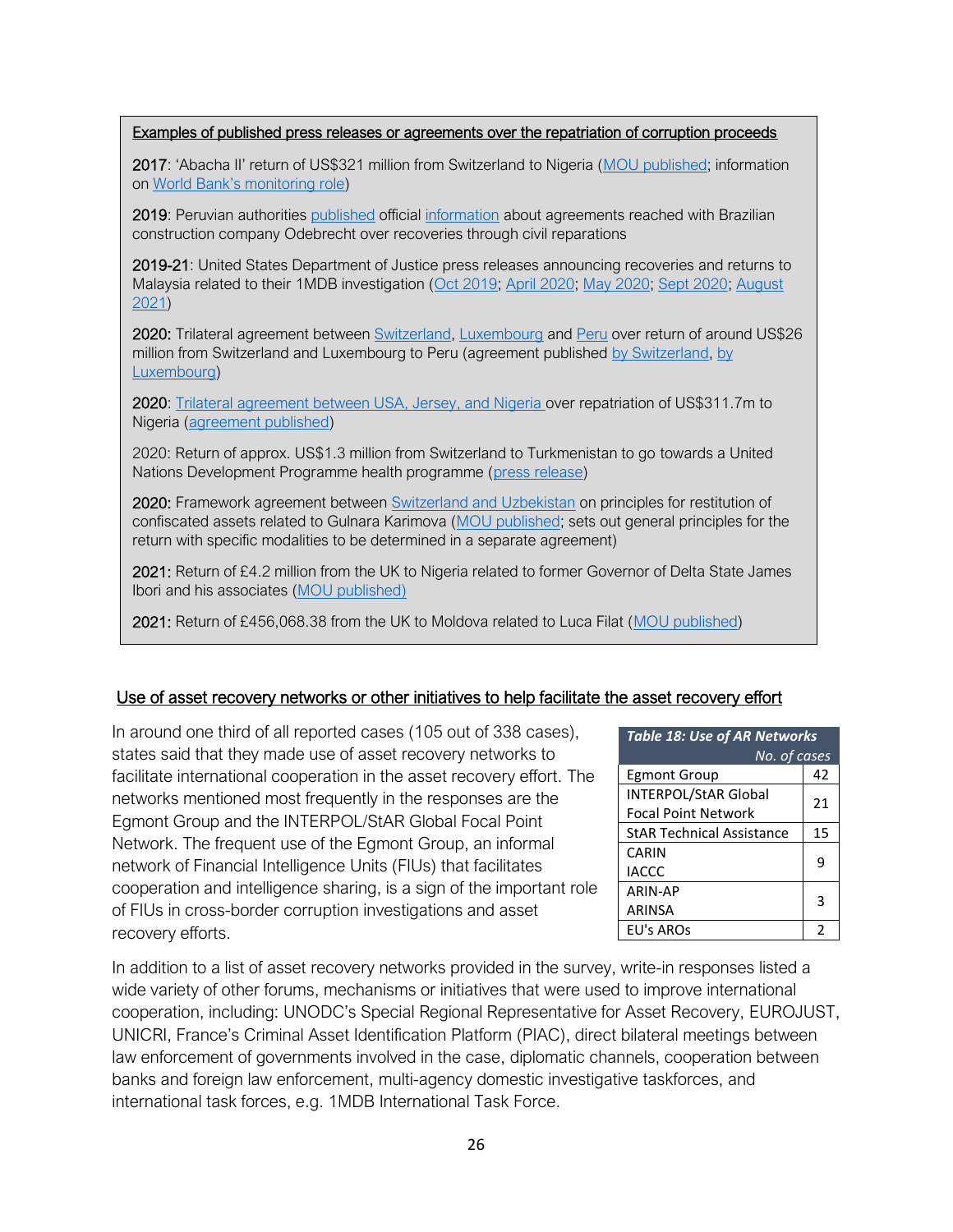#### Existence of Parallel Investigations in both Country of Origin and Country of Asset Location

The Lausanne Guidelines for the efficient recovery of stolen assets highlight, in Guideline 8, parallel investigations as a good practice:

"Conducting parallel, joint or otherwise contemporaneous investigations means investigating facts, which constitute criminal offences in the involved jurisdictions at the same time. Thus, in complex cases spanning into two or more jurisdictions, having contemporaneous investigations enables combining the investigative expertise from the involved jurisdictions to complement the efforts of one another. This is particularly useful in cases of complex financial crimes, e.g. money laundering and its predicate offences such as corruption-related crime, that affect all the involved jurisdictions due to the transnational nature of the offence. […] Both the requested and requesting jurisdictions should consider opening parallel criminal investigations into the criminal offences related to the facts, with a view to establishing wrongdoing in the involved jurisdictions."36

The value in conducting parallel investigations in both jurisdictions involved in the asset recovery effort is also noted in the outcome report of the 2019 Addis Ababa Expert Group Meeting on the Return of Stolen Assets.<sup>37</sup> To better understand the role of parallel investigations, the survey included a question about whether there is or was an investigation or prosecution related to this a case in the country of origin and/or in the country of asset location.



Notably, completed asset returns show a higher rate of parallel investigations in both country of origin and in the country of asset location (43%), compared to asset recovery actions at the confiscation stage (29.6%) and asset freeze stage (26.7%). The same is true for the existence of an investigation in the country of asset location: for over half of reported returns (50.4%), authorities responded that there was an investigation related to this case in the country of asset

<sup>36</sup> https://learn.baselgovernance.org/mod/page/view.php?id=884

<sup>37</sup> https://www.unodc.org/unodc/en/corruption/meetings/addis -egm-2019.html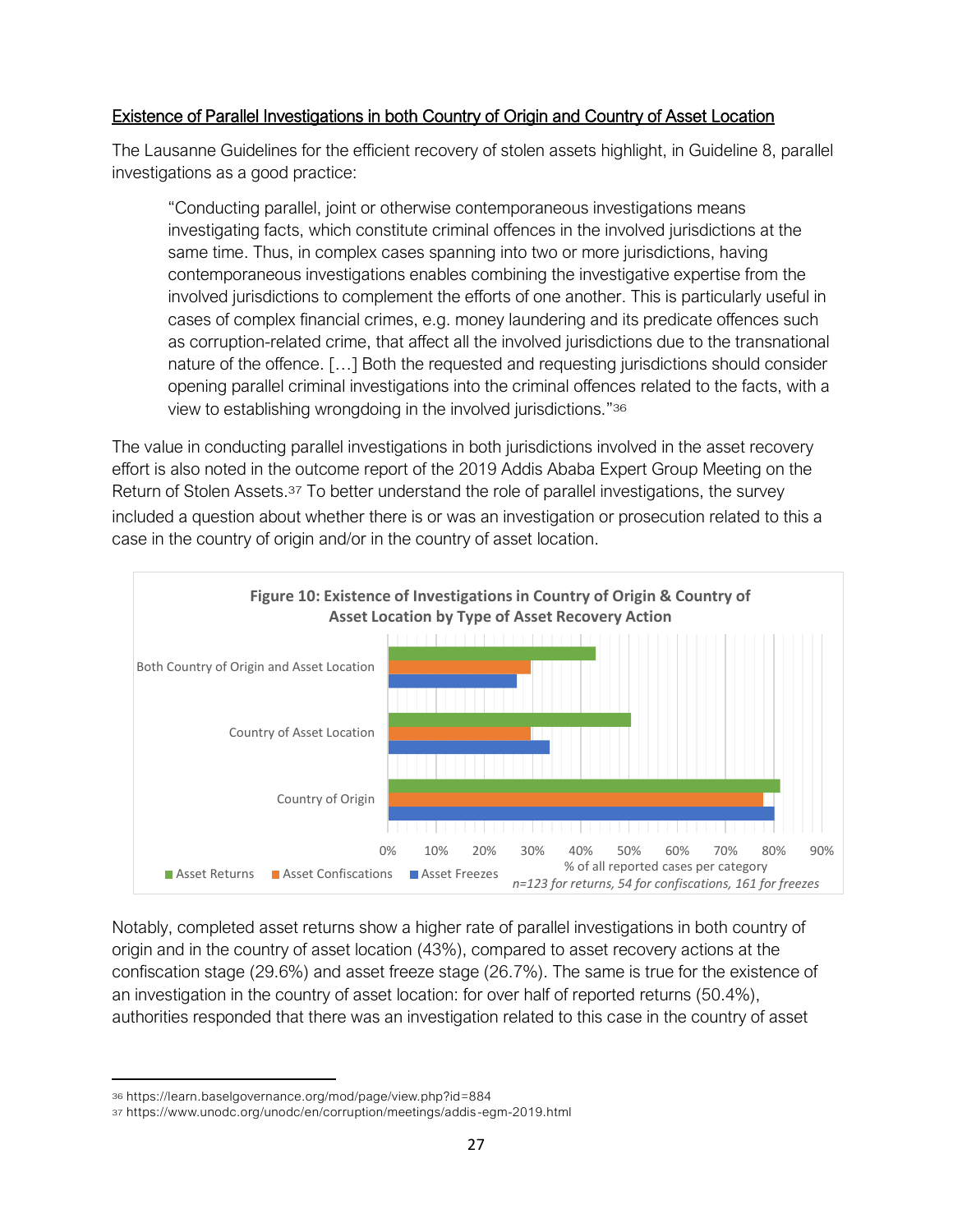location, compared to 29.6% for reported asset confiscations and one third (33.5%) for asset freezes.

The fact that a significant share of successful asset returns were the result of parallel investigations supports the rationale for the recommendation in the Lausanne Principles for countries to collaborate across jurisdictions and initiate investigations in both country of origin and country of asset location to complement law enforcement efforts. Also, the higher rate of investigations in asset location countries for asset returns vis-à-vis confiscations and freezes further supports the importance of proactive actions to go after proceeds of *foreign* corruption.

#### Barriers to International Asset Recovery

The StAR survey presented a list of 25 factors that can potentially represent barriers to international asset recovery across different stages of the process.<sup>38</sup> Authorities completing the survey were asked to indicate the degree to which the factors actually represent barriers to successful recovery of proceeds of corruption, based on their country's experience and past involvement in international recovery efforts. Responses were collected on a scale of 1 to 5, where 1 means the factor represents "no barrier at all" and 5 means the factor represents "a major barrier".

It should be noted that this way of assessing the relevance of certain barriers via assigning a simple score of 1 to 5 leaves out many details about countries' specific experiences that are better described in a different format. However, there is value in numbers: in total, 73 states (out of 80 total responses received) responded to the section on barriers to asset recovery in the survey, in full or partially,<sup>39</sup> and this format allows for a rudimentary, high-level comparison of authorities' perceptions of barriers to asset recovery.

The rankings in the tables below are based on average scores among country authorities that responded to the respective question. A higher mean score therefore means that more respondents considered the factor to be a significant barrier to their asset recovery efforts.<sup>40</sup> In the tables below, N indicates the number of valid responses from states for the respective question.

|               | Table 19 - Major Barriers - Highest Average Scores - All Responses (total: 73)                                                    |      |    |  |
|---------------|-----------------------------------------------------------------------------------------------------------------------------------|------|----|--|
| Rank          | <b>Barrier</b>                                                                                                                    | Mean | N  |  |
| 1             | International Cooperation: Non-responsive or overly broad MLA refusals by country of<br>asset location                            | 3.14 | 64 |  |
| $\mathcal{P}$ | Investigation & Asset Tracing: Difficulties in identifying and verifying beneficial<br>ownership of suspected corruption proceeds | 3.13 | 68 |  |
| 3             | Freezing, Seizure & Confiscation: Difficulties in proving the link between asset and<br>criminal offence                          | 3.03 | 68 |  |
| 4             | International Cooperation: Problems related to enforcements of NCB confiscation<br>orders in a foreign jurisdiction               | 3.00 | 50 |  |
| 5             | Freezing, Seizure & Confiscation: Differences in evidentiary requirements and standards<br>of proof between legal systems         | 2.94 | 66 |  |

<sup>38</sup> On this topic, also see StAR report "Barriers to Asset Recovery: An Analysis of the Key Barriers and Recommendations for Action", 2011. https://star.worldbank.org/resources/barriers-asset-recovery

<sup>39</sup> Responses from Belarus, Bosnia & Herzegovina, Bulgaria, Ireland, Switzerland, Paraguay, and Japan did not include any information regarding barriers to asset recovery in section D.

<sup>40</sup> For Botswana and Ukraine different agencies submitted multiple responses for Section D. Where the scores diverged, multiple responses per country were combined by selecting the higher value.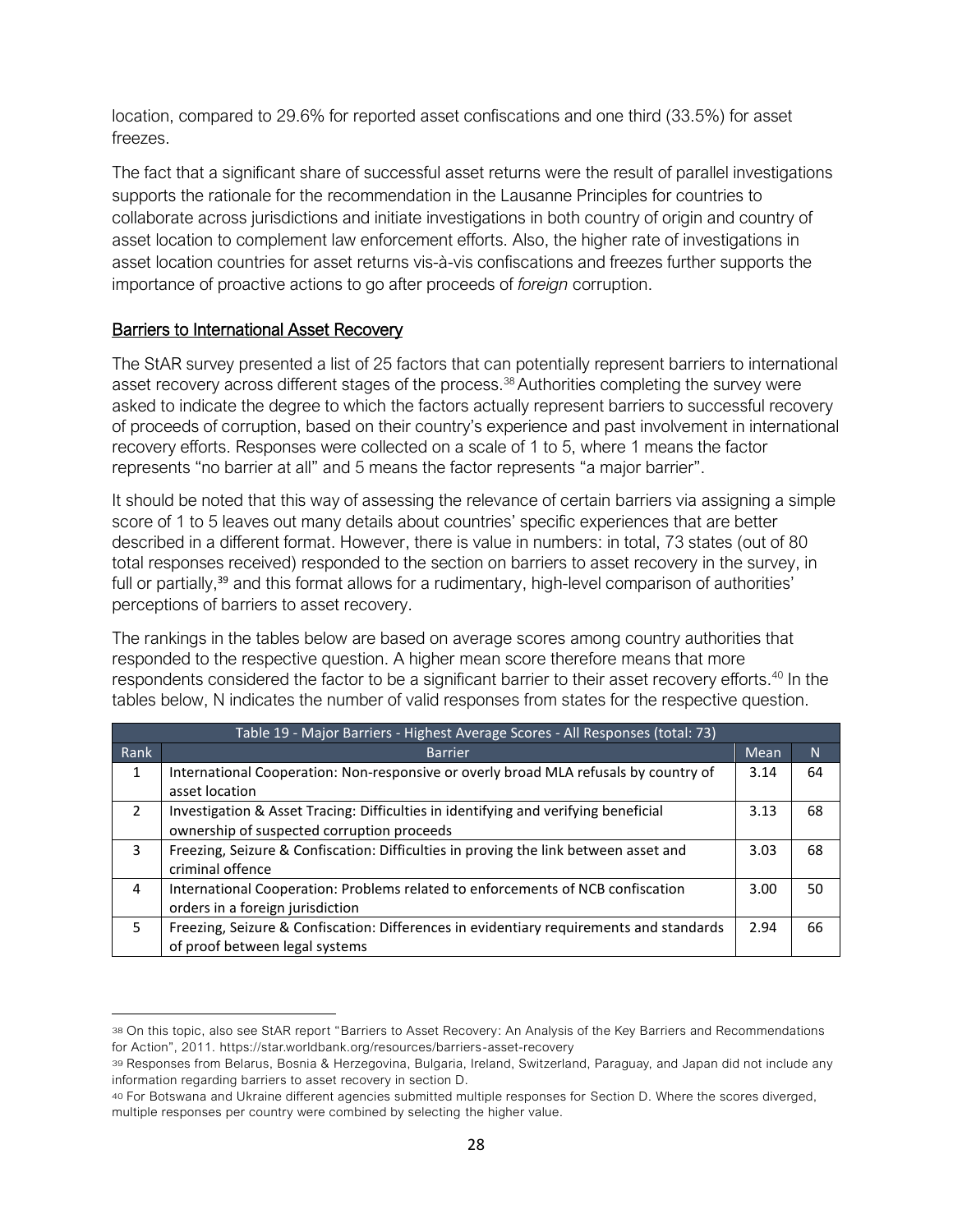| Table 20 - Not a barrier - Lowest Average Scores - All Responses (total: 73) |                                                                                                  |      |    |
|------------------------------------------------------------------------------|--------------------------------------------------------------------------------------------------|------|----|
| Rank                                                                         | <b>Barrier</b>                                                                                   | Mean | N  |
| 1                                                                            | Domestic Coordination: Lack of effective framework for exchange of information                   | 1.79 | 68 |
|                                                                              | between different government agencies                                                            |      |    |
| $\mathcal{P}$                                                                | Freezing, Seizure & Confiscation: Lack of availability of effective freezing mechanisms          | 1.82 | 66 |
| 3                                                                            | Domestic Coordination: Overlapping responsibilities or lack of clarity over                      | 1.83 | 65 |
|                                                                              | responsibilities between different government agencies                                           |      |    |
| 4                                                                            | Investigation & Asset Tracing: Lack of effective legal investigative tools                       | 2.05 | 64 |
| 5.                                                                           | Freezing, Seizure & Confiscation: Lack of availability of equivalent-value-based<br>confiscation | 2.08 | 59 |

Across the board, states perceive two factors as especially problematic barriers to successful international asset recovery under UNCAC's chapter V: non-responsive or overly broad MLA refusals by the country of asset location and difficulties in identifying and verifying beneficial ownership of suspected corruption proceeds. The first barrier indicates that there remains a strong need to support states in

MLA refusals by countries of asset location and identifying/verifying beneficial ownership of suspected corruption proceeds were scored as the two most problematic barriers by authorities.

international cooperation throughout the asset recovery process, and an equally strong need to improve efficiency of the MLA process and increase effectiveness of pre-MLA informal cooperation. The second barrier confirms something that we have long known but nonetheless deserves repeating: that lack of beneficial ownership transparency is a major impediment to achieving the goals set out in chapter V of the Convention.

Responses to questions on barriers to asset recovery point to the growing use and central importance of NCB confiscation in cross-border asset recovery cases involving corruption proceeds.

Notably, among the jurisdictions that do not allow NCB confiscation for corruption offences, based on their responses to a question in part E of the survey, the three top barriers with the highest overall scores, by a wide margin, all relate the lack of availability of NCB confiscation in their own jurisdiction or to problems with enforcing NCB orders in foreign jurisdictions. These responses point to the growing use and central importance of NCB confiscation in cross-border asset recovery cases involving corruption proceeds.

| Table 21 - Highest Average Scores - Countries that do not allow NCB for corruption offenses (total: 23) |                                                                                        |      |              |
|---------------------------------------------------------------------------------------------------------|----------------------------------------------------------------------------------------|------|--------------|
| Rank                                                                                                    | <b>Barrier</b>                                                                         | Mean | $\mathsf{N}$ |
|                                                                                                         | International Cooperation: Inability to execute foreign NCB orders because of lack of  | 4.00 | 18           |
|                                                                                                         | domestic NCB confiscation                                                              |      |              |
|                                                                                                         | Freezing, Seizure & Confiscation: Lack of availability of NCB confiscation             | 3.94 |              |
| 3                                                                                                       | International Cooperation: Problems related to enforcements of NCB confiscation orders | 3.75 |              |
|                                                                                                         | in a foreign jurisdiction                                                              |      |              |

Among all 25 factors listed in the survey, the factors with the largest variance in scores were two factors related to non-conviction-based (NCB) confiscation ("Lack of availability of NCB confiscation" and "Inability to execute foreign NCB orders because of lack of domestic NCB confiscation") and, thereafter, two factors related to asset management mandates and capacity ("Lack of clarity over mandate for asset management responsibilities" and "Lack of capacity for asset management"). Since some countries have mechanisms for NCB confiscation and others do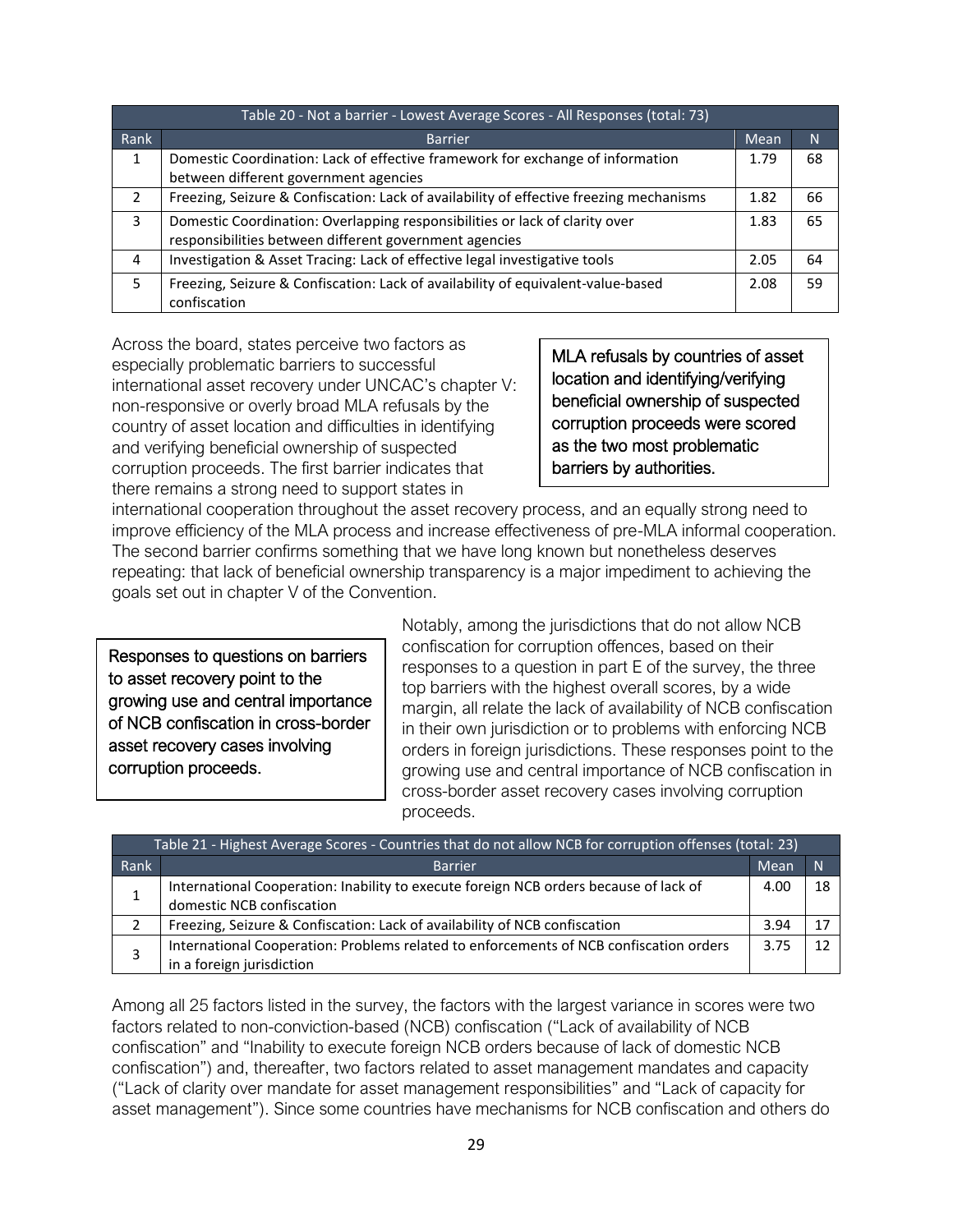not, it is not surprising that factors related to the availability of NCB received diverging scores from responding states. The high variance for factors related to asset management indicates that asset management of corruption proceeds presents significant challenges for some states, but not for others. Low-income and lower-middle income states that responded to the survey rated the three factors related to asset management (costs, mandate, capacity) in the list as more problematic than upper-middle and high-income states.

"Where you stand is where you sit." Jurisdictions that are involved in both sides of the asset recovery process responded to the StAR survey – as source and as destination countries for corruption proceeds, as well as in other roles like a third country mediating or brokering agreements between requesting and requested states. The adage "where you stand is where you sit" also applies to international asset recovery: states' interests, positions, and perceived barriers to what is considered a successful return of corruption proceeds depend on the role of the state in the process. The tables below show the top barriers (by average scores) for different groups of responding states based on their identification as a jurisdiction of asset location, a jurisdiction of origin, or states that did not report any cases.

#### *Notes on categories:*

- If a state reported involvement in cases in several of these categories, for example as a source country in one case and a destination country in a different case, then their responses to the section on barriers is included in both tables.
- The category "country that initiated legal action to recover proceeds of corruption" (if it was selected at all) was typically selected in combination with either "country of origin" or "country of asset location" - with a few exceptions for asset recovery actions in which a third country initiated legal action that was neither source nor destination state.

|                | Table 22 - Highest Average Scores - Countries identified as Jurisdiction of Asset Location (total: 34)                            |             |    |
|----------------|-----------------------------------------------------------------------------------------------------------------------------------|-------------|----|
| Rank           | <b>Barrier</b>                                                                                                                    | <b>Mean</b> | N. |
| 1              | Freezing, Seizure & Confiscation: Difficulties in proving the link between asset and<br>criminal offence                          | 2.91        | 33 |
|                | Freezing, Seizure & Confiscation: Differences in evidentiary requirements and standards<br>of proof between legal systems         | 2.91        | 32 |
| $\overline{2}$ | Investigation & Asset Tracing: Difficulties in identifying and verifying beneficial<br>ownership of suspected corruption proceeds | 2.85        | 33 |
| 3              | International Cooperation: Non-responsive or overly broad MLA refusals by country of<br>asset location                            | 2.79        | 29 |
|                | Highest Average Scores - Countries identified as Jurisdiction of Origin (total: 31)                                               |             |    |
| Rank           | <b>Barrier</b>                                                                                                                    | Mean        | N. |
| 1              | Investigation & Asset Tracing: Difficulties in identifying and verifying beneficial ownership<br>of suspected corruption proceeds | 3.48        | 29 |
| 2              | International Cooperation: Non-responsive or overly broad MLA refusals by country of<br>asset location                            | 3.47        | 30 |
| 3              | Freezing, Seizure & Confiscation: Differences in evidentiary requirements and standards of<br>proof between legal systems         | 3.38        | 29 |
|                | International Cooperation: Problems related to enforcements of NCB confiscation orders<br>in a foreign jurisdiction               | 3.38        | 24 |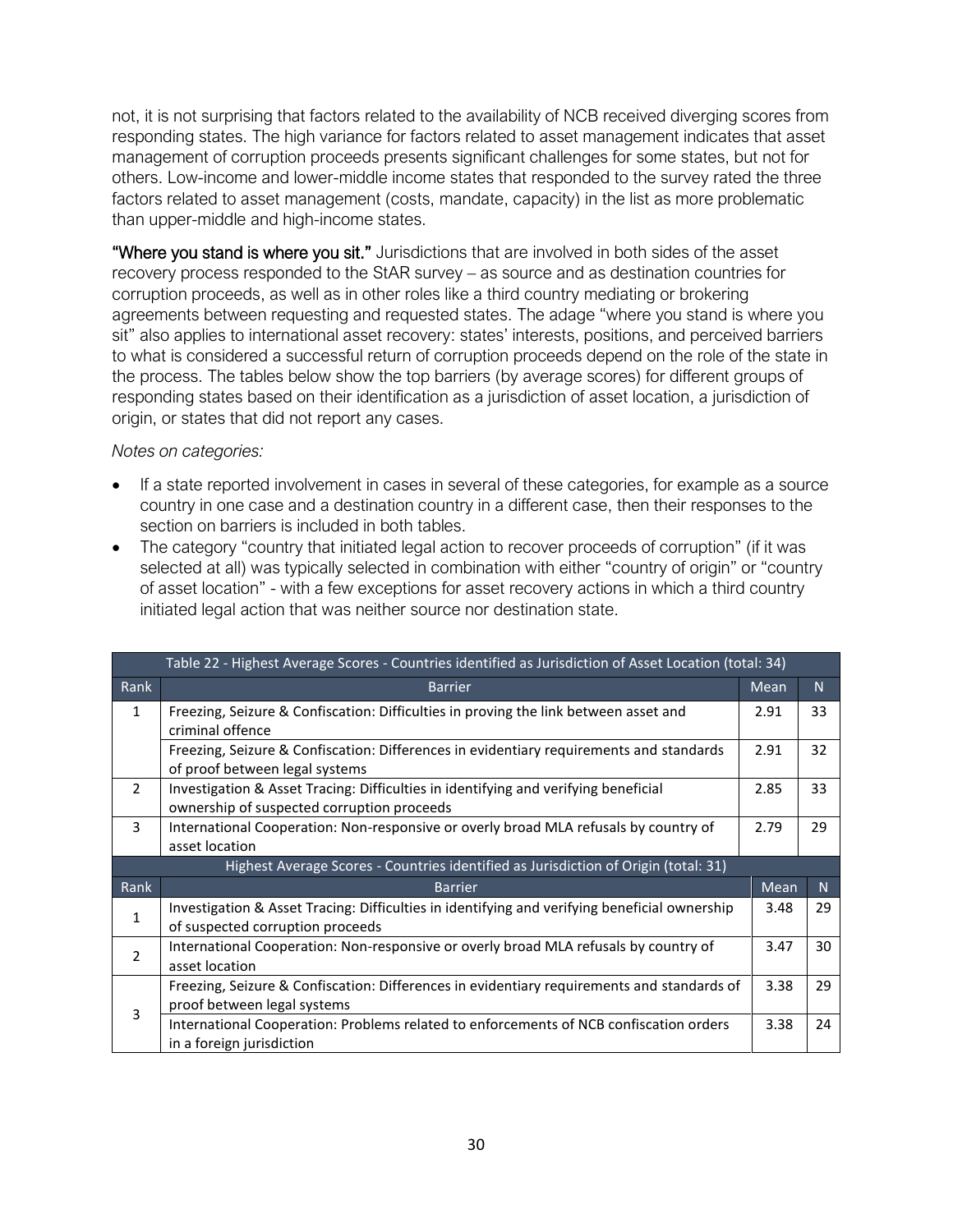Difficulties in proving the link between asset and criminal offence appears high on the list of top barriers for countries of asset location and countries that initiated legal action to recover assets (in first and third place respectively). For countries of origin, aside from problems related to identifying and verifying beneficial ownership (in first place), non-responsive or overly broad MLA refusals by the country of asset location and differences in evidentiary requirements and standards of proof between legal systems are front and center. Countries that did not report any cases also scored non-responsive or overly broad MLA refusals by country of asset location as the most significant barrier, likely indicating that some requests to foreign jurisdictions related to corruption proceeds traced abroad were made but did not result in successful international cooperation. This group of responding countries also rated factors related to the asset return process as more significant barriers than the other groups: difficulties in negotiating mutually acceptable terms for an agreement under UNCAC Art. 57(5) and containing the risk of returned proceeds being "recorrupted".

Countries across all different groups flagged problems related to enforcements of NCB confiscation orders in a foreign jurisdiction as an important barrier to cross-border asset recovery.

## Full list of 25 potential barriers to international asset recovery provided in StAR Survey

#### Investigation & Asset Tracing

- $\triangleright$  Lack of effective detection mechanisms leading to opening corruption investigations
- ➢ Lack of specialized investigative or prosecutorial capacity in anti-corruption
- $\triangleright$  Lack of effective legal investigative tools
- ➢ Difficulties in identifying and verifying beneficial ownership of suspected corruption proceeds
- ➢ Absence of plea-bargaining mechanism

#### Freezing, Seizure & Confiscation

- ➢ Lack of availability of effective freezing mechanisms
- ➢ Difficulties in proving the link between asset and criminal offence
- ➢ Differences in evidentiary requirements and standards of proof between legal systems
- ➢ Lack of availability of NCB confiscation
- $\blacktriangleright$  Lack of availability of equivalent-value-based confiscation<sup>41</sup>

#### Asset Management

- ➢ High costs of asset management during recovery process
- $\triangleright$  Lack of capacity for asset management
- $\blacktriangleright$  Lack of clarity over mandate for asset management responsibilities

#### Asset Return

- ➢ Absence of domestic legal provisions that allow for the return of confiscated assets without an agreement (Art.57, UNCAC)
- $\triangleright$  Difficulties in negotiating mutually acceptable terms for an agreement under UNCAC Art. 57(5) or an asset-sharing agreement
- ➢ Lack of available options that contain the risk of returned assets being "re-corrupted"
- ➢ Lack of request for return of assets from country of origin

#### Domestic Coordination

- ➢ Lack of effective framework for exchange of information between different government agencies
- ➢ Overlapping responsibilities or lack of clarity over responsibilities between different government agencies

<sup>41</sup> Equivalent-value-based confiscation allows for legitimate assets that are equivalent in value to proceeds of crime to be restrained or confiscated in cases where the actual proceeds cannot be located or no longer exist (also sometimes referred to as "substitute assets"). In some jurisdictions, it is called "extended confiscation". See article 31(1), UNCAC.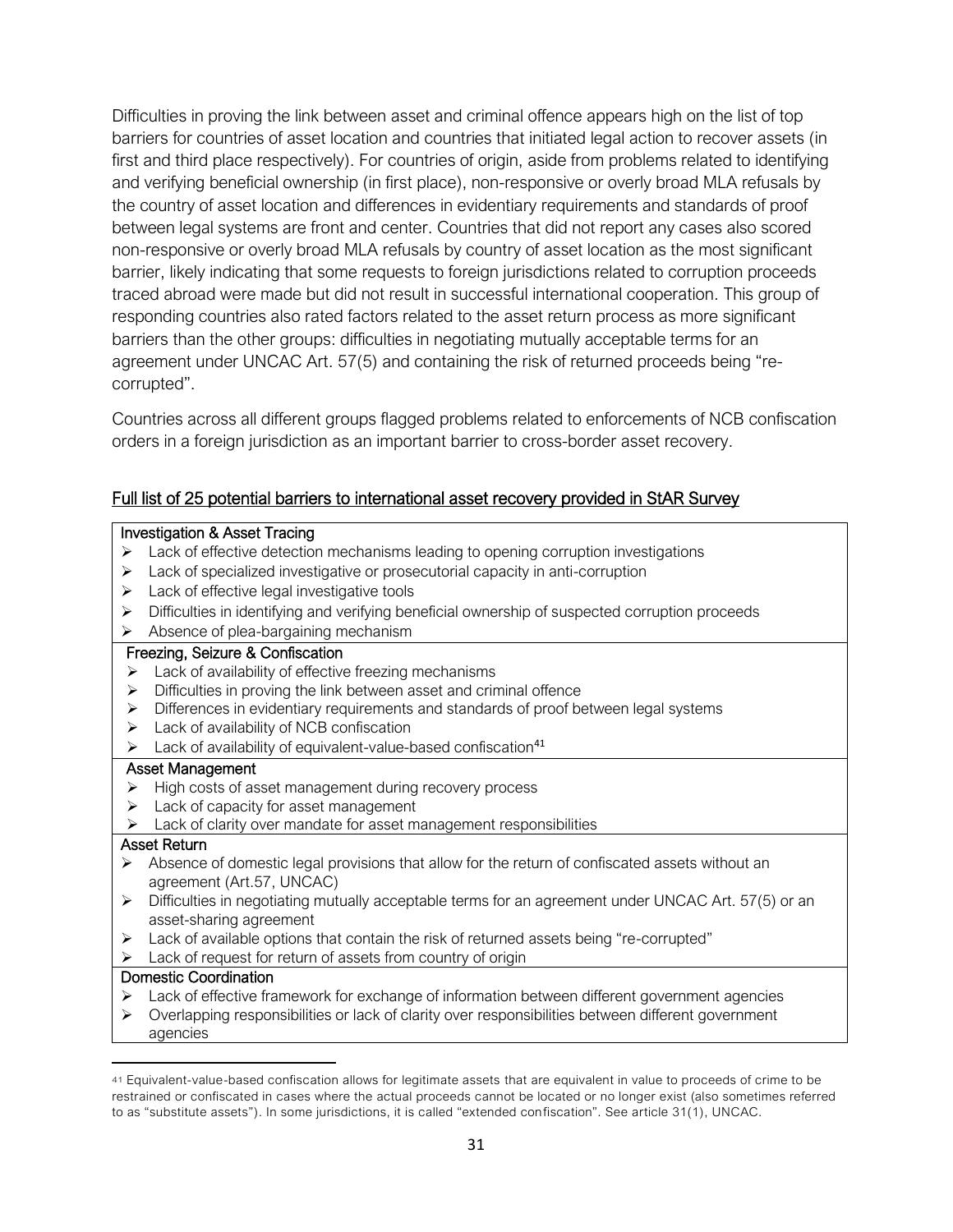#### International Cooperation

- $\triangleright$  Lack of clarity over correct communication channels and focal points in foreign countries
- ➢ Non-responsive or overly broad MLA refusals by country of asset location
- ➢ Insufficient use of informal international cooperation mechanisms pre-MLA
- ➢ Inability to execute foreign NCB orders because of lack of domestic NCB confiscation
- ➢ Problems related to enforcements of criminal confiscation orders in a foreign jurisdiction
- $\triangleright$  Problems related to enforcements of NCB confiscation orders in a foreign jurisdiction<sup>42</sup>

#### Policy, Legislative, and Institutional Framework for Asset Recovery

The final part of the survey consists of 17 questions about the country's policy, legislative, and institutional framework for international asset recovery, including questions about the jurisdiction's availability of NCB confiscation for corruption offences, availability of unexplained wealth provisions or illicit enrichment laws that can be applied in corruption cases, whether the jurisdiction has a specialized investigatory or prosecutorial unit focused on foreign corruption and/or international asset recovery, and more. In total, 74 states (out of 80 total responses received) responded to this section, in full or partially.<sup>43</sup> A quick overview of all responding countries' replies is presented in table 23. 44

The responses include a number of interesting findings, such as:

- Around half of all states that responded to this question (33 out of 68) said that they have in the past entered into an agreement or MOUs designed to facilitate the transfer of corruption proceeds to/from another jurisdiction. (Q12)
- 60% of responding states said that they have adopted new policies aimed at enhancing and facilitating international recovery and return of corruption proceeds since 2012, and 46% report that the new policies been applied in practice. (Q15)
- 61% of responding states report that they have adopted new laws or regulations aimed at enhancing and facilitating international recovery and return of corruption proceeds since 2012, and one third confirm that cases been brought pursuant to new legislation. (Q16)

However, it is evident that most of the responses in this section are more insightful to consider at the individual country level, rather than in aggregate form. Many states provided highly valuable, detailed explanations of their national legislative, institutional and policy frameworks – to analyze all exceeds the format and scope of this report.

In light of the finding that an increasing number of countries worldwide are engaged in cross-border asset recovery processes and the observed diversification in destination states for corruption proceeds beyond traditional global financial centers, there is a corresponding demand for better resources on other countries' asset recovery frameworks for practitioners from foreign jurisdictions, especially for practitioners from jurisdictions with little or no experience in pursuing cross-border asset recovery. For this reason, the StAR initiative plans to use the responses in this section as a

<sup>42</sup> Problems incl. delays, lack of recognition of confiscation orders in foreign jurisdiction

<sup>43</sup> Responses from Bosnia & Herzegovina, Bulgaria, Ireland, People's Republic of China, Morocco, and Switzerland did not include any information regarding legal/institutional/policy framework for asset recovery in section E.

<sup>44</sup> The table reflects the replies as provided in the response; no adjustments were made. In some cases, respondents' interpretation of a question was not fully clear, or not consistent across respondents.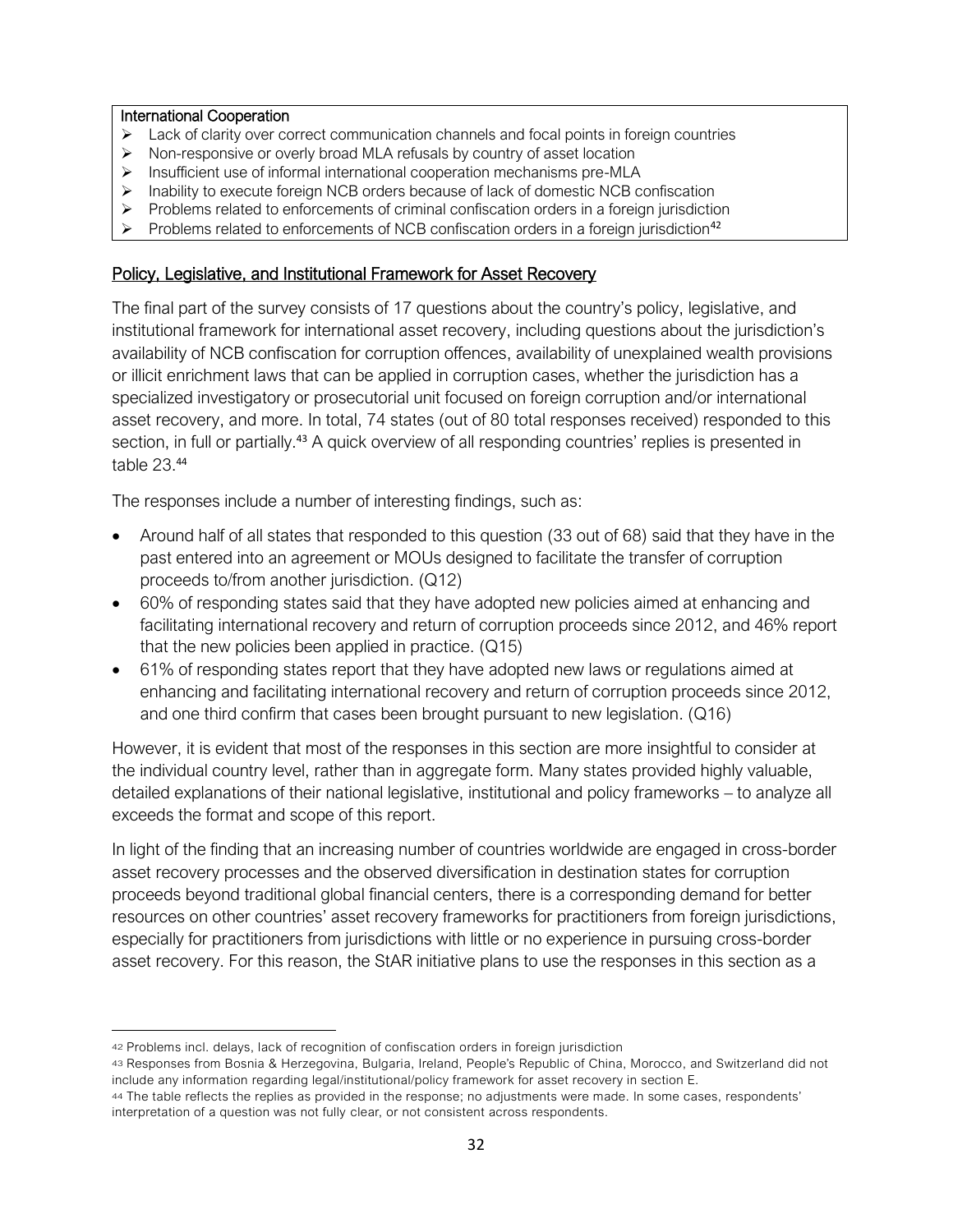basis for country-specific fact sheets or guides, to be made available on StAR's website, with the agreement of national authorities that completed the survey.

The table below presents the responses to 17 questions in the StAR survey about countries' policy, legislative and institutional frameworks exactly as they were reported by states, without any corrections or adjustments. For some questions, misunderstandings about the interpretation of the question may have led to a higher number of "yes" responses than justified.

| Table 23                                                                                                                                                                                                                         | Number of countries |                      |                        |    |
|----------------------------------------------------------------------------------------------------------------------------------------------------------------------------------------------------------------------------------|---------------------|----------------------|------------------------|----|
| $N = no$ . of countries that responded to the respective question                                                                                                                                                                | Yes                 | <b>No</b>            | See<br>explan<br>ation | n  |
| E1. Does your jurisdiction allow non-conviction based (NCB) asset confiscation for<br>corruption offences?                                                                                                                       | 40                  | 24                   | 10                     | 74 |
| E2. Does your jurisdiction allow direct enforcement of foreign criminal confiscation<br>orders?                                                                                                                                  | 37                  | 24                   | 13                     | 74 |
| E3. Does your jurisdiction allow direct enforcement of foreign NCB forfeiture orders?                                                                                                                                            | 20                  | 33                   | 18                     | 71 |
| E4. Does your jurisdiction allow foreign countries to initiate civil actions in your domestic<br>courts to recover corruption proceeds?                                                                                          | 46                  | 10                   | 15                     | 71 |
| E5. Do you permit courts (or other competent authorities) to order compensation,<br>restitution, or other damages to the benefit of a foreign jurisdiction?                                                                      | 52                  | 5                    | 12                     | 69 |
| E6. Does your jurisdiction permit rapid freezing of proceeds of foreign corruption based<br>on a request from a foreign jurisdiction?                                                                                            | 61                  | 4                    | 8                      | 73 |
| E7. Does the FIU in your jurisdiction have the power to suspend suspicious transactions?                                                                                                                                         | 44                  | 20                   | 6                      | 70 |
| E8. Can evidence obtained through MLA requests be used in NCB proceedings in your<br>jurisdiction? (MLA treaties are often limited to criminal proceedings.)                                                                     | 41                  | 17                   | 12                     | 70 |
| E9. Does your jurisdiction have a specialized prosecution and/or investigative unit focused<br>on pursuing foreign corruption offences and/or international asset recovery cases?                                                | 45                  | 19                   | 10                     | 74 |
| E10. Does your jurisdiction permit spontaneous disclosures of information on proceeds of<br>corruption to a foreign jurisdiction, consistent with Articles 46(4) and 56 of UNCAC?                                                | 54                  | 8                    | 8                      | 70 |
| E11. Does your jurisdiction have unexplained wealth provisions or illicit or unjust<br>enrichment laws that can be applied in corruption cases?                                                                                  | 51                  | 17                   | 5                      | 73 |
| E12. Has your jurisdiction ever entered into any agreements, arrangements, MOUs, etc.<br>designed to facilitate the transfer of corruption proceeds to/from another jurisdiction?                                                | 33                  | 26                   | 9                      | 68 |
| E13. In practice, does your jurisdiction have an established, standard policy for asset-<br>sharing agreements, e.g. a 50-50 split? Or are all asset-sharing agreements negotiated on                                            | Standar<br>d        | Case-<br>by-<br>case | 19                     | 72 |
| a case-by-case basis?                                                                                                                                                                                                            | 5                   | 48                   |                        |    |
| E14. Manner of asset transfer: does your jurisdiction have any specific requirements<br>related to receiving proceeds of corruption from another jurisdiction?                                                                   | 8                   | 47                   | 12                     | 67 |
| E15A. Since 2012, has your jurisdiction adopted any important new policies aimed at<br>enhancing and facilitating international recovery and return of corruption proceeds?                                                      | 37                  | 24                   | $\Box$                 | 61 |
| E15B. Have the new policies been applied in practice?                                                                                                                                                                            | 26                  | 21                   | 9                      | 56 |
| E16A. Since 2012, has your jurisdiction adopted any important new law and/or regulation<br>aimed at enhancing and facilitating international recovery and return of corruption<br>proceeds?                                      | 38                  | 24                   |                        | 62 |
| E16B. Have any cases been brought pursuant to new legislation?                                                                                                                                                                   | 20                  | 33                   | 6                      | 59 |
| E17. Does your jurisdiction publish (or make available on request) any aggregate annual<br>statistics about completed international asset returns (related to any offences, not<br>necessarily specific to corruption offences)? | 22                  | 41                   | $\blacksquare$         | 63 |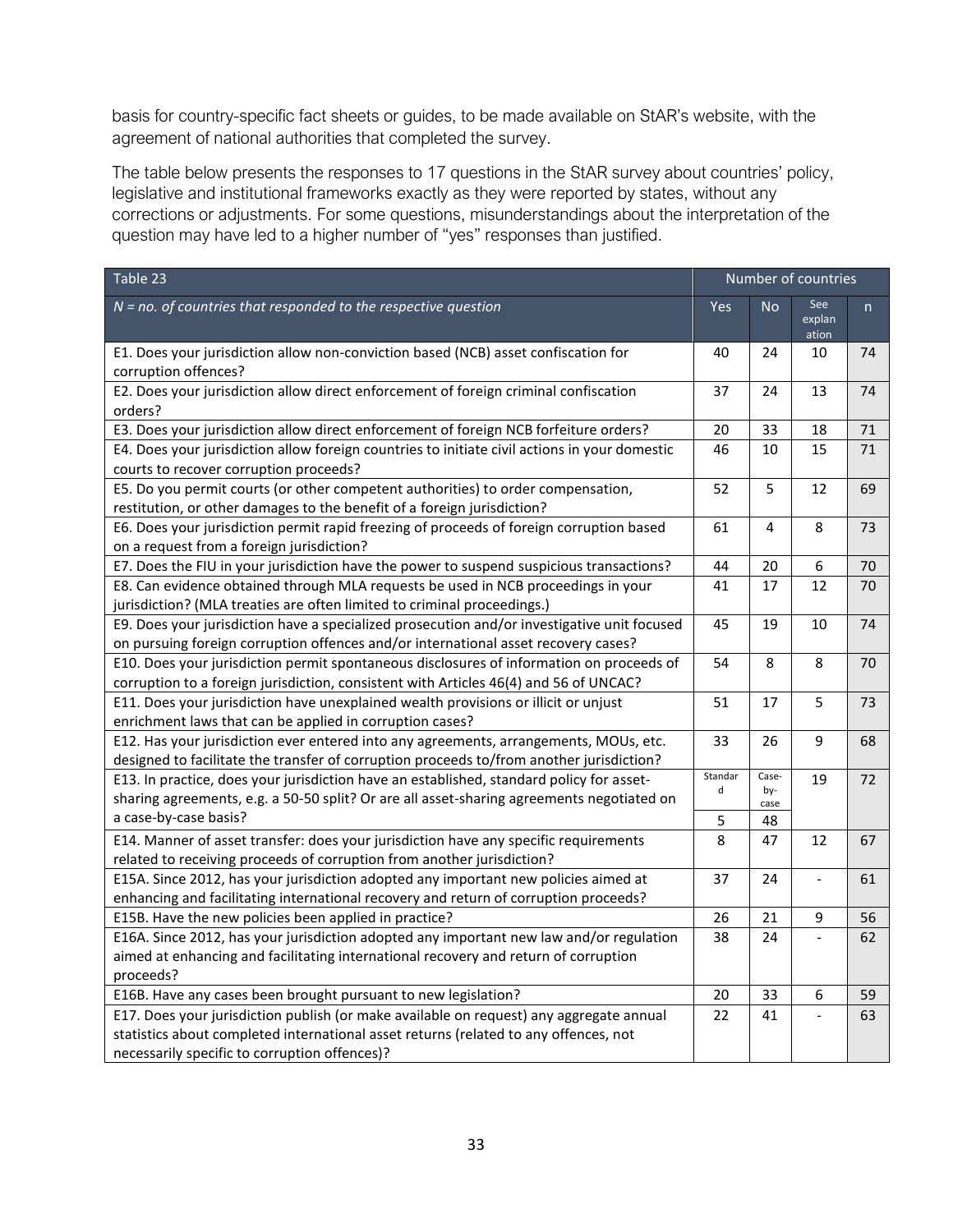## **Conclusion**

The StAR survey represents the largest survey on international asset recovery efforts related to corruption offenses conducted to date that collects information on involvement in asset freezes, confiscations, and returns directly from country authorities. While the information collected does not represent and should not be interpreted as a comprehensive accounting of all relevant asset recovery cases that fall within the timeframe and scope of this report, it nonetheless constitutes a large sample of examples of such cases that offer valuable insights into the practice of cross-border efforts to restrain, confiscate, and return corruption proceeds.

The data challenges several commonly held assumptions about the implementation of UNCAC's chapter on asset recovery: (1) that only a small number of countries globally are engaged in efforts to recover corruption proceeds from abroad, (2) that it is extremely rare that any assets are ever actually returned to the countries from which public funds were stolen, countries that suffered harm from kleptocracy or other forms of corruption, and (3) that if corruption proceeds end up being returned, the entire process always takes decades.

Overall, the high number of responses from states to the StAR survey signals an unprecedented interest in the topic and the explosion of states – but also other actors such as civil society – involved in efforts to trace, restrain, and return corrupt funds across borders should be viewed as a sign of the rise of anti-kleptocracy norms globally.

Key findings

- Over the past ten years, efforts to trace and restrain stolen assets across borders have become significantly more widespread, with a marked increase in examples of completed returns of corruption proceeds between 2017 and 2021. While many challenges throughout the recovery and return process remain, the new data shows that the prolonged visibility of the topic of asset recovery in the international community has indeed spurred countries to action. International asset recovery of stolen assets by corrupt public officials can no longer be considered a rare occurrence.
- The "club" of states that are pursuing cross-border asset recovery cases involving corruption proceeds is growing rapidly. While only 10 countries reported pursuing such cases during 2006-2012 in two StAR/OECD reports published in 2011 and 2014 (that collected information from OECD countries), 61 states reported involvement in at least one cross-border asset freeze, confiscation, or completed return of corruption proceeds between 2010 and 2021 in the new StAR survey.
- While proceeds of crime often wind up in the largest or regional global financial centers, survey data show a diversification of international destination countries for stolen assets by corrupt public officials. As many as 36 different destination countries reported having been engaged in international cooperation over restraining and returning proceeds of *foreign* corruption in their jurisdiction since 2010.
- Ten countries reported involvement in cross-border asset recovery efforts on both sides of the process, i.e. in some cases, as the asset location state and in other cases as the source of corrupt funds. This further supports the observation that the club of states involved in actions under UNCAC's chapter V in different roles is growing. It also breaks up the entrenched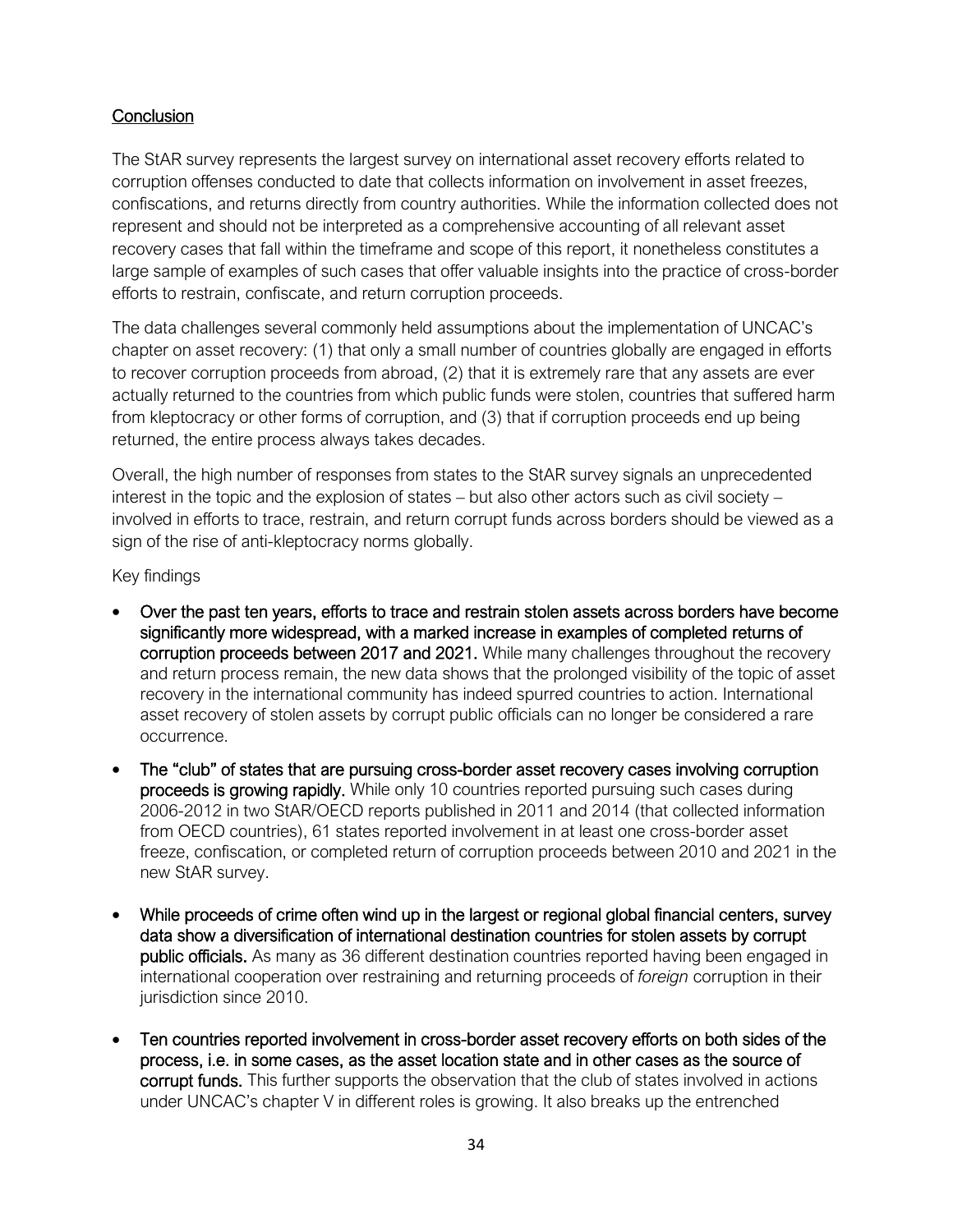dynamic between destination and source countries that sometimes dominates the international debate on asset recovery.

- Based on survey data alone, close to US\$10 billion (US\$ 9.7 billion) in corruption proceeds have been either frozen, restrained, confiscated in a destination country or returned to a country that was harmed by corruption since 2010. This figure includes over US\$4.1 billion in assets that have been returned internationally since 2010 and US\$5.3 billion in assets frozen or restrained. While not a comprehensive picture of all relevant returns, the quantity of corruption proceeds tied up in recovery actions offers a stark contrast to previous figures available on the scale and global spread of recovery actions under chapter V of UNCAC.
	- o Assets amounts in recovery efforts are directly related to the volume of the underlying crime and increases in amounts alone cannot simply be interpreted as a sign of progress. However, when considered alongside other factors, such as an increase in the overall *number* of international asset recovery actions, an increase in the number of states (and other actors) that are involved in cross-border recovery efforts, and an increase in legal avenues available – all these developments over the past 10 years taken combined clearly are an indicator of progress towards the goals of UNCAC's chapter V.
- Ending safe havens for corrupt funds: an analysis of information on how asset restraints were initiated highlights the importance of proactive efforts by destination countries to go after the gains of *foreign* corruption that are stashed away in their jurisdiction. In 41% of reported asset returns and 54% of confiscations, the asset restraint was initiated by a domestic investigation by law enforcement authorities in the destination state, independent from a foreign request.
- Conviction-based criminal forfeiture remained the most frequently cited legal mechanism for cross-border asset recovery efforts overall, used in just over half of all reported cases (51%), followed by non-conviction based (NCB) confiscation (28%) and settlements (10%). Use of NCB was higher in the reported asset returns and confiscations, compared to freezes: around one third (34%) of returns and 46% of confiscations involved assets that were restrained through NCB confiscation.
- With more states involved in cross-border asset recovery, recognition and enforcement of foreign judgments and confiscation orders is becoming more critical than before to avoid duplication of law enforcement efforts. 14% of reported asset returns involved an enforcement of a foreign criminal confiscation order, while 5% involved enforcement of foreign NCB confiscation order.
- Whereas tracing, restraining, and if certain conditions are met returning stolen assets is time-consuming and very resource-intensive, the process does not always take decades. In the case examples from the StAR survey, the average time period between asset freezing order and the start of the return of funds is less than 4 years, and the average time period between the confiscation order and the start of the return is only a little over two years.
- Concluding agreements over the transfer and use of returned assets is not yet standard practice – but it appears to be gaining popularity. Around half of all states that responded to this question said that they have in the past entered into an agreement or MOUs with another